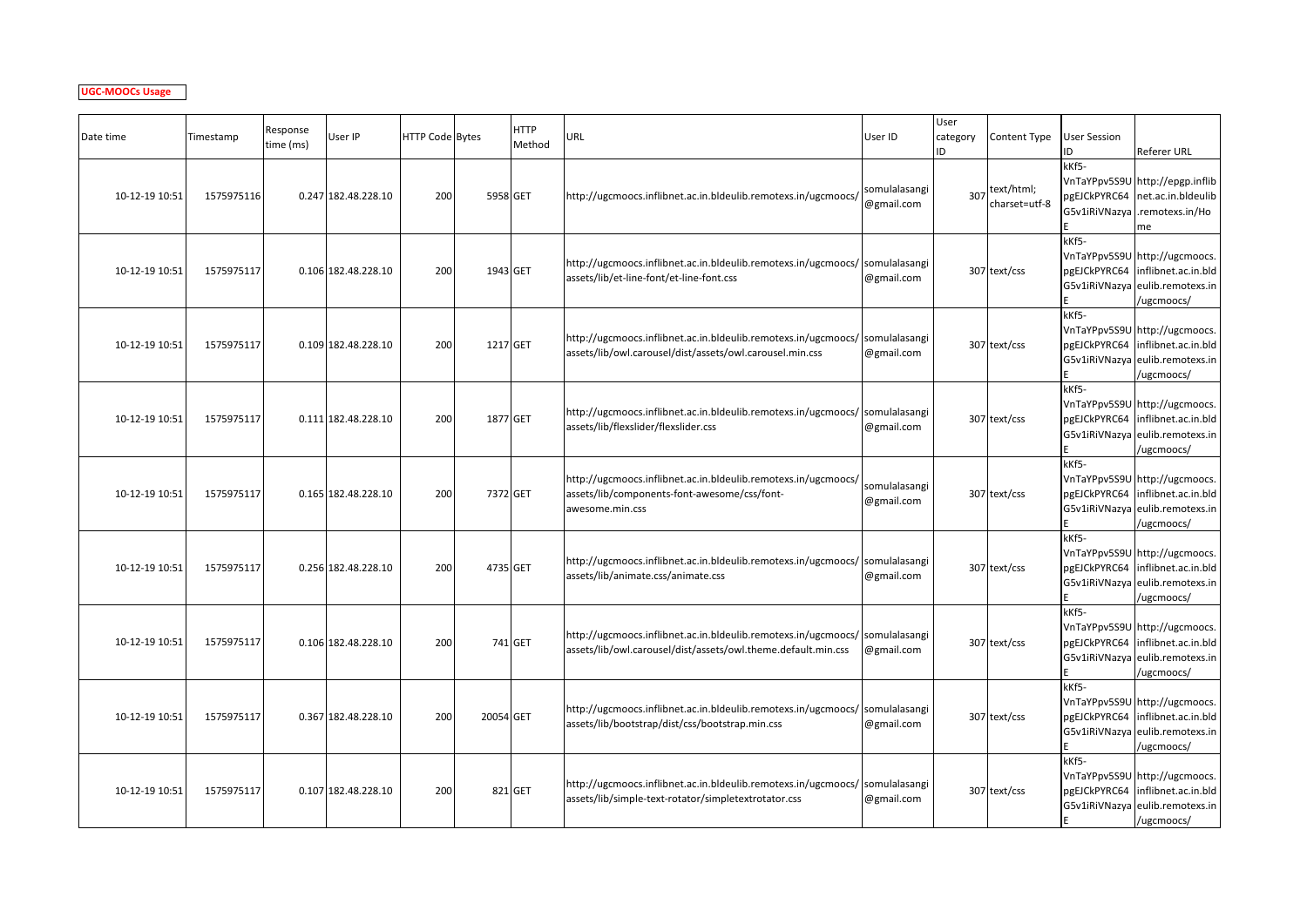| 10-12-19 10:51 | 1575975117 | 0.115 182.48.228.10 | 200 | 2136 GET  |         | http://ugcmoocs.inflibnet.ac.in.bldeulib.remotexs.in/ugcmoocs/ somulalasangi<br>assets/lib/magnific-popup/dist/magnific-popup.css        | @gmail.com | 307 text/css        | kKf5-<br>pgEJCkPYRC64<br>G5v1iRiVNazya | VnTaYPpv5S9U http://ugcmoocs.<br>inflibnet.ac.in.bld<br>eulib.remotexs.in<br>/ugcmoocs/                            |
|----------------|------------|---------------------|-----|-----------|---------|------------------------------------------------------------------------------------------------------------------------------------------|------------|---------------------|----------------------------------------|--------------------------------------------------------------------------------------------------------------------|
| 10-12-19 10:51 | 1575975117 | 0.112 182.48.228.10 | 200 |           | 322 GET | http://ugcmoocs.inflibnet.ac.in.bldeulib.remotexs.in/ugcmoocs/ somulalasangi<br>assets/css/colors/default.css                            | @gmail.com | 307 text/css        | kKf5-<br>pgEJCkPYRC64<br>G5v1iRiVNazya | VnTaYPpv5S9U http://ugcmoocs.<br>inflibnet.ac.in.bld<br>eulib.remotexs.in<br>/ugcmoocs/                            |
| 10-12-19 10:51 | 1575975117 | 0.106 182.48.228.10 | 200 |           | 763 GET | http://ugcmoocs.inflibnet.ac.in.bldeulib.remotexs.in/ugcmoocs/ somulalasangi<br>assets/css/responsive.css                                | @gmail.com | 307 text/css        | kKf5-<br>pgEJCkPYRC64<br>G5v1iRiVNazya | VnTaYPpv5S9U http://ugcmoocs.<br>inflibnet.ac.in.bld<br>eulib.remotexs.in<br>/ugcmoocs/                            |
| 10-12-19 10:51 | 1575975117 | 0.208 182.48.228.10 | 200 | 9280 GET  |         | http://ugcmoocs.inflibnet.ac.in.bldeulib.remotexs.in/ugcmoocs/ somulalasangi<br>assets/css/style.css                                     | @gmail.com | 307 text/css        | kKf5-                                  | VnTaYPpv5S9U http://ugcmoocs.<br>pgEJCkPYRC64 inflibnet.ac.in.bld<br>G5v1iRiVNazya eulib.remotexs.in<br>/ugcmoocs/ |
| 10-12-19 10:51 | 1575975117 | 0.106 182.48.228.10 | 200 | 2415 GET  |         | http://ugcmoocs.inflibnet.ac.in.bldeulib.remotexs.in/ugcmoocs/ somulalasangi<br>assets/css/jquery.dataTables.min.css                     | @gmail.com | 307 text/css        | kKf5-<br>pgEJCkPYRC64<br>G5v1iRiVNazya | VnTaYPpv5S9U http://ugcmoocs.<br>inflibnet.ac.in.bld<br>eulib.remotexs.in<br>/ugcmoocs/                            |
| 10-12-19 10:51 | 1575975117 | 0.216 182.48.228.10 | 200 | 37332 GET |         | http://ugcmoocs.inflibnet.ac.in.bldeulib.remotexs.in/ugcmoocs/ somulalasangi<br>assets/lib/bootstrap/dist/js/bootstrap.min.js            | @gmail.com | 307 text/javascript | kKf5-                                  | VnTaYPpv5S9U http://ugcmoocs.<br>pgEJCkPYRC64 inflibnet.ac.in.bld<br>G5v1iRiVNazya eulib.remotexs.in<br>ugcmoocs/  |
| 10-12-19 10:51 | 1575975117 | 0.114 182.48.228.10 | 200 | 12619 GET |         | http://ugcmoocs.inflibnet.ac.in.bldeulib.remotexs.in/ugcmoocs/ somulalasangi<br>assets/lib/imagesloaded/imagesloaded.pkgd.js             | @gmail.com | 307 text/javascript | kKf5-<br>pgEJCkPYRC64                  | VnTaYPpv5S9U http://ugcmoocs.<br>inflibnet.ac.in.bld<br>G5v1iRiVNazya eulib.remotexs.in<br>/ugcmoocs/              |
| 10-12-19 10:51 | 1575975117 | 0.164 182.48.228.10 | 200 | 16038 GET |         | http://ugcmoocs.inflibnet.ac.in.bldeulib.remotexs.in/ugcmoocs/ somulalasangi<br>assets/lib/wow/dist/wow.js                               | @gmail.com | 307 text/javascript | kKf5-<br>pgEJCkPYRC64<br>G5v1iRiVNazya | VnTaYPpv5S9U http://ugcmoocs.<br>inflibnet.ac.in.bld<br>eulib.remotexs.in<br>/ugcmoocs/                            |
| 10-12-19 10:51 | 1575975118 | 0.404 182.48.228.10 | 200 | 89891 GET |         | http://ugcmoocs.inflibnet.ac.in.bldeulib.remotexs.in/ugcmoocs/ somulalasangi<br>assets/lib/jquery.mb.ytplayer/dist/jquery.mb.YTPlayer.js | @gmail.com | 307 text/javascript | kKf5-<br>pgEJCkPYRC64                  | VnTaYPpv5S9U http://ugcmoocs.<br>inflibnet.ac.in.bld<br>eulib.remotexs.in                                          |
|                |            |                     |     |           |         |                                                                                                                                          |            |                     | G5v1iRiVNazya                          | /ugcmoocs/                                                                                                         |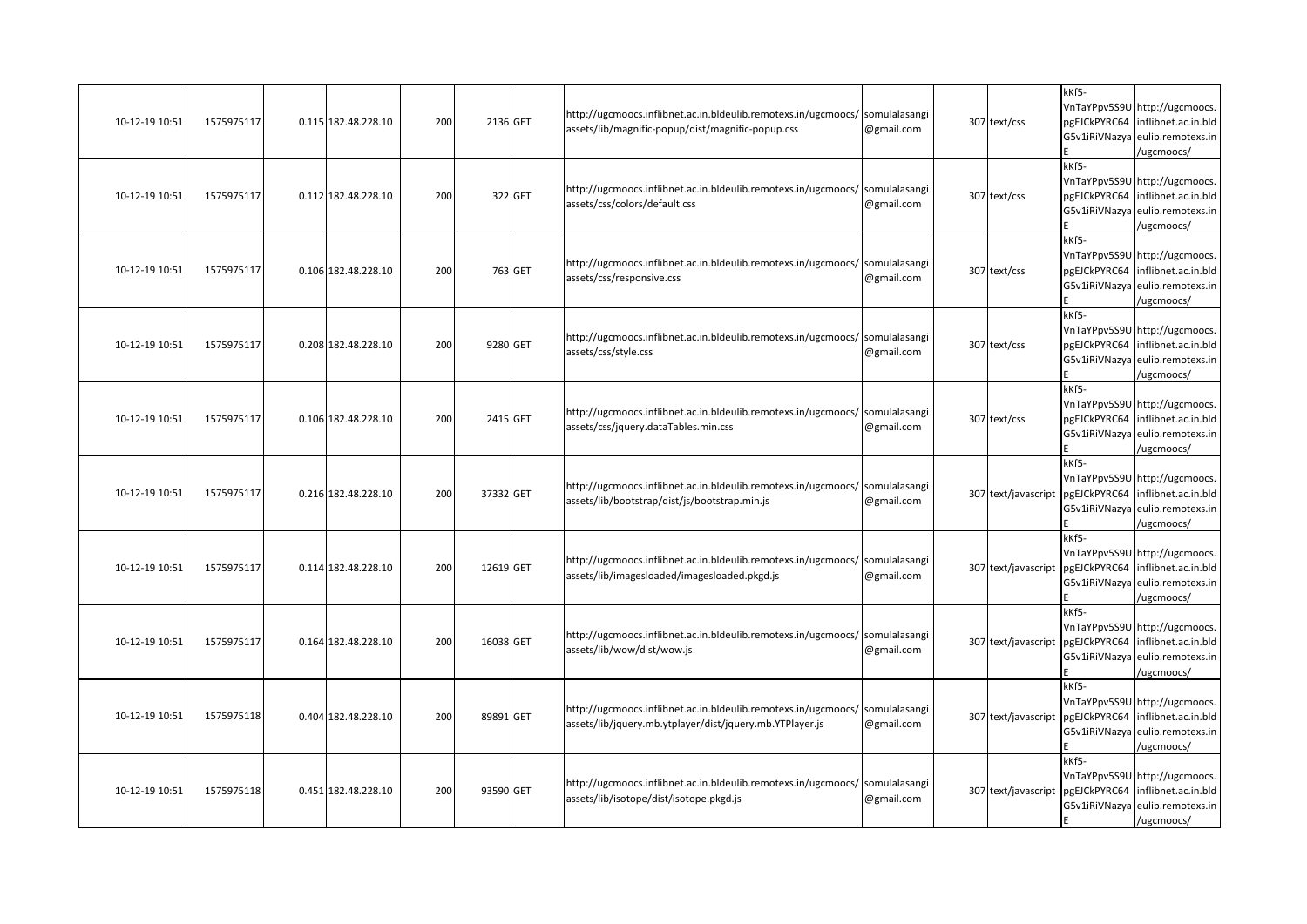| 10-12-19 10:51 | 1575975118 | 0.257 182.48.228.10 | 200 | 55242 GET  |          | http://ugcmoocs.inflibnet.ac.in.bldeulib.remotexs.in/ugcmoocs/ somulalasangi<br>assets/lib/flexslider/jquery.flexslider.js                          | @gmail.com                  |     | 307 text/javascript         | kKf5-                                                           | VnTaYPpv5S9U http://ugcmoocs.<br>pgEJCkPYRC64 inflibnet.ac.in.bld<br>G5v1iRiVNazya eulib.remotexs.in<br>/ugcmoocs/                         |
|----------------|------------|---------------------|-----|------------|----------|-----------------------------------------------------------------------------------------------------------------------------------------------------|-----------------------------|-----|-----------------------------|-----------------------------------------------------------------|--------------------------------------------------------------------------------------------------------------------------------------------|
| 10-12-19 10:51 | 1575975118 | 0.212 182.48.228.10 | 200 | 43053 GET  |          | http://ugcmoocs.inflibnet.ac.in.bldeulib.remotexs.in/ugcmoocs/ somulalasangi<br>assets/lib/owl.carousel/dist/owl.carousel.min.js                    | @gmail.com                  |     | 307 text/javascript         | kKf5-                                                           | VnTaYPpv5S9U http://ugcmoocs.<br>pgEJCkPYRC64 inflibnet.ac.in.bld<br>G5v1iRiVNazya eulib.remotexs.in<br>/ugcmoocs/                         |
| 10-12-19 10:51 | 1575975118 | 0.947 182.48.228.10 | 200 | 277719 GET |          | http://ugcmoocs.inflibnet.ac.in.bldeulib.remotexs.in/ugcmoocs/ somulalasangi<br>assets/lib/jquery/dist/jquery.js                                    | @gmail.com                  |     |                             | kKf5-                                                           | VnTaYPpv5S9U http://ugcmoocs.<br>307 text/javascript pgEJCkPYRC64 inflibnet.ac.in.bld<br>G5v1iRiVNazya eulib.remotexs.in<br>/ugcmoocs/     |
| 10-12-19 10:51 | 1575975118 | 0.106 182.48.228.10 | 200 | 13147 GET  |          | http://ugcmoocs.inflibnet.ac.in.bldeulib.remotexs.in/ugcmoocs/ somulalasangi<br>assets/images/new blink.gif                                         | @gmail.com                  |     | 307 image/gif               | kKf5-                                                           | VnTaYPpv5S9U http://ugcmoocs.<br>pgEJCkPYRC64 inflibnet.ac.in.bld<br>G5v1iRiVNazya eulib.remotexs.in<br>/ugcmoocs/                         |
| 10-12-19 10:51 | 1575975118 | 0.208 182.48.228.10 | 200 | 35910 GET  |          | http://ugcmoocs.inflibnet.ac.in.bldeulib.remotexs.in/ugcmoocs/ somulalasangi<br>assets/images/logo.png                                              | @gmail.com                  |     | 307 image/png               | kKf5-                                                           | VnTaYPpv5S9U http://ugcmoocs.<br>pgEJCkPYRC64 inflibnet.ac.in.bld<br>G5v1iRiVNazya eulib.remotexs.in<br>/ugcmoocs/                         |
| 10-12-19 10:51 | 1575975118 | 0.411 182.48.228.10 | 200 | 77519 GET  |          | http://ugcmoocs.inflibnet.ac.in.bldeulib.remotexs.in/ugcmoocs/<br>assets/lib/components-font-awesome/fonts/fontawesome-<br>webfont3e6e.html?v=4.7.0 | somulalasangi<br>@gmail.com | 307 | text/html;<br>charset=UTF-8 | kKf5-<br>VnTaYPpv5S9U font-<br>pgEJCkPYRC64<br>G5v1iRiVNazya t- | http://ugcmoocs.<br>inflibnet.ac.in.bld<br>eulib.remotexs.in<br>/ugcmoocs/asset<br>s/lib/components-<br>awesome/css/fon<br>awesome.min.css |
| 10-12-19 10:51 | 1575975118 | 0.107 182.48.228.10 | 200 |            | 7964 GET | http://ugcmoocs.inflibnet.ac.in.bldeulib.remotexs.in/ugcmoocs/ somulalasangi<br>assets/lib/smoothscroll.js                                          | @gmail.com                  |     |                             | kKf5-                                                           | VnTaYPpv5S9U http://ugcmoocs.<br>307 text/javascript pgEJCkPYRC64 inflibnet.ac.in.bld<br>G5v1iRiVNazya eulib.remotexs.in<br>/ugcmoocs/     |
| 10-12-19 10:51 | 1575975118 | 0.105 182.48.228.10 | 200 |            | 3397 GET | http://ugcmoocs.inflibnet.ac.in.bldeulib.remotexs.in/ugcmoocs/ somulalasangi<br>assets/lib/simple-text-rotator/jquery.simple-text-rotator.min.js    | @gmail.com                  |     |                             | kKf5-                                                           | VnTaYPpv5S9U http://ugcmoocs.<br>307 text/javascript pgEJCkPYRC64 inflibnet.ac.in.bld<br>G5v1iRiVNazya eulib.remotexs.in<br>/ugcmoocs/     |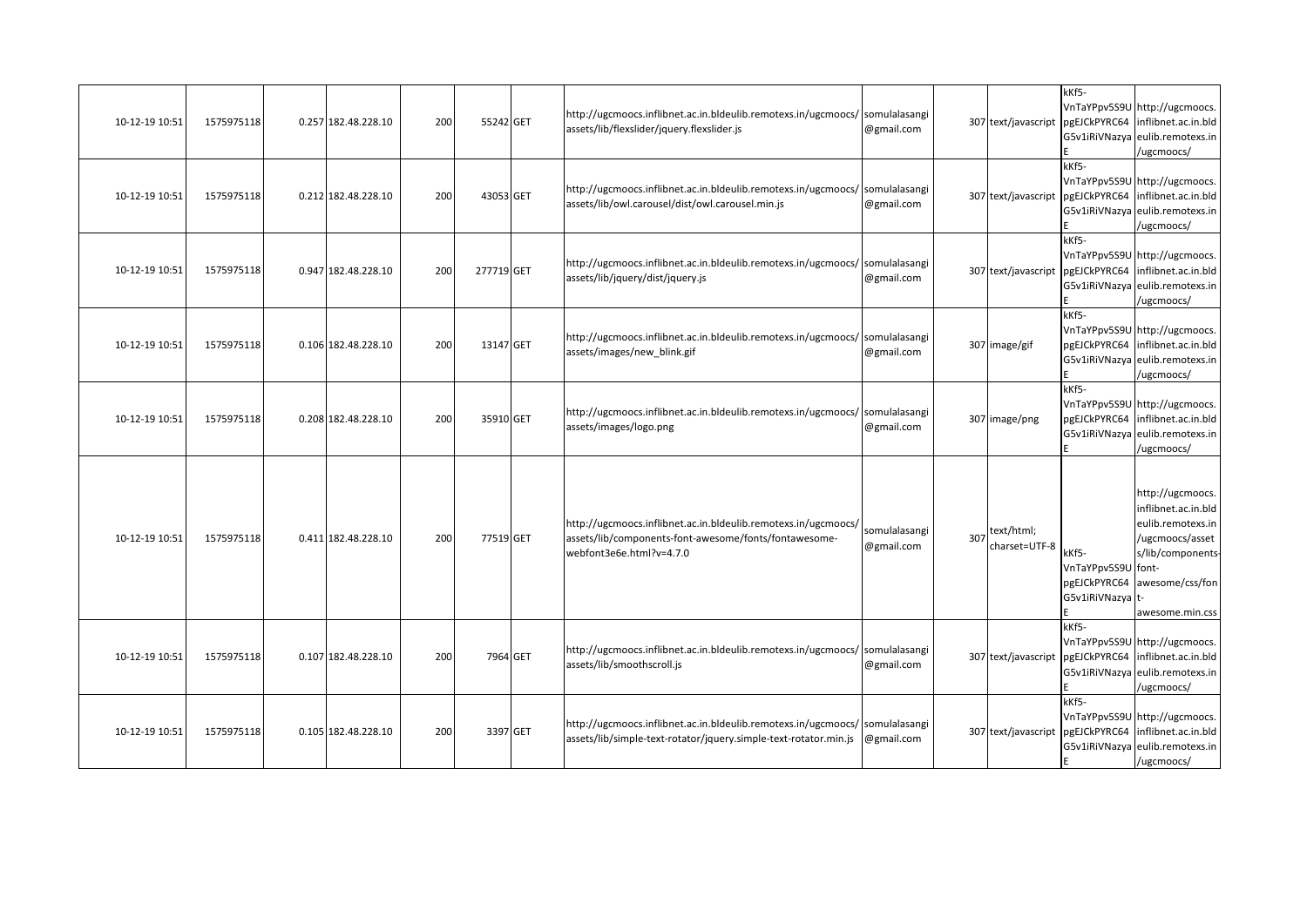| 10-12-19 10:51 | 1575975118 | 0.212 182.48.228.10 | 200 | 43876 GET | http://ugcmoocs.inflibnet.ac.in.bldeulib.remotexs.in/ugcmoocs/ somulalasangi<br>assets/lib/magnific-popup/dist/jquery.magnific-popup.js | @gmail.com | 307 text/javascript | kKf5-<br>pgEJCkPYRC64<br>G5v1iRiVNazya | VnTaYPpv5S9U http://ugcmoocs.<br>inflibnet.ac.in.bld<br>eulib.remotexs.in<br>/ugcmoocs/                            |
|----------------|------------|---------------------|-----|-----------|-----------------------------------------------------------------------------------------------------------------------------------------|------------|---------------------|----------------------------------------|--------------------------------------------------------------------------------------------------------------------|
| 10-12-19 10:51 | 1575975119 | 0.107 182.48.228.10 | 200 | 2113 GET  | http://ugcmoocs.inflibnet.ac.in.bldeulib.remotexs.in/ugcmoocs/ somulalasangi<br>assets/js/plugins.js                                    | @gmail.com | 307 text/javascript | kKf5-<br>pgEJCkPYRC64<br>G5v1iRiVNazya | VnTaYPpv5S9U http://ugcmoocs.<br>inflibnet.ac.in.bld<br>eulib.remotexs.in<br>/ugcmoocs/                            |
| 10-12-19 10:51 | 1575975119 | 0.336 182.48.228.10 | 200 | 82202 GET | http://ugcmoocs.inflibnet.ac.in.bldeulib.remotexs.in/ugcmoocs/ somulalasangi<br>assets/js/jquery.dataTables.min.js                      | @gmail.com | 307 text/javascript | kKf5-<br>pgEJCkPYRC64<br>G5v1iRiVNazya | VnTaYPpv5S9U http://ugcmoocs.<br>inflibnet.ac.in.bld<br>eulib.remotexs.in<br>/ugcmoocs/                            |
| 10-12-19 10:51 | 1575975119 | 0.114 182.48.228.10 | 200 | 10706 GET | http://ugcmoocs.inflibnet.ac.in.bldeulib.remotexs.in/ugcmoocs/ somulalasangi<br>assets/js/main.js                                       | @gmail.com | 307 text/javascript | kKf5-                                  | VnTaYPpv5S9U http://ugcmoocs.<br>pgEJCkPYRC64 inflibnet.ac.in.bld<br>G5v1iRiVNazya eulib.remotexs.in<br>/ugcmoocs/ |
| 10-12-19 10:51 | 1575975119 | 0.158 182.48.228.10 | 200 | 31694 GET | http://ugcmoocs.inflibnet.ac.in.bldeulib.remotexs.in/ugcmoocs/ somulalasangi<br>assets/images/coordinator1.jpg                          | @gmail.com | 307 image/jpeg      | kKf5-<br>pgEJCkPYRC64<br>G5v1iRiVNazya | VnTaYPpv5S9U http://ugcmoocs.<br>inflibnet.ac.in.bld<br>eulib.remotexs.in<br>/ugcmoocs/                            |
| 10-12-19 10:51 | 1575975119 | 0.154 182.48.228.10 | 200 | 28217 GET | http://ugcmoocs.inflibnet.ac.in.bldeulib.remotexs.in/ugcmoocs/ somulalasangi<br>assets/images/coordinator2.jpg                          | @gmail.com | 307 image/jpeg      | kKf5-                                  | VnTaYPpv5S9U http://ugcmoocs.<br>pgEJCkPYRC64 inflibnet.ac.in.bld<br>G5v1iRiVNazya eulib.remotexs.in<br>ugcmoocs/  |
| 10-12-19 10:51 | 1575975119 | 0.201 182.48.228.10 | 200 | 35065 GET | http://ugcmoocs.inflibnet.ac.in.bldeulib.remotexs.in/ugcmoocs/ somulalasangi<br>assets/images/coordinator3.jpg                          | @gmail.com | 307 image/jpeg      | kKf5-<br>pgEJCkPYRC64                  | VnTaYPpv5S9U http://ugcmoocs.<br>inflibnet.ac.in.bld<br>G5v1iRiVNazya eulib.remotexs.in<br>/ugcmoocs/              |
| 10-12-19 10:51 | 1575975119 | 0.203 182.48.228.10 | 200 | 35415 GET | http://ugcmoocs.inflibnet.ac.in.bldeulib.remotexs.in/ugcmoocs/ somulalasangi<br>assets/images/coordinator4.jpg                          | @gmail.com | 307 image/jpeg      | kKf5-<br>G5v1iRiVNazya                 | VnTaYPpv5S9U http://ugcmoocs.<br>pgEJCkPYRC64 inflibnet.ac.in.bld<br>eulib.remotexs.in<br>/ugcmoocs/               |
| 10-12-19 10:51 | 1575975119 | 0.202 182.48.228.10 | 200 | 32521 GET | http://ugcmoocs.inflibnet.ac.in.bldeulib.remotexs.in/ugcmoocs/ somulalasangi<br>assets/images/coordinator5.jpg                          | @gmail.com | 307 image/jpeg      | kKf5-<br>pgEJCkPYRC64<br>G5v1iRiVNazya | VnTaYPpv5S9U http://ugcmoocs.<br>inflibnet.ac.in.bld<br>eulib.remotexs.in<br>/ugcmoocs/                            |
| 10-12-19 10:51 | 1575975119 | 0.203 182.48.228.10 | 200 | 45502 GET | http://ugcmoocs.inflibnet.ac.in.bldeulib.remotexs.in/ugcmoocs/ somulalasangi<br>assets/images/coordinator6.jpg                          | @gmail.com | 307 image/jpeg      | kKf5-<br>pgEJCkPYRC64<br>G5v1iRiVNazya | VnTaYPpv5S9U http://ugcmoocs.<br>inflibnet.ac.in.bld<br>eulib.remotexs.in<br>/ugcmoocs/                            |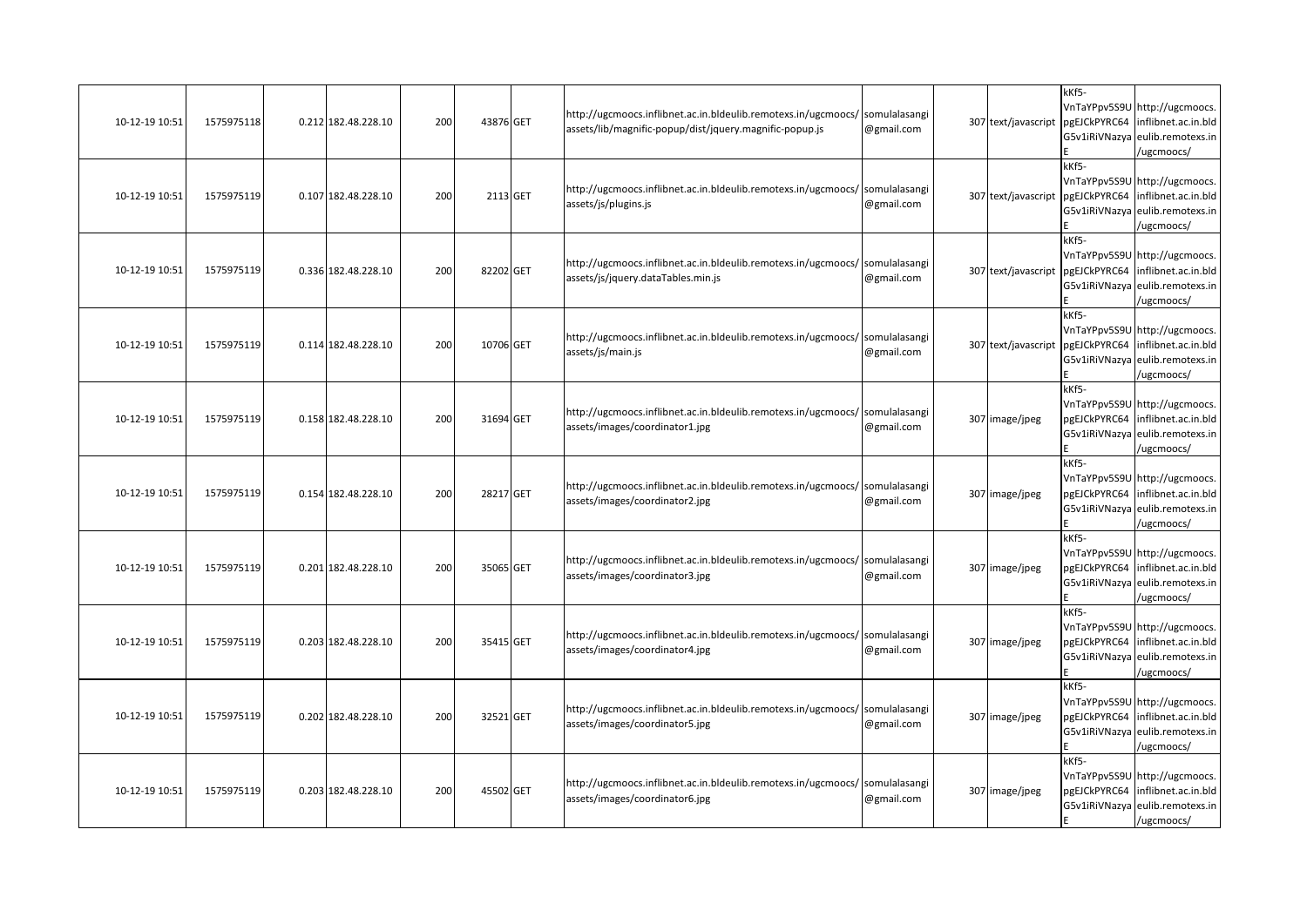| 10-12-19 10:52 | 1575975120 | 0.709 182.48.228.10 | 200 | 212746 GET | http://ugcmoocs.inflibnet.ac.in.bldeulib.remotexs.in/ugcmoocs/ somulalasangi<br>assets/images/bg.jpg          | @gmail.com | 307 image/jpeg | kKf5-<br>pgEJCkPYRC64<br>G5v1iRiVNazya | VnTaYPpv5S9U http://ugcmoocs.<br>inflibnet.ac.in.bld<br>eulib.remotexs.in<br>ugcmoocs/                |
|----------------|------------|---------------------|-----|------------|---------------------------------------------------------------------------------------------------------------|------------|----------------|----------------------------------------|-------------------------------------------------------------------------------------------------------|
| 10-12-19 10:52 | 1575975120 | 0.867 182.48.228.10 | 200 | 175156 GET | http://ugcmoocs.inflibnet.ac.in.bldeulib.remotexs.in/ugcmoocs/ somulalasangi<br>assets/images/workshop/01.jpg | @gmail.com | 307 image/jpeg | kKf5-<br>pgEJCkPYRC64<br>G5v1iRiVNazya | VnTaYPpv5S9U http://ugcmoocs.<br>inflibnet.ac.in.bld<br>eulib.remotexs.in<br>/ugcmoocs/               |
| 10-12-19 10:52 | 1575975120 | 0.837 182.48.228.10 | 200 | 168185 GET | http://ugcmoocs.inflibnet.ac.in.bldeulib.remotexs.in/ugcmoocs/ somulalasangi<br>assets/images/workshop/03.jpg | @gmail.com | 307 image/jpeg | kKf5-<br>pgEJCkPYRC64<br>G5v1iRiVNazya | VnTaYPpv5S9U http://ugcmoocs.<br>inflibnet.ac.in.bld<br>eulib.remotexs.in<br>ugcmoocs/                |
| 10-12-19 10:52 | 1575975121 | 1.089 182.48.228.10 | 200 | 208181 GET | http://ugcmoocs.inflibnet.ac.in.bldeulib.remotexs.in/ugcmoocs/ somulalasangi<br>assets/images/workshop/04.jpg | @gmail.com | 307 image/jpeg | kKf5-<br>pgEJCkPYRC64                  | VnTaYPpv5S9U http://ugcmoocs.<br>inflibnet.ac.in.bld<br>G5v1iRiVNazya eulib.remotexs.in<br>/ugcmoocs/ |
| 10-12-19 10:52 | 1575975121 | 1.353 182.48.228.10 | 200 | 202447 GET | http://ugcmoocs.inflibnet.ac.in.bldeulib.remotexs.in/ugcmoocs/ somulalasangi<br>assets/images/workshop/02.jpg | @gmail.com | 307 image/jpeg | kKf5-<br>pgEJCkPYRC64<br>G5v1iRiVNazya | VnTaYPpv5S9U http://ugcmoocs.<br>inflibnet.ac.in.bld<br>eulib.remotexs.in<br>/ugcmoocs/               |
| 10-12-19 10:52 | 1575975121 | 1.333 182.48.228.10 | 200 | 196022 GET | http://ugcmoocs.inflibnet.ac.in.bldeulib.remotexs.in/ugcmoocs/ somulalasangi<br>assets/images/workshop/05.jpg | @gmail.com | 307 image/jpeg | kKf5-<br>pgEJCkPYRC64                  | VnTaYPpv5S9U http://ugcmoocs.<br>inflibnet.ac.in.bld<br>G5v1iRiVNazya eulib.remotexs.in<br>/ugcmoocs/ |
| 10-12-19 10:52 | 1575975121 | 0.719 182.48.228.10 | 200 | 157559 GET | http://ugcmoocs.inflibnet.ac.in.bldeulib.remotexs.in/ugcmoocs/ somulalasangi<br>assets/images/workshop/06.jpg | @gmail.com | 307 image/jpeg | kKf5-<br>pgEJCkPYRC64                  | VnTaYPpv5S9U http://ugcmoocs.<br>inflibnet.ac.in.bld<br>G5v1iRiVNazya eulib.remotexs.in<br>/ugcmoocs/ |
| 10-12-19 10:52 | 1575975121 | 0.655 182.48.228.10 | 200 | 171054 GET | http://ugcmoocs.inflibnet.ac.in.bldeulib.remotexs.in/ugcmoocs/ somulalasangi<br>assets/images/workshop/08.jpg | @gmail.com | 307 image/jpeg | kKf5-<br>G5v1iRiVNazya                 | VnTaYPpv5S9U http://ugcmoocs.<br>pgEJCkPYRC64 inflibnet.ac.in.bld<br>eulib.remotexs.in<br>/ugcmoocs/  |
| 10-12-19 10:52 | 1575975121 | 0.681 182.48.228.10 | 200 | 154501 GET | http://ugcmoocs.inflibnet.ac.in.bldeulib.remotexs.in/ugcmoocs/ somulalasangi<br>assets/images/workshop/09.jpg | @gmail.com | 307 image/jpeg | kKf5-<br>pgEJCkPYRC64<br>G5v1iRiVNazya | VnTaYPpv5S9U http://ugcmoocs.<br>inflibnet.ac.in.bld<br>eulib.remotexs.in<br>/ugcmoocs/               |
| 10-12-19 10:52 | 1575975122 | 1.034 182.48.228.10 | 200 | 169638 GET | http://ugcmoocs.inflibnet.ac.in.bldeulib.remotexs.in/ugcmoocs/ somulalasangi<br>assets/images/workshop/07.jpg | @gmail.com | 307 image/jpeg | kKf5-<br>pgEJCkPYRC64<br>G5v1iRiVNazya | VnTaYPpv5S9U http://ugcmoocs.<br>inflibnet.ac.in.bld<br>eulib.remotexs.in<br>/ugcmoocs/               |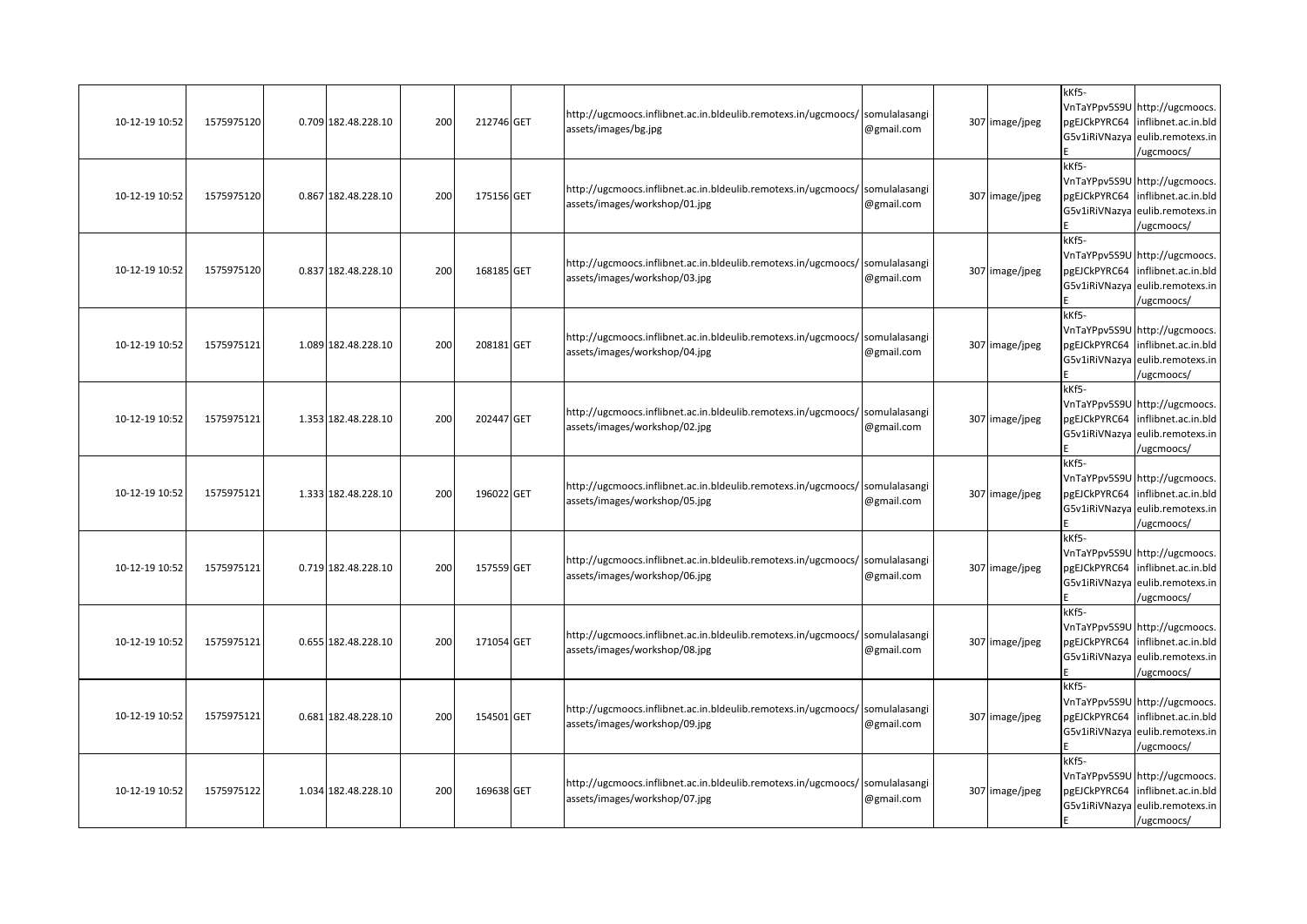| 10-12-19 10:52 | 1575975122 | 0.763 182.48.228.10 | 200 | 161301 GET  | http://ugcmoocs.inflibnet.ac.in.bldeulib.remotexs.in/ugcmoocs/ somulalasangi<br>assets/images/workshop/10.jpg        | @gmail.com | 307 image/jpeg | kKf5-<br>pgEJCkPYRC64<br>G5v1iRiVNazya | VnTaYPpv5S9U http://ugcmoocs.<br>inflibnet.ac.in.bld<br>eulib.remotexs.in<br>/ugcmoocs/                            |
|----------------|------------|---------------------|-----|-------------|----------------------------------------------------------------------------------------------------------------------|------------|----------------|----------------------------------------|--------------------------------------------------------------------------------------------------------------------|
| 10-12-19 10:52 | 1575975125 | 4.193 182.48.228.10 | 200 | 804070 GET  | http://ugcmoocs.inflibnet.ac.in.bldeulib.remotexs.in/ugcmoocs/ somulalasangi<br>assets/images/workshop 310818/1.jpg  | @gmail.com | 307 image/jpeg | kKf5-<br>pgEJCkPYRC64<br>G5v1iRiVNazya | VnTaYPpv5S9U http://ugcmoocs.<br>inflibnet.ac.in.bld<br>eulib.remotexs.in<br>/ugcmoocs/                            |
| 10-12-19 10:52 | 1575975128 | 6.062 182.48.228.10 | 200 | 1067588 GET | http://ugcmoocs.inflibnet.ac.in.bldeulib.remotexs.in/ugcmoocs/ somulalasangi<br>assets/images/workshop 310818/4.jpg  | @gmail.com | 307 image/jpeg | kKf5-<br>pgEJCkPYRC64<br>G5v1iRiVNazya | VnTaYPpv5S9U http://ugcmoocs.<br>inflibnet.ac.in.bld<br>eulib.remotexs.in<br>/ugcmoocs/                            |
| 10-12-19 10:52 | 1575975128 | 6.58 182.48.228.10  | 200 | 1101744 GET | http://ugcmoocs.inflibnet.ac.in.bldeulib.remotexs.in/ugcmoocs/ somulalasangi<br>assets/images/workshop_310818/5.jpg  | @gmail.com | 307 image/jpeg | kKf5-                                  | VnTaYPpv5S9U http://ugcmoocs.<br>pgEJCkPYRC64 inflibnet.ac.in.bld<br>G5v1iRiVNazya eulib.remotexs.in<br>/ugcmoocs/ |
| 10-12-19 10:52 | 1575975129 | 7.481 182.48.228.10 | 200 | 1641672 GET | http://ugcmoocs.inflibnet.ac.in.bldeulib.remotexs.in/ugcmoocs/ somulalasangi<br>assets/images/workshop 310818/2.jpg  | @gmail.com | 307 image/jpeg | kKf5-<br>pgEJCkPYRC64<br>G5v1iRiVNazya | VnTaYPpv5S9U http://ugcmoocs.<br>inflibnet.ac.in.bld<br>eulib.remotexs.in<br>/ugcmoocs/                            |
| 10-12-19 10:52 | 1575975130 | 8.226 182.48.228.10 | 200 | 1291509 GET | http://ugcmoocs.inflibnet.ac.in.bldeulib.remotexs.in/ugcmoocs/ somulalasangi<br>assets/images/workshop 310818/3.jpg  | @gmail.com | 307 image/jpeg | kKf5-                                  | VnTaYPpv5S9U http://ugcmoocs.<br>pgEJCkPYRC64 inflibnet.ac.in.bld<br>G5v1iRiVNazya eulib.remotexs.in<br>ugcmoocs/  |
| 10-12-19 10:52 | 1575975131 | 9.288 182.48.228.10 | 200 | 1371939 GET | http://ugcmoocs.inflibnet.ac.in.bldeulib.remotexs.in/ugcmoocs/ somulalasangi<br>assets/images/workshop_310818/6.jpg  | @gmail.com | 307 image/jpeg | kKf5-<br>pgEJCkPYRC64                  | VnTaYPpv5S9U http://ugcmoocs.<br>inflibnet.ac.in.bld<br>G5v1iRiVNazya eulib.remotexs.in<br>/ugcmoocs/              |
| 10-12-19 10:52 | 1575975132 | 0.795 182.48.228.10 | 200 | 122024 GET  | http://ugcmoocs.inflibnet.ac.in.bldeulib.remotexs.in/ugcmoocs/ somulalasangi<br>assets/images/section-14.jpg         | @gmail.com | 307 image/jpeg | kKf5-<br>pgEJCkPYRC64<br>G5v1iRiVNazya | VnTaYPpv5S9U http://ugcmoocs.<br>inflibnet.ac.in.bld<br>eulib.remotexs.in<br>/ugcmoocs/                            |
| 10-12-19 10:52 | 1575975133 | 3.303 182.48.228.10 | 206 | 376680 GET  | http://ugcmoocs.inflibnet.ac.in.bldeulib.remotexs.in/ugcmoocs/ somulalasangi<br>download/video/SWAYAM%201.mp4        | @gmail.com | 307 video/mp4  | kKf5-<br>pgEJCkPYRC64<br>G5v1iRiVNazya | VnTaYPpv5S9U http://ugcmoocs.<br>inflibnet.ac.in.bld<br>eulib.remotexs.in<br>/ugcmoocs/                            |
| 10-12-19 10:52 | 1575975134 | 4.763 182.48.228.10 | 200 | 1240828 GET | http://ugcmoocs.inflibnet.ac.in.bldeulib.remotexs.in/ugcmoocs/ somulalasangi<br>assets/images/workshop 310818/10.jpg | @gmail.com | 307 image/jpeg | kKf5-<br>pgEJCkPYRC64<br>G5v1iRiVNazya | VnTaYPpv5S9U http://ugcmoocs.<br>inflibnet.ac.in.bld<br>eulib.remotexs.in<br>/ugcmoocs/                            |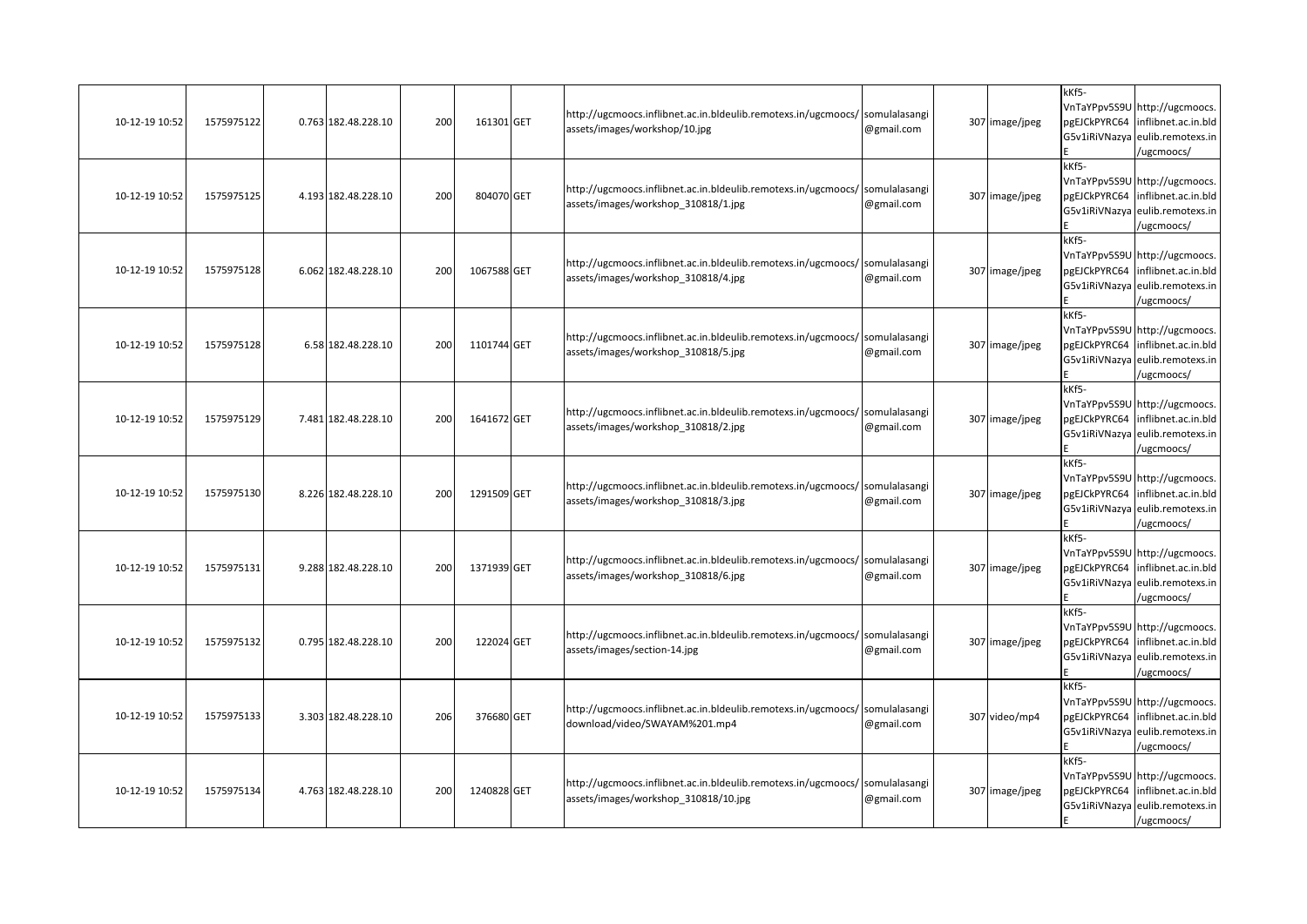| 10-12-19 10:52 | 1575975135 | 6.219 182.48.228.10  | 200 | 1307033 GET |          | http://ugcmoocs.inflibnet.ac.in.bldeulib.remotexs.in/ugcmoocs/ somulalasangi<br>assets/images/workshop 310818/9.jpg    | @gmail.com                  |     | 307 image/jpeg                                                                        | kKf5-<br>pgEJCkPYRC64<br>G5v1iRiVNazya                 | VnTaYPpv5S9U http://ugcmoocs.<br>inflibnet.ac.in.bld<br>eulib.remotexs.in<br>ugcmoocs/                               |
|----------------|------------|----------------------|-----|-------------|----------|------------------------------------------------------------------------------------------------------------------------|-----------------------------|-----|---------------------------------------------------------------------------------------|--------------------------------------------------------|----------------------------------------------------------------------------------------------------------------------|
| 10-12-19 10:52 | 1575975136 | 7.514 182.48.228.10  | 200 | 1497786 GET |          | http://ugcmoocs.inflibnet.ac.in.bldeulib.remotexs.in/ugcmoocs/ somulalasangi<br>assets/images/workshop_310818/8.jpg    | @gmail.com                  |     | 307 image/jpeg                                                                        | kKf5-<br>pgEJCkPYRC64<br>G5v1iRiVNazya                 | VnTaYPpv5S9U http://ugcmoocs.<br>inflibnet.ac.in.bld<br>eulib.remotexs.in<br>/ugcmoocs/                              |
| 10-12-19 10:52 | 1575975136 | 10.094 182.48.228.10 | 200 | 2198865 GET |          | http://ugcmoocs.inflibnet.ac.in.bldeulib.remotexs.in/ugcmoocs/ somulalasangi<br>assets/images/workshop 310818/7.jpg    | @gmail.com                  |     | 307 image/jpeg                                                                        | kKf5-                                                  | VnTaYPpv5S9U http://ugcmoocs.<br>pgEJCkPYRC64 inflibnet.ac.in.bld<br>G5v1iRiVNazya eulib.remotexs.in<br>/ugcmoocs/   |
| 10-12-19 10:52 | 1575975136 | 0.108 182.48.228.10  | 404 |             | 466 GET  | http://ugcmoocs.inflibnet.ac.in.bldeulib.remotexs.in/favicon.ico                                                       | somulalasangi<br>@gmail.com |     | text/html;<br>307 charset=iso-<br>8859-1                                              | kKf5-<br>pgEJCkPYRC64<br>G5v1iRiVNazya                 | VnTaYPpv5S9U http://ugcmoocs.<br>inflibnet.ac.in.bld<br>eulib.remotexs.in<br>/ugcmoocs/                              |
| 10-12-19 10:52 | 1575975153 | 0.111 182.48.228.10  | 200 |             | 3762 GET | http://ugcmoocs.inflibnet.ac.in.bldeulib.remotexs.in/ugcmoocs/ somulalasangi<br>courses.php                            | @gmail.com                  |     | 307 text/html;<br>charset=utf-8                                                       | kKf5-<br>pgEJCkPYRC64<br>G5v1iRiVNazya                 | VnTaYPpv5S9U http://ugcmoocs.<br>inflibnet.ac.in.bld<br>eulib.remotexs.in<br>/ugcmoocs/                              |
| 10-12-19 10:52 | 1575975154 | 0.549 182.48.228.10  | 200 | 147689 GET  |          | http://ugcmoocs.inflibnet.ac.in.bldeulib.remotexs.in/ugcmoocs/ somulalasangi<br>assets/images/faq bg.jpg               | @gmail.com                  |     | 307 image/jpeg                                                                        | kKf5-<br>pgEJCkPYRC64                                  | http://ugcmoocs.<br>VnTaYPpv5S9U inflibnet.ac.in.bld<br>eulib.remotexs.in<br>G5v1iRiVNazya /ugcmoocs/cours<br>es.php |
| 10-12-19 10:52 | 1575975162 | 0.253 182.48.228.10  | 200 | 52630 GET   |          | http://ugcmoocs.inflibnet.ac.in.bldeulib.remotexs.in/ugcmoocs/ somulalasangi<br>download/course/course sheets/ugc.xlsx | @gmail.com                  | 307 | application/vn<br>d.openxmlfor<br>mats-<br>officedocumen<br>t.spreadsheet<br>ml.sheet | kKf5-<br>VnTaYPpv5S9U<br>pgEJCkPYRC64<br>G5v1iRiVNazya | http://ugcmoocs.<br>inflibnet.ac.in.bld<br>eulib.remotexs.in<br>/ugcmoocs/cours<br>es.php                            |
| 10-12-19 10:52 | 1575975170 | 0.162 182.48.228.10  | 200 |             | 5902 GET | http://ugcmoocs.inflibnet.ac.in.bldeulib.remotexs.in/ugcmoocs/ somulalasangi<br>index.php                              | @gmail.com                  |     | 307 text/html;<br>charset=utf-8                                                       | kKf5-<br>pgEJCkPYRC64<br>G5v1iRiVNazya                 | http://ugcmoocs.<br>VnTaYPpv5S9U inflibnet.ac.in.bld<br>eulib.remotexs.in<br>/ugcmoocs/cours<br>es.php               |
| 10-12-19 10:52 | 1575975171 | 0.282 182.48.228.10  | 499 |             | 0 GET    | http://ugcmoocs.inflibnet.ac.in.bldeulib.remotexs.in/ugcmoocs/ somulalasangi<br>download/video/SWAYAM%201.mp4          | @gmail.com                  |     | 307 video/mp4                                                                         | kKf5-<br>pgEJCkPYRC64                                  | http://ugcmoocs.<br>VnTaYPpv5S9U inflibnet.ac.in.bld<br>eulib.remotexs.in<br>G5v1iRiVNazya /ugcmoocs/index<br>.php   |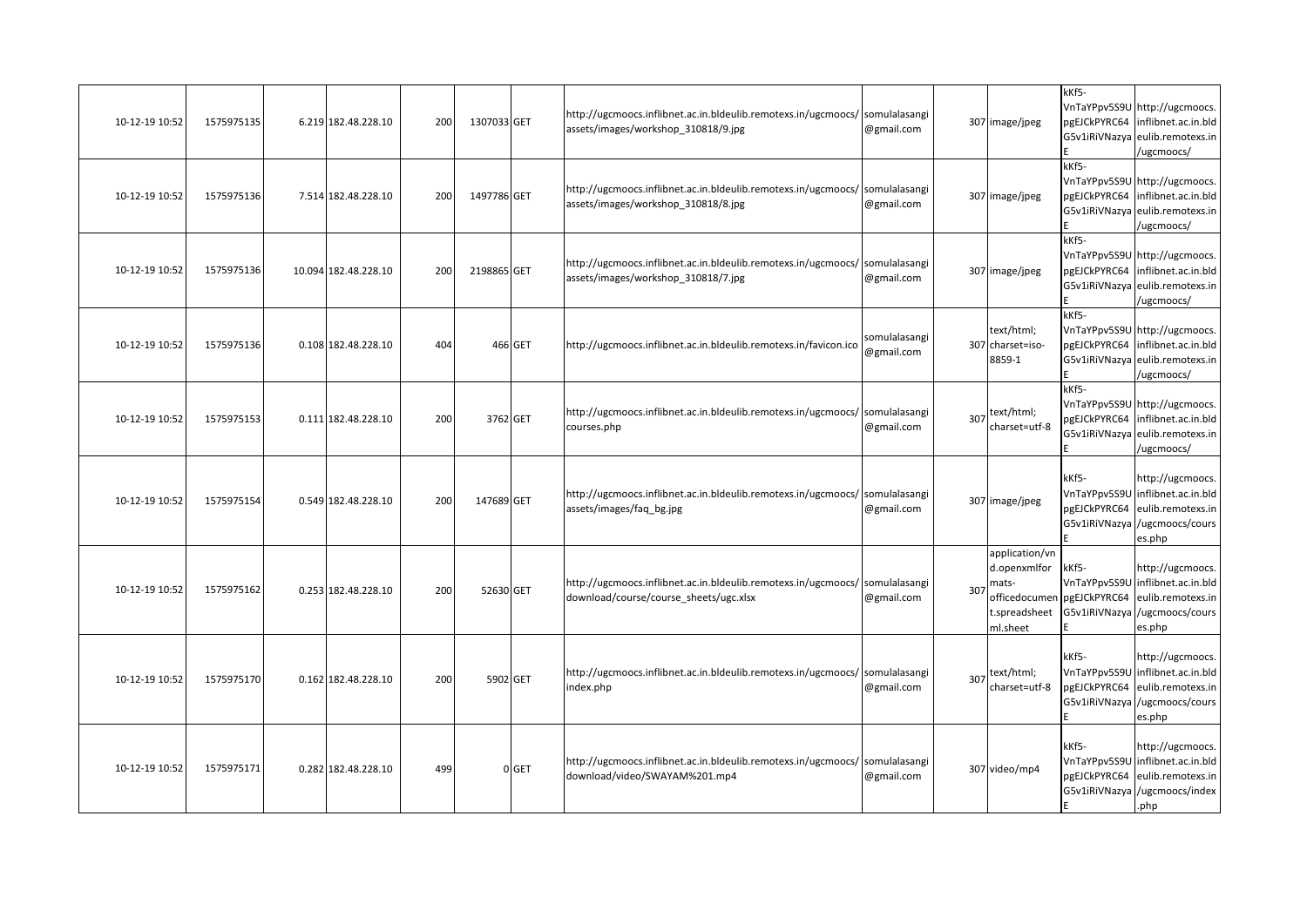| 10-12-19 10:53 | 1575975182 | 2.872 182.48.228.10  | 206 | 461360 GET |          | http://ugcmoocs.inflibnet.ac.in.bldeulib.remotexs.in/ugcmoocs/ somulalasangi<br>download/video/SWAYAM%201.mp4                                   | @gmail.com                     |     | 307 video/mp4                   | kKf5-<br>pgEJCkPYRC64                   | http://ugcmoocs.<br>VnTaYPpv5S9U inflibnet.ac.in.bld<br>eulib.remotexs.in<br>G5v1iRiVNazya /ugcmoocs/index<br>php |
|----------------|------------|----------------------|-----|------------|----------|-------------------------------------------------------------------------------------------------------------------------------------------------|--------------------------------|-----|---------------------------------|-----------------------------------------|-------------------------------------------------------------------------------------------------------------------|
| 10-12-19 10:53 | 1575975189 | 0.113 182.48.228.10  | 200 |            | 3479 GET | http://ugcmoocs.inflibnet.ac.in.bldeulib.remotexs.in/ugcmoocs/ somulalasangi<br>latest.php                                                      | @gmail.com                     |     | 307 text/html;<br>charset=utf-8 | kKf5-<br>VnTaYPpv5S9U<br>pgEJCkPYRC64   | http://ugcmoocs.<br>inflibnet.ac.in.bld<br>eulib.remotexs.in<br>G5v1iRiVNazya /ugcmoocs/index<br>php              |
| 27-12-19 10:18 | 1577441889 | 0.267 157.49.250.133 | 200 | 6008 GET   |          | http://ugcmoocs.inflibnet.ac.in.bldeulib.remotexs.in/ugcmoocs/                                                                                  | sharan.badige<br>r@bldedu.ac.i | 302 | text/html;<br>charset=utf-8     | 2yzpPhk4B8fNl<br>ft7zS-                 | uXfqeZSy9GC7 http://epgp.inflib<br>u00v4oP6MAQ net.ac.in.bldeulib<br>remotexs.in/                                 |
| 27-12-19 10:18 | 1577441890 | 0.114 157.49.250.133 | 200 |            | 1217 GET | http://ugcmoocs.inflibnet.ac.in.bldeulib.remotexs.in/ugcmoocs/<br>assets/lib/owl.carousel/dist/assets/owl.carousel.min.css                      | sharan.badige<br>@bldedu.ac.i  |     | 302 text/css                    | 2yzpPhk4B8fNl<br>ft7zS-                 | http://ugcmoocs.<br>uXfgeZSy9GC7 inflibnet.ac.in.bld<br>u00v4oP6MAQ eulib.remotexs.in<br>/ugcmoocs/               |
| 27-12-19 10:18 | 1577441890 | 0.135 157.49.250.133 | 200 | 1877 GET   |          | http://ugcmoocs.inflibnet.ac.in.bldeulib.remotexs.in/ugcmoocs/<br>assets/lib/flexslider/flexslider.css                                          | sharan.badige<br>@bldedu.ac.i  |     | 302 text/css                    | 2yzpPhk4B8fNl<br>ft7zS-<br>uXfgeZSy9GC7 | http://ugcmoocs.<br>inflibnet.ac.in.bld<br>u00v4oP6MAQ eulib.remotexs.in<br>ugcmoocs/                             |
| 27-12-19 10:18 | 1577441890 | 0.17 157.49.250.133  | 200 | 7372 GET   |          | http://ugcmoocs.inflibnet.ac.in.bldeulib.remotexs.in/ugcmoocs/ sharan.badige<br>assets/lib/components-font-awesome/css/font-<br>awesome.min.css | @bldedu.ac.i                   |     | 302 text/css                    | 2yzpPhk4B8fNl<br>ft7zS-<br>uXfgeZSy9GC7 | http://ugcmoocs.<br>inflibnet.ac.in.bld<br>u00v4oP6MAQ eulib.remotexs.in<br>/ugcmoocs/                            |
| 27-12-19 10:18 | 1577441890 | 0.122 157.49.250.133 | 200 | 1943 GET   |          | http://ugcmoocs.inflibnet.ac.in.bldeulib.remotexs.in/ugcmoocs/<br>assets/lib/et-line-font/et-line-font.css                                      | sharan.badige<br>@bldedu.ac.i  |     | 302 text/css                    | 2yzpPhk4B8fNl<br>ft7zS-<br>uXfqeZSy9GC7 | http://ugcmoocs.<br>inflibnet.ac.in.bld<br>u00v4oP6MAQ eulib.remotexs.in<br>/ugcmoocs/                            |
| 27-12-19 10:18 | 1577441890 | 0.324 157.49.250.133 | 200 |            | 4735 GET | http://ugcmoocs.inflibnet.ac.in.bldeulib.remotexs.in/ugcmoocs/<br>assets/lib/animate.css/animate.css                                            | sharan.badige<br>@bldedu.ac.i  |     | 302 text/css                    | 2yzpPhk4B8fNl<br>ft7zS-<br>uXfgeZSy9GC7 | http://ugcmoocs.<br>inflibnet.ac.in.bld<br>u00v4oP6MAQ eulib.remotexs.in<br>/ugcmoocs/                            |
| 27-12-19 10:18 | 1577441890 | 0.369 157.49.250.133 | 200 | 20054 GET  |          | http://ugcmoocs.inflibnet.ac.in.bldeulib.remotexs.in/ugcmoocs/<br>assets/lib/bootstrap/dist/css/bootstrap.min.css                               | sharan.badige<br>@bldedu.ac.i  |     | 302 text/css                    | 2yzpPhk4B8fNl<br>ft7zS-<br>uXfqeZSy9GC7 | http://ugcmoocs.<br>inflibnet.ac.in.bld<br>u00v4oP6MAQ eulib.remotexs.in<br>/ugcmoocs/                            |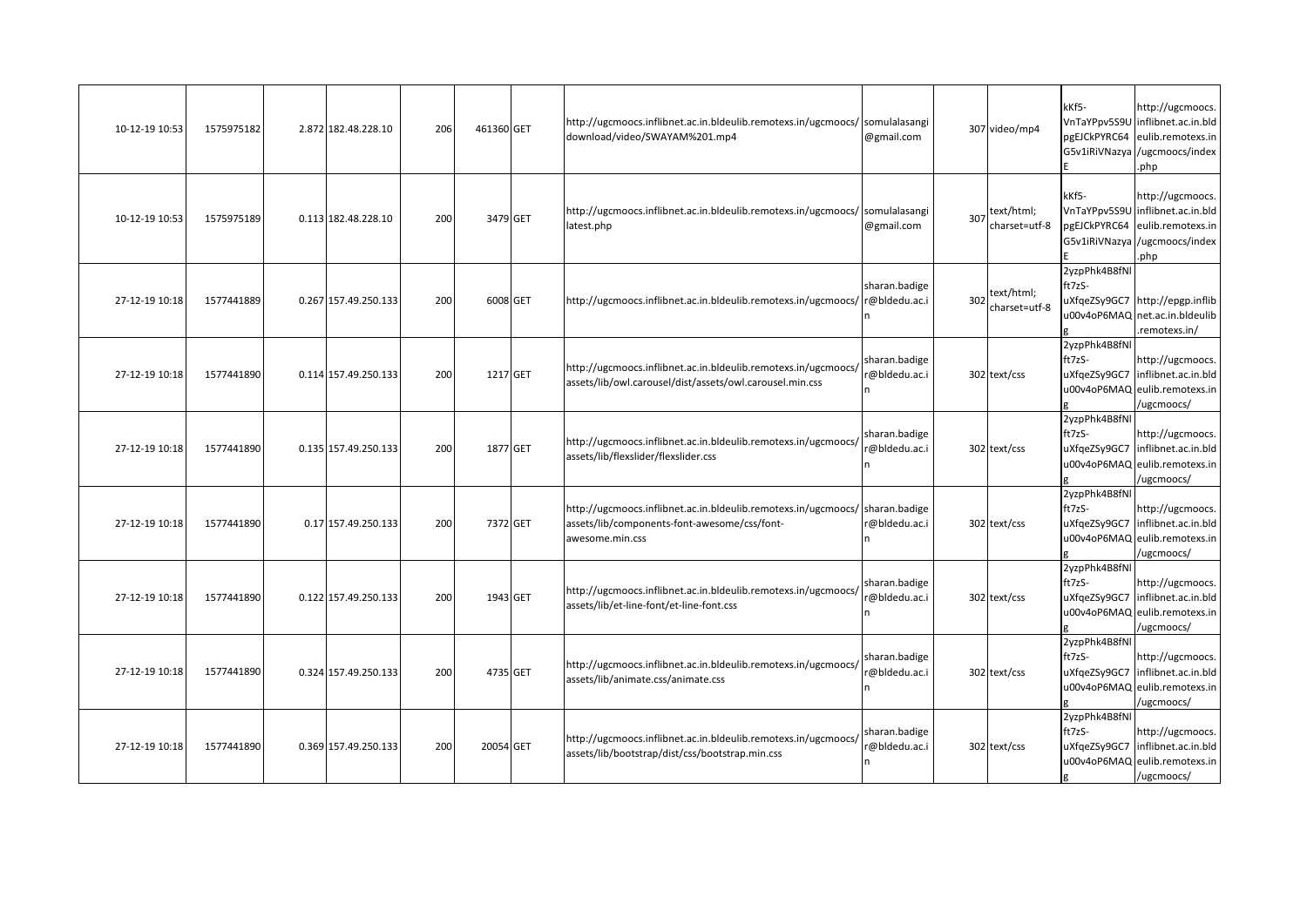| 27-12-19 10:18 | 1577441890 | 0.129 157.49.250.133 | 200 |           | 741 GET | http://ugcmoocs.inflibnet.ac.in.bldeulib.remotexs.in/ugcmoocs/<br>assets/lib/owl.carousel/dist/assets/owl.theme.default.min.css | sharan.badige<br>@bldedu.ac.i  | 302 text/css        | 2yzpPhk4B8fNl<br>ft7zS-<br>uXfqeZSy9GC7<br>u00v4oP6MAQ | http://ugcmoocs.<br>inflibnet.ac.in.bld<br>eulib.remotexs.in<br>ugcmoocs/             |
|----------------|------------|----------------------|-----|-----------|---------|---------------------------------------------------------------------------------------------------------------------------------|--------------------------------|---------------------|--------------------------------------------------------|---------------------------------------------------------------------------------------|
| 27-12-19 10:18 | 1577441890 | 0.121 157.49.250.133 | 200 |           | 322 GET | http://ugcmoocs.inflibnet.ac.in.bldeulib.remotexs.in/ugcmoocs/<br>assets/css/colors/default.css                                 | sharan.badige<br>@bldedu.ac.i  | 302 text/css        | 2yzpPhk4B8fNl<br>ft7zS-<br>uXfgeZSy9GC7                | http://ugcmoocs.<br>inflibnet.ac.in.bld<br>u00v4oP6MAQ eulib.remotexs.in<br>ugcmoocs/ |
| 27-12-19 10:18 | 1577441890 | 0.143 157.49.250.133 | 200 |           | 821 GET | http://ugcmoocs.inflibnet.ac.in.bldeulib.remotexs.in/ugcmoocs/<br>assets/lib/simple-text-rotator/simpletextrotator.css          | sharan.badige<br>@bldedu.ac.i  | 302 text/css        | 2yzpPhk4B8fNl<br>ft7zS-<br>uXfqeZSy9GC7<br>u00v4oP6MAQ | http://ugcmoocs.<br>inflibnet.ac.in.bld<br>eulib.remotexs.in<br>/ugcmoocs/            |
| 27-12-19 10:18 | 1577441890 | 0.14 157.49.250.133  | 200 |           | 763 GET | http://ugcmoocs.inflibnet.ac.in.bldeulib.remotexs.in/ugcmoocs/<br>assets/css/responsive.css                                     | sharan.badige<br>@bldedu.ac.i  | 302 text/css        | 2yzpPhk4B8fNl<br>ft7zS-<br>uXfqeZSy9GC7                | http://ugcmoocs.<br>inflibnet.ac.in.bld<br>u00v4oP6MAQ eulib.remotexs.in<br>ugcmoocs/ |
| 27-12-19 10:18 | 1577441890 | 0.15 157.49.250.133  | 200 | 2136 GET  |         | http://ugcmoocs.inflibnet.ac.in.bldeulib.remotexs.in/ugcmoocs/<br>assets/lib/magnific-popup/dist/magnific-popup.css             | sharan.badige<br>@bldedu.ac.i  | 302 text/css        | 2yzpPhk4B8fNl<br>ft7zS-<br>uXfqeZSy9GC7                | http://ugcmoocs.<br>inflibnet.ac.in.bld<br>u00v4oP6MAQ eulib.remotexs.in<br>ugcmoocs/ |
| 27-12-19 10:18 | 1577441890 | 0.226 157.49.250.133 | 200 | 9154 GET  |         | http://ugcmoocs.inflibnet.ac.in.bldeulib.remotexs.in/ugcmoocs/<br>assets/css/style.css                                          | sharan.badige<br>@bldedu.ac.i  | 302 text/css        | 2yzpPhk4B8fNl<br>ft7zS-<br>uXfqeZSy9GC7                | http://ugcmoocs.<br>inflibnet.ac.in.bld<br>u00v4oP6MAQ eulib.remotexs.in<br>ugcmoocs/ |
| 27-12-19 10:18 | 1577441890 | 0.146 157.49.250.133 | 200 | 2415 GET  |         | http://ugcmoocs.inflibnet.ac.in.bldeulib.remotexs.in/ugcmoocs/<br>assets/css/jquery.dataTables.min.css                          | sharan.badige<br>@bldedu.ac.i  | 302 text/css        | 2yzpPhk4B8fNl<br>ft7zS-<br>uXfqeZSy9GC7                | http://ugcmoocs.<br>inflibnet.ac.in.bld<br>u00v4oP6MAQ eulib.remotexs.in<br>ugcmoocs/ |
| 27-12-19 10:18 | 1577441890 | 0.173 157.49.250.133 | 200 | 16038 GET |         | http://ugcmoocs.inflibnet.ac.in.bldeulib.remotexs.in/ugcmoocs/<br>assets/lib/wow/dist/wow.js                                    | sharan.badige<br>r@bldedu.ac.i | 302 text/javascript | 2yzpPhk4B8fNl<br>ft7zS-<br>uXfqeZSy9GC7<br>u00v4oP6MAQ | http://ugcmoocs.<br>inflibnet.ac.in.bld<br>eulib.remotexs.in<br>ugcmoocs/             |
| 27-12-19 10:18 | 1577441891 | 0.287 157.49.250.133 | 200 | 37332 GET |         | http://ugcmoocs.inflibnet.ac.in.bldeulib.remotexs.in/ugcmoocs/<br>assets/lib/bootstrap/dist/js/bootstrap.min.js                 | sharan.badige<br>@bldedu.ac.i  | 302 text/javascript | 2yzpPhk4B8fNl<br>ft7zS-<br>uXfqeZSy9GC7                | http://ugcmoocs.<br>inflibnet.ac.in.bld<br>u00v4oP6MAQ eulib.remotexs.in<br>ugcmoocs/ |
| 27-12-19 10:18 | 1577441891 | 0.375 157.49.250.133 | 200 | 89891 GET |         | http://ugcmoocs.inflibnet.ac.in.bldeulib.remotexs.in/ugcmoocs/<br>assets/lib/jquery.mb.ytplayer/dist/jquery.mb.YTPlayer.js      | sharan.badige<br>r@bldedu.ac.i | 302 text/javascript | 2yzpPhk4B8fNl<br>ft7zS-<br>uXfqeZSy9GC7<br>u00v4oP6MAQ | http://ugcmoocs.<br>inflibnet.ac.in.bld<br>eulib.remotexs.in<br>/ugcmoocs/            |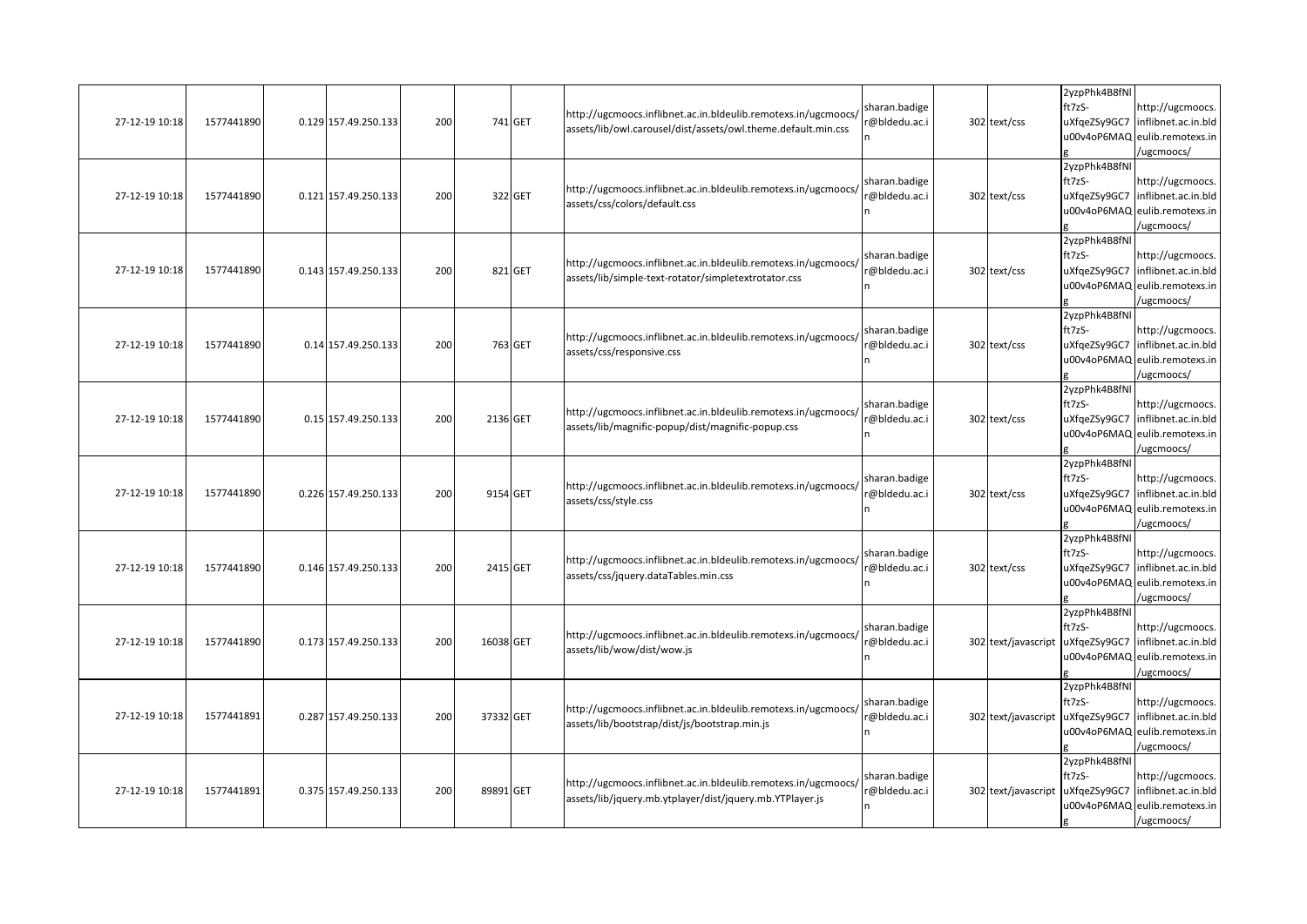| 27-12-19 10:18 | 1577441891 | 0.425 157.49.250.133 | 200 | 93590 GET  | http://ugcmoocs.inflibnet.ac.in.bldeulib.remotexs.in/ugcmoocs/<br>assets/lib/isotope/dist/isotope.pkgd.js                                                         | sharan.badige<br>r@bldedu.ac.i |     | 302 text/javascript         | 2yzpPhk4B8fNl<br>ft7zS-<br>uXfgeZSy9GC7                | http://ugcmoocs.<br>inflibnet.ac.in.bld<br>u00v4oP6MAQ eulib.remotexs.in<br>/ugcmoocs/                                                                            |
|----------------|------------|----------------------|-----|------------|-------------------------------------------------------------------------------------------------------------------------------------------------------------------|--------------------------------|-----|-----------------------------|--------------------------------------------------------|-------------------------------------------------------------------------------------------------------------------------------------------------------------------|
| 27-12-19 10:18 | 1577441891 | 0.134 157.49.250.133 | 200 | 12619 GET  | http://ugcmoocs.inflibnet.ac.in.bldeulib.remotexs.in/ugcmoocs/<br>assets/lib/imagesloaded/imagesloaded.pkgd.js                                                    | sharan.badige<br>r@bldedu.ac.i |     | 302 text/javascript         | 2yzpPhk4B8fNl<br>ft7zS-<br>uXfgeZSy9GC7<br>u00v4oP6MAQ | http://ugcmoocs.<br>inflibnet.ac.in.bld<br>eulib.remotexs.in<br>/ugcmoocs/                                                                                        |
| 27-12-19 10:18 | 1577441891 | 0.295 157.49.250.133 | 200 | 55242 GET  | http://ugcmoocs.inflibnet.ac.in.bldeulib.remotexs.in/ugcmoocs/<br>assets/lib/flexslider/jquery.flexslider.js                                                      | sharan.badige<br>r@bldedu.ac.i |     | 302 text/javascript         | 2yzpPhk4B8fNl<br>ft7zS-<br>uXfgeZSy9GC7<br>u00v4oP6MAQ | http://ugcmoocs.<br>inflibnet.ac.in.bld<br>eulib.remotexs.in<br>/ugcmoocs/                                                                                        |
| 27-12-19 10:18 | 1577441891 | 0.622 157.49.250.133 | 200 | 277711 GET | http://ugcmoocs.inflibnet.ac.in.bldeulib.remotexs.in/ugcmoocs/<br>assets/lib/jquery/dist/jquery.js                                                                | sharan.badige<br>@bldedu.ac.i  |     | 302 text/javascript         | 2yzpPhk4B8fNl<br>ft7zS-<br>uXfgeZSy9GC7                | http://ugcmoocs.<br>inflibnet.ac.in.bld<br>u00v4oP6MAQ eulib.remotexs.in<br>/ugcmoocs/                                                                            |
| 27-12-19 10:18 | 1577441891 | 0.256 157.49.250.133 | 200 | 43053 GET  | http://ugcmoocs.inflibnet.ac.in.bldeulib.remotexs.in/ugcmoocs/<br>assets/lib/owl.carousel/dist/owl.carousel.min.js                                                | sharan.badige<br>@bldedu.ac.i  |     | 302 text/javascript         | 2yzpPhk4B8fNl<br>ft7zS-<br>uXfgeZSy9GC7                | http://ugcmoocs.<br>inflibnet.ac.in.bld<br>u00v4oP6MAQ eulib.remotexs.in<br>/ugcmoocs/                                                                            |
| 27-12-19 10:18 | 1577441891 | 0.132 157.49.250.133 | 200 | 7964 GET   | http://ugcmoocs.inflibnet.ac.in.bldeulib.remotexs.in/ugcmoocs/<br>assets/lib/smoothscroll.js                                                                      | sharan.badige<br>r@bldedu.ac.i |     | 302 text/javascript         | 2yzpPhk4B8fNl<br>ft7zS-<br>uXfgeZSy9GC7<br>u00v4oP6MAQ | http://ugcmoocs.<br>inflibnet.ac.in.bld<br>eulib.remotexs.in<br>/ugcmoocs/                                                                                        |
| 27-12-19 10:18 | 1577441891 | 0.218 157.49.250.133 | 200 | 43876 GET  | http://ugcmoocs.inflibnet.ac.in.bldeulib.remotexs.in/ugcmoocs/<br>assets/lib/magnific-popup/dist/jquery.magnific-popup.js                                         | sharan.badige<br>@bldedu.ac.i  |     | 302 text/javascript         | 2yzpPhk4B8fNl<br>ft7zS-<br>uXfgeZSy9GC7<br>u00v4oP6MAQ | http://ugcmoocs.<br>inflibnet.ac.in.bld<br>eulib.remotexs.in<br>/ugcmoocs/                                                                                        |
| 27-12-19 10:18 | 1577441891 | 0.337 157.49.250.133 | 200 | 77519 GET  | http://ugcmoocs.inflibnet.ac.in.bldeulib.remotexs.in/ugcmoocs/ sharan.badige<br>assets/lib/components-font-awesome/fonts/fontawesome-<br>webfont3e6e.html?v=4.7.0 | @bldedu.ac.i                   | 302 | text/html;<br>charset=UTF-8 | ft7zS-<br>uXfgeZSy9GC7<br>u00v4oP6MAQ t-               | http://ugcmoocs.<br>inflibnet.ac.in.bld<br>eulib.remotexs.in<br>/ugcmoocs/asset<br>2yzpPhk4B8fNl s/lib/components-<br>font-<br>awesome/css/fon<br>awesome.min.css |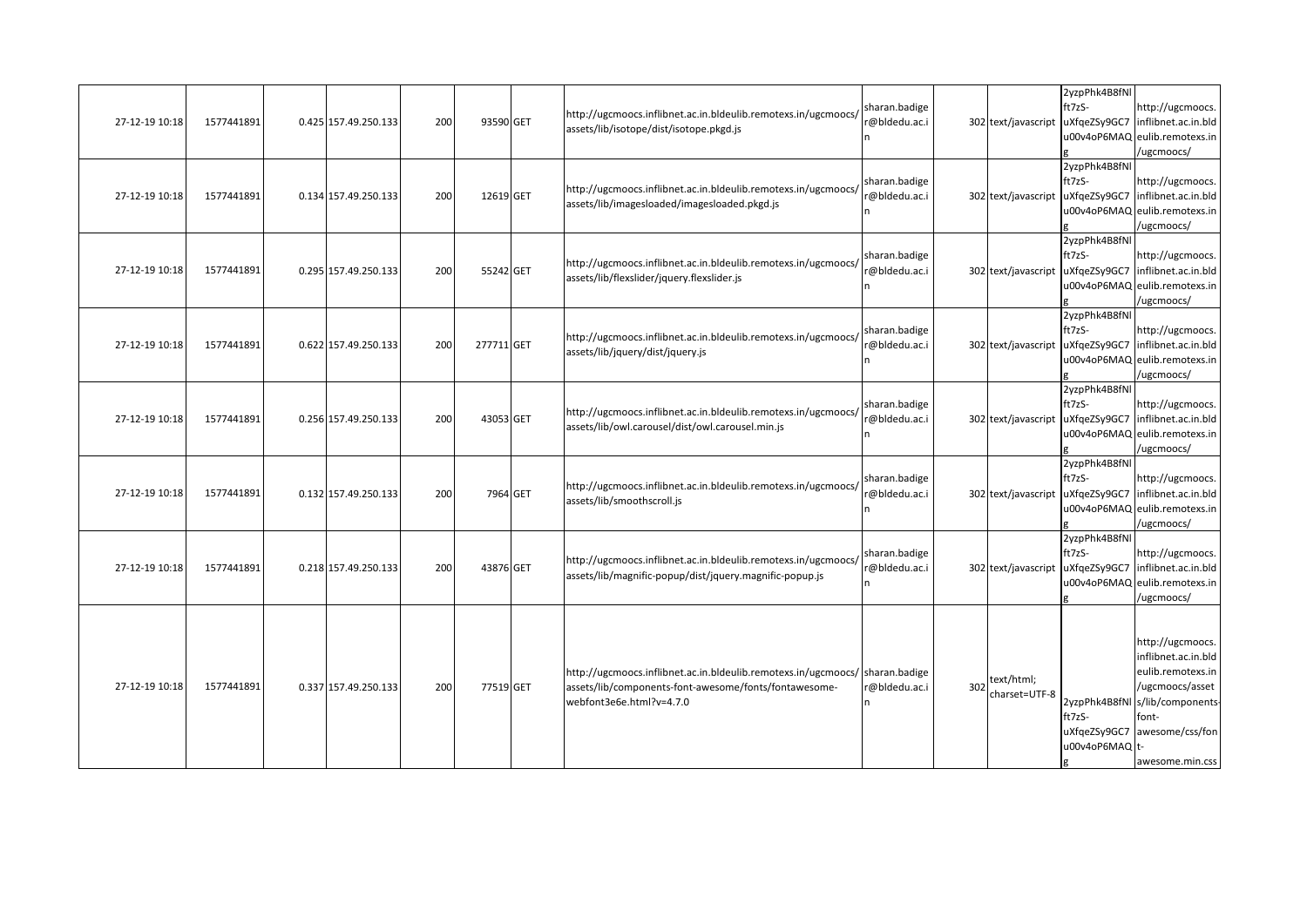| 27-12-19 10:18 | 1577441891 | 0.133 157.49.250.133 | 200 | 3397 GET  | http://ugcmoocs.inflibnet.ac.in.bldeulib.remotexs.in/ugcmoocs/<br>assets/lib/simple-text-rotator/jquery.simple-text-rotator.min.js | sharan.badige<br>@bldedu.ac.i | 302 text/javascript | 2yzpPhk4B8fNl<br>ft7zS-<br>uXfqeZSy9GC7<br>u00v4oP6MAQ | http://ugcmoocs.<br>inflibnet.ac.in.bld<br>eulib.remotexs.in<br>ugcmoocs/                            |
|----------------|------------|----------------------|-----|-----------|------------------------------------------------------------------------------------------------------------------------------------|-------------------------------|---------------------|--------------------------------------------------------|------------------------------------------------------------------------------------------------------|
| 27-12-19 10:18 | 1577441891 | 0.111 157.49.250.133 | 200 | 2113 GET  | http://ugcmoocs.inflibnet.ac.in.bldeulib.remotexs.in/ugcmoocs/<br>assets/js/plugins.js                                             | sharan.badige<br>@bldedu.ac.i | 302 text/javascript | 2yzpPhk4B8fNl<br>ft7zS-<br>uXfqeZSy9GC7                | http://ugcmoocs.<br>inflibnet.ac.in.bld<br>u00v4oP6MAQ eulib.remotexs.in<br>ugcmoocs/                |
| 27-12-19 10:18 | 1577441891 | 0.11 157.49.250.133  | 200 | 10706 GET | http://ugcmoocs.inflibnet.ac.in.bldeulib.remotexs.in/ugcmoocs/<br>assets/js/main.js                                                | sharan.badige<br>@bldedu.ac.i | 302 text/javascript | 2yzpPhk4B8fNl<br>ft7zS-<br>uXfgeZSy9GC7<br>u00v4oP6MAQ | http://ugcmoocs.<br>inflibnet.ac.in.bld<br>eulib.remotexs.in<br>ugcmoocs/                            |
| 27-12-19 10:18 | 1577441892 | 0.369 157.49.250.133 | 200 | 82202 GET | http://ugcmoocs.inflibnet.ac.in.bldeulib.remotexs.in/ugcmoocs/<br>assets/js/jquery.dataTables.min.js                               | sharan.badige<br>@bldedu.ac.i | 302 text/javascript | 2yzpPhk4B8fNl<br>ft7zS-<br>uXfqeZSy9GC7                | http://ugcmoocs.<br>inflibnet.ac.in.bld<br>u00v4oP6MAQ eulib.remotexs.in<br>ugcmoocs/                |
| 27-12-19 10:18 | 1577441892 | 0.163 157.49.250.133 | 200 | 31694 GET | http://ugcmoocs.inflibnet.ac.in.bldeulib.remotexs.in/ugcmoocs/<br>assets/images/coordinator1.jpg                                   | sharan.badige<br>@bldedu.ac.i | 302 image/jpeg      | 2yzpPhk4B8fNl<br>ft7zS-                                | http://ugcmoocs.<br>uXfqeZSy9GC7   inflibnet.ac.in.bld<br>u00v4oP6MAQ eulib.remotexs.in<br>ugcmoocs/ |
| 27-12-19 10:18 | 1577441892 | 0.214 157.49.250.133 | 200 | 35910 GET | http://ugcmoocs.inflibnet.ac.in.bldeulib.remotexs.in/ugcmoocs/<br>assets/images/logo.png                                           | sharan.badige<br>@bldedu.ac.i | 302 image/png       | 2yzpPhk4B8fNl<br>ft7zS-<br>uXfqeZSy9GC7                | http://ugcmoocs.<br>inflibnet.ac.in.bld<br>u00v4oP6MAQ eulib.remotexs.in<br>/ugcmoocs/               |
| 27-12-19 10:18 | 1577441892 | 0.189 157.49.250.133 | 200 | 28217 GET | http://ugcmoocs.inflibnet.ac.in.bldeulib.remotexs.in/ugcmoocs/<br>assets/images/coordinator2.jpg                                   | sharan.badige<br>@bldedu.ac.i | 302 image/jpeg      | 2yzpPhk4B8fNl<br>ft7zS-<br>uXfqeZSy9GC7                | http://ugcmoocs.<br>inflibnet.ac.in.bld<br>u00v4oP6MAQ eulib.remotexs.in<br>ugcmoocs/                |
| 27-12-19 10:18 | 1577441892 | 0.21 157.49.250.133  | 200 | 35065 GET | http://ugcmoocs.inflibnet.ac.in.bldeulib.remotexs.in/ugcmoocs/<br>assets/images/coordinator3.jpg                                   | sharan.badige<br>@bldedu.ac.i | 302 image/jpeg      | 2yzpPhk4B8fNl<br>ft7zS-<br>uXfqeZSy9GC7<br>u00v4oP6MAQ | http://ugcmoocs.<br>inflibnet.ac.in.bld<br>eulib.remotexs.in<br>ugcmoocs/                            |
| 27-12-19 10:18 | 1577441892 | 0.212 157.49.250.133 | 200 | 35415 GET | http://ugcmoocs.inflibnet.ac.in.bldeulib.remotexs.in/ugcmoocs/<br>assets/images/coordinator4.jpg                                   | sharan.badige<br>@bldedu.ac.i | 302 image/jpeg      | 2yzpPhk4B8fNl<br>ft7zS-<br>uXfqeZSy9GC7                | http://ugcmoocs.<br>inflibnet.ac.in.bld<br>u00v4oP6MAQ eulib.remotexs.in<br>ugcmoocs/                |
| 27-12-19 10:18 | 1577441892 | 0.213 157.49.250.133 | 200 | 32521 GET | http://ugcmoocs.inflibnet.ac.in.bldeulib.remotexs.in/ugcmoocs/<br>assets/images/coordinator5.jpg                                   | sharan.badige<br>@bldedu.ac.i | 302 image/jpeg      | 2yzpPhk4B8fNl<br>ft7zS-<br>uXfgeZSy9GC7<br>u00v4oP6MAQ | http://ugcmoocs.<br>inflibnet.ac.in.bld<br>eulib.remotexs.in<br>/ugcmoocs/                           |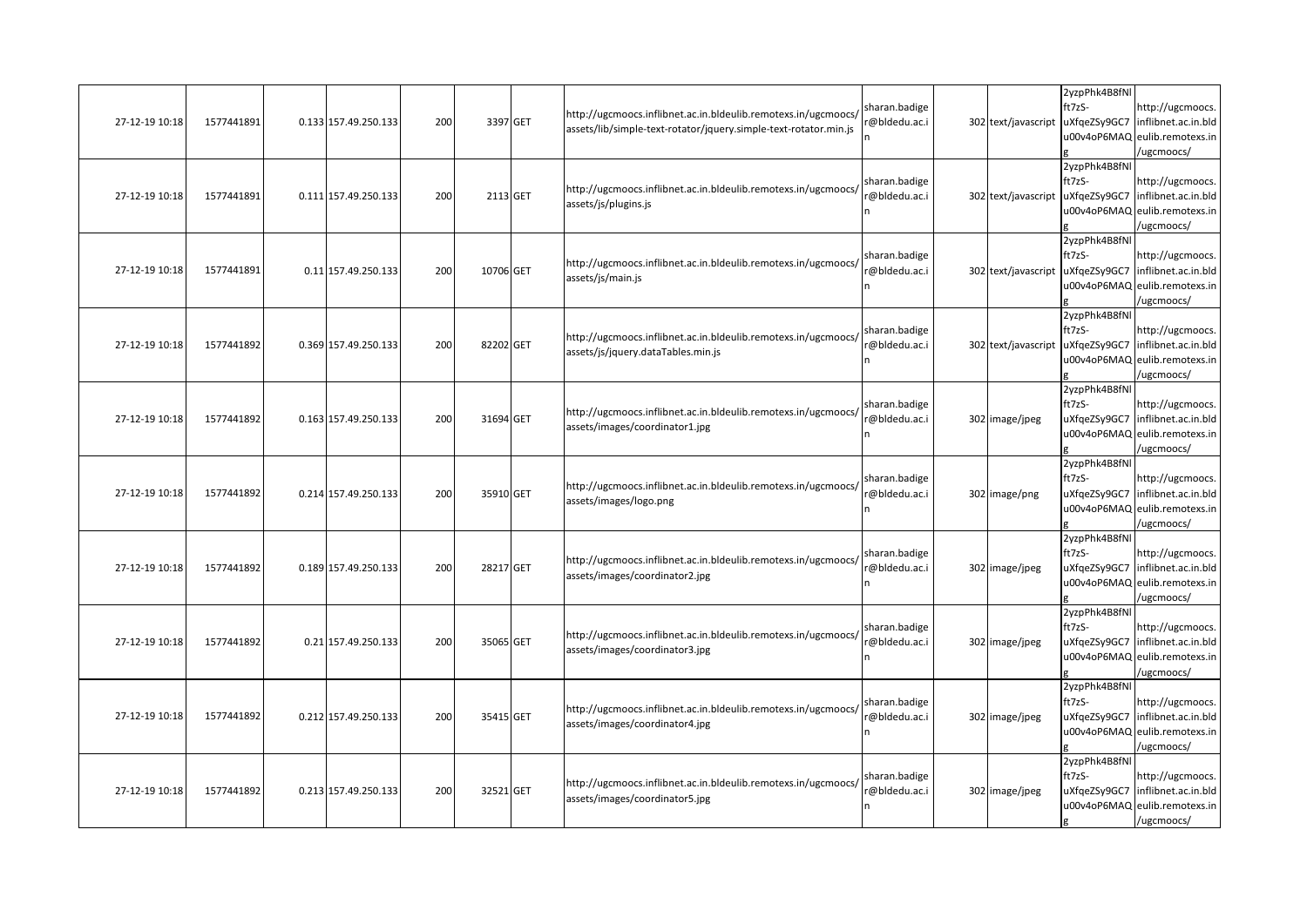| 27-12-19 10:18 | 1577441892 | 0.213 157.49.250.133 | 200 | 45502 GET  | http://ugcmoocs.inflibnet.ac.in.bldeulib.remotexs.in/ugcmoocs/<br>assets/images/coordinator6.jpg | sharan.badige<br>@bldedu.ac.i  | 302 image/jpeg | 2yzpPhk4B8fNl<br>ft7zS-<br>uXfqeZSy9GC7<br>u00v4oP6MAQ | http://ugcmoocs.<br>inflibnet.ac.in.bld<br>eulib.remotexs.in<br>ugcmoocs/                            |
|----------------|------------|----------------------|-----|------------|--------------------------------------------------------------------------------------------------|--------------------------------|----------------|--------------------------------------------------------|------------------------------------------------------------------------------------------------------|
| 27-12-19 10:18 | 1577441892 | 0.492 157.49.250.133 | 200 | 175156 GET | http://ugcmoocs.inflibnet.ac.in.bldeulib.remotexs.in/ugcmoocs/<br>assets/images/workshop/01.jpg  | sharan.badige<br>r@bldedu.ac.i | 302 image/jpeg | 2yzpPhk4B8fNl<br>ft7zS-<br>uXfqeZSy9GC7                | http://ugcmoocs.<br>inflibnet.ac.in.bld<br>u00v4oP6MAQ eulib.remotexs.in<br>ugcmoocs/                |
| 27-12-19 10:18 | 1577441892 | 0.463 157.49.250.133 | 200 | 168185 GET | http://ugcmoocs.inflibnet.ac.in.bldeulib.remotexs.in/ugcmoocs/<br>assets/images/workshop/03.jpg  | sharan.badige<br>@bldedu.ac.i  | 302 image/jpeg | 2yzpPhk4B8fNl<br>ft7zS-<br>uXfgeZSy9GC7<br>u00v4oP6MAQ | http://ugcmoocs.<br>inflibnet.ac.in.bld<br>eulib.remotexs.in<br>ugcmoocs/                            |
| 27-12-19 10:18 | 1577441893 | 0.556 157.49.250.133 | 200 | 202447 GET | http://ugcmoocs.inflibnet.ac.in.bldeulib.remotexs.in/ugcmoocs/<br>assets/images/workshop/02.jpg  | sharan.badige<br>@bldedu.ac.i  | 302 image/jpeg | 2yzpPhk4B8fNl<br>ft7zS-<br>uXfqeZSy9GC7                | http://ugcmoocs.<br>inflibnet.ac.in.bld<br>u00v4oP6MAQ eulib.remotexs.in<br>ugcmoocs/                |
| 27-12-19 10:18 | 1577441893 | 0.49 157.49.250.133  | 200 | 196022 GET | http://ugcmoocs.inflibnet.ac.in.bldeulib.remotexs.in/ugcmoocs/<br>assets/images/workshop/05.jpg  | sharan.badige<br>@bldedu.ac.i  | 302 image/jpeg | 2yzpPhk4B8fNl<br>ft7zS-                                | http://ugcmoocs.<br>uXfqeZSy9GC7   inflibnet.ac.in.bld<br>u00v4oP6MAQ eulib.remotexs.in<br>ugcmoocs/ |
| 27-12-19 10:18 | 1577441893 | 0.62 157.49.250.133  | 200 | 208181 GET | http://ugcmoocs.inflibnet.ac.in.bldeulib.remotexs.in/ugcmoocs/<br>assets/images/workshop/04.jpg  | sharan.badige<br>@bldedu.ac.i  | 302 image/jpeg | 2yzpPhk4B8fNl<br>ft7zS-<br>uXfqeZSy9GC7                | http://ugcmoocs.<br>inflibnet.ac.in.bld<br>u00v4oP6MAQ eulib.remotexs.in<br>/ugcmoocs/               |
| 27-12-19 10:18 | 1577441893 | 0.571 157.49.250.133 | 200 | 157559 GET | http://ugcmoocs.inflibnet.ac.in.bldeulib.remotexs.in/ugcmoocs/<br>assets/images/workshop/06.jpg  | sharan.badige<br>@bldedu.ac.i  | 302 image/jpeg | 2yzpPhk4B8fNl<br>ft7zS-<br>uXfqeZSy9GC7                | http://ugcmoocs.<br>inflibnet.ac.in.bld<br>u00v4oP6MAQ eulib.remotexs.in<br>ugcmoocs/                |
| 27-12-19 10:18 | 1577441893 | 0.503 157.49.250.133 | 200 | 169638 GET | http://ugcmoocs.inflibnet.ac.in.bldeulib.remotexs.in/ugcmoocs/<br>assets/images/workshop/07.jpg  | sharan.badige<br>@bldedu.ac.i  | 302 image/jpeg | 2yzpPhk4B8fNl<br>ft7zS-<br>uXfqeZSy9GC7<br>u00v4oP6MAQ | http://ugcmoocs.<br>inflibnet.ac.in.bld<br>eulib.remotexs.in<br>ugcmoocs/                            |
| 27-12-19 10:18 | 1577441894 | 0.421 157.49.250.133 | 200 | 212746 GET | http://ugcmoocs.inflibnet.ac.in.bldeulib.remotexs.in/ugcmoocs/<br>assets/images/bg.jpg           | sharan.badige<br>@bldedu.ac.i  | 302 image/jpeg | 2yzpPhk4B8fNl<br>ft7zS-<br>uXfqeZSy9GC7                | http://ugcmoocs.<br>inflibnet.ac.in.bld<br>u00v4oP6MAQ eulib.remotexs.in<br>ugcmoocs/                |
| 27-12-19 10:18 | 1577441894 | 0.428 157.49.250.133 | 200 | 154501 GET | http://ugcmoocs.inflibnet.ac.in.bldeulib.remotexs.in/ugcmoocs/<br>assets/images/workshop/09.jpg  | sharan.badige<br>@bldedu.ac.i  | 302 image/jpeg | 2yzpPhk4B8fNl<br>ft7zS-<br>uXfgeZSy9GC7<br>u00v4oP6MAQ | http://ugcmoocs.<br>inflibnet.ac.in.bld<br>eulib.remotexs.in<br>/ugcmoocs/                           |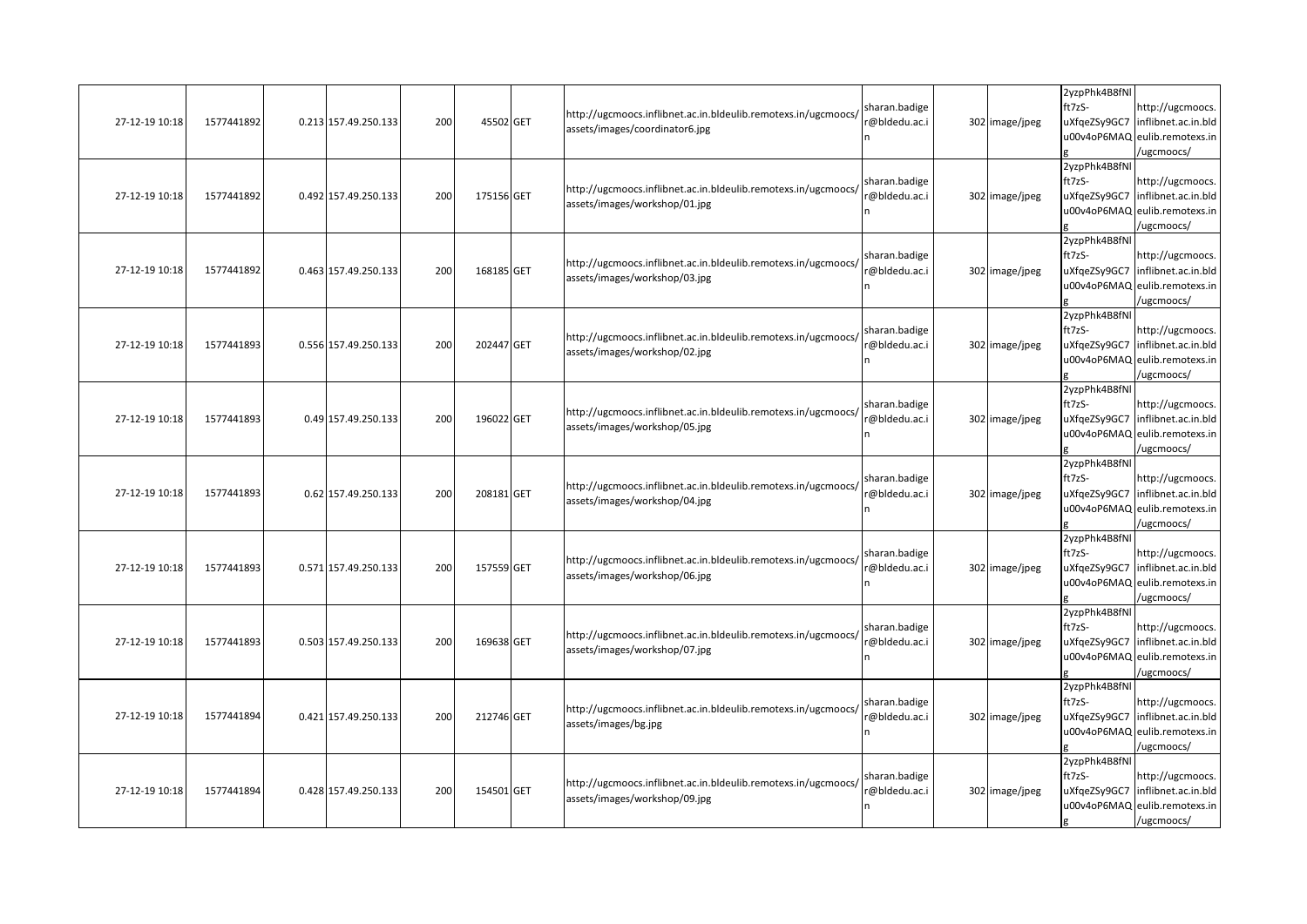| 27-12-19 10:18 | 1577441894 | 0.415 157.49.250.133 | 200 | 161301 GET  | http://ugcmoocs.inflibnet.ac.in.bldeulib.remotexs.in/ugcmoocs/<br>assets/images/workshop/10.jpg       | sharan.badige<br>@bldedu.ac.i  | 302 image/jpeg | 2yzpPhk4B8fNl<br>ft7zS-<br>uXfqeZSy9GC7<br>u00v4oP6MAQ | http://ugcmoocs.<br>inflibnet.ac.in.bld<br>eulib.remotexs.in<br>ugcmoocs/              |
|----------------|------------|----------------------|-----|-------------|-------------------------------------------------------------------------------------------------------|--------------------------------|----------------|--------------------------------------------------------|----------------------------------------------------------------------------------------|
| 27-12-19 10:18 | 1577441894 | 0.57 157.49.250.133  | 200 | 171054 GET  | http://ugcmoocs.inflibnet.ac.in.bldeulib.remotexs.in/ugcmoocs/<br>assets/images/workshop/08.jpg       | sharan.badige<br>@bldedu.ac.i  | 302 image/jpeg | 2yzpPhk4B8fNl<br>ft7zS-<br>uXfgeZSy9GC7                | http://ugcmoocs.<br>inflibnet.ac.in.bld<br>u00v4oP6MAQ eulib.remotexs.in<br>ugcmoocs/  |
| 27-12-19 10:18 | 1577441895 | 0.945 157.49.250.133 | 200 | 804070 GET  | http://ugcmoocs.inflibnet.ac.in.bldeulib.remotexs.in/ugcmoocs/<br>assets/images/workshop 310818/1.jpg | sharan.badige<br>@bldedu.ac.i  | 302 image/jpeg | 2yzpPhk4B8fNl<br>ft7zS-<br>uXfgeZSy9GC7                | http://ugcmoocs.<br>inflibnet.ac.in.bld<br>u00v4oP6MAQ eulib.remotexs.in<br>/ugcmoocs/ |
| 27-12-19 10:18 | 1577441895 | 1.13 157.49.250.133  | 200 | 1291509 GET | http://ugcmoocs.inflibnet.ac.in.bldeulib.remotexs.in/ugcmoocs/<br>assets/images/workshop_310818/3.jpg | sharan.badige<br>@bldedu.ac.i  | 302 image/jpeg | 2yzpPhk4B8fNl<br>ft7zS-<br>uXfqeZSy9GC7                | http://ugcmoocs.<br>inflibnet.ac.in.bld<br>u00v4oP6MAQ eulib.remotexs.in<br>ugcmoocs/  |
| 27-12-19 10:18 | 1577441895 | 1.113 157.49.250.133 | 200 | 1067588 GET | http://ugcmoocs.inflibnet.ac.in.bldeulib.remotexs.in/ugcmoocs/<br>assets/images/workshop 310818/4.jpg | sharan.badige<br>@bldedu.ac.i  | 302 image/jpeg | 2yzpPhk4B8fNl<br>ft7zS-<br>uXfgeZSy9GC7                | http://ugcmoocs.<br>inflibnet.ac.in.bld<br>u00v4oP6MAQ eulib.remotexs.in<br>ugcmoocs/  |
| 27-12-19 10:18 | 1577441896 | 1.71 157.49.250.133  | 200 | 1641672 GET | http://ugcmoocs.inflibnet.ac.in.bldeulib.remotexs.in/ugcmoocs/<br>assets/images/workshop 310818/2.jpg | sharan.badige<br>@bldedu.ac.i  | 302 image/jpeg | 2yzpPhk4B8fNl<br>ft7zS-<br>uXfgeZSy9GC7                | http://ugcmoocs.<br>inflibnet.ac.in.bld<br>u00v4oP6MAQ eulib.remotexs.in<br>ugcmoocs/  |
| 27-12-19 10:18 | 1577441896 | 1.327 157.49.250.133 | 200 | 1101744 GET | http://ugcmoocs.inflibnet.ac.in.bldeulib.remotexs.in/ugcmoocs/<br>assets/images/workshop_310818/5.jpg | sharan.badige<br>@bldedu.ac.i  | 302 image/jpeg | 2yzpPhk4B8fNl<br>ft7zS-<br>uXfqeZSy9GC7                | http://ugcmoocs.<br>inflibnet.ac.in.bld<br>u00v4oP6MAQ eulib.remotexs.in<br>/ugcmoocs/ |
| 27-12-19 10:18 | 1577441897 | 1.367 157.49.250.133 | 200 | 2198865 GET | http://ugcmoocs.inflibnet.ac.in.bldeulib.remotexs.in/ugcmoocs/<br>assets/images/workshop 310818/7.jpg | sharan.badige<br>r@bldedu.ac.i | 302 image/jpeg | 2yzpPhk4B8fNl<br>ft7zS-<br>uXfqeZSy9GC7<br>u00v4oP6MAQ | http://ugcmoocs.<br>inflibnet.ac.in.bld<br>eulib.remotexs.in<br>ugcmoocs/              |
| 27-12-19 10:18 | 1577441900 | 5.13 157.49.250.133  | 200 | 1371939 GET | http://ugcmoocs.inflibnet.ac.in.bldeulib.remotexs.in/ugcmoocs/<br>assets/images/workshop 310818/6.jpg | sharan.badige<br>@bldedu.ac.i  | 302 image/jpeg | 2yzpPhk4B8fNl<br>ft7zS-<br>uXfqeZSy9GC7                | http://ugcmoocs.<br>inflibnet.ac.in.bld<br>u00v4oP6MAQ eulib.remotexs.in<br>/ugcmoocs/ |
| 27-12-19 10:18 | 1577441901 | 1.095 157.49.250.133 | 200 | 1497786 GET | http://ugcmoocs.inflibnet.ac.in.bldeulib.remotexs.in/ugcmoocs/<br>assets/images/workshop 310818/8.jpg | sharan.badige<br>@bldedu.ac.i  | 302 image/jpeg | 2yzpPhk4B8fNl<br>ft7zS-<br>uXfqeZSy9GC7<br>u00v4oP6MAQ | http://ugcmoocs.<br>inflibnet.ac.in.bld<br>eulib.remotexs.in<br>/ugcmoocs/             |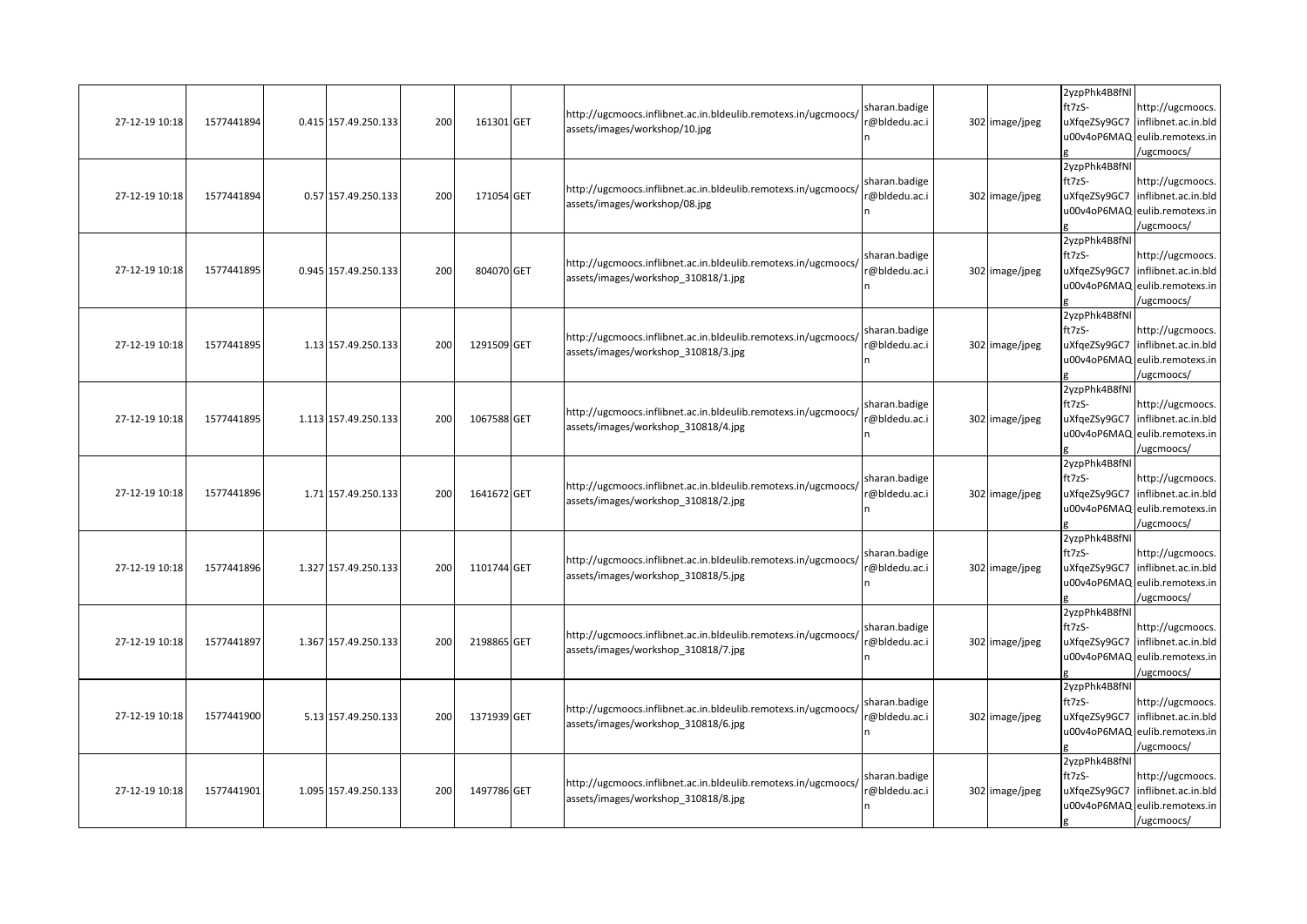| 27-12-19 10:18 | 1577441901 | 1.155 157.49.250.133 | 200 | 988624 GET |         | http://ugcmoocs.inflibnet.ac.in.bldeulib.remotexs.in/ugcmoocs/<br>assets/images/workshop_310818/9.jpg                                          | sharan.badige<br>@bldedu.ac.i      |     | 302 image/jpeg              | 2yzpPhk4B8fNl<br>ft7zS-<br>uXfgeZSy9GC7<br>u00v4oP6MAQ  | http://ugcmoocs.<br>inflibnet.ac.in.bld<br>eulib.remotexs.in<br>/ugcmoocs/                            |
|----------------|------------|----------------------|-----|------------|---------|------------------------------------------------------------------------------------------------------------------------------------------------|------------------------------------|-----|-----------------------------|---------------------------------------------------------|-------------------------------------------------------------------------------------------------------|
| 22-01-20 6:56  | 1579676173 | 0.254 182.76.176.178 | 200 | 6095 GET   |         | http://ugcmoocs.inflibnet.ac.in.bldeulib.remotexs.in/ugcmoocs/                                                                                 | seggam.sindh<br>ura@gmail.co<br>'n | 306 | text/html;<br>charset=utf-8 | AyKJ19rh0gCcl<br>R1OLFjcP70pG<br>bMCTGV6P0rF<br>CEwoVXQ | http://epgp.inflib<br>net.ac.in.bldeulib<br>.remotexs.in/                                             |
| 22-01-20 6:56  | 1579676174 | 0.129 182.76.176.178 | 200 | 1943 GET   |         | http://ugcmoocs.inflibnet.ac.in.bldeulib.remotexs.in/ugcmoocs/<br>assets/lib/et-line-font/et-line-font.css                                     | seggam.sindh<br>ura@gmail.co<br>m  |     | 306 text/css                | AyKJ19rh0gCcl<br>bMCTGV6P0rF<br>CEwoVXQ                 | http://ugcmoocs.<br>R1OLFjcP70pG inflibnet.ac.in.bld<br>eulib.remotexs.in<br>/ugcmoocs/               |
| 22-01-20 6:56  | 1579676174 | 0.118 182.76.176.178 | 200 | 1217 GET   |         | http://ugcmoocs.inflibnet.ac.in.bldeulib.remotexs.in/ugcmoocs/<br>assets/lib/owl.carousel/dist/assets/owl.carousel.min.css                     | seggam.sindh<br>ura@gmail.co<br>m  |     | 306 text/css                | bMCTGV6P0rF<br>CEwoVXQ                                  | AyKJ19rh0gCcl http://ugcmoocs.<br>R1OLFjcP70pG inflibnet.ac.in.bld<br>eulib.remotexs.in<br>/ugcmoocs/ |
| 22-01-20 6:56  | 1579676174 | 0.123 182.76.176.178 | 200 | 1877 GET   |         | http://ugcmoocs.inflibnet.ac.in.bldeulib.remotexs.in/ugcmoocs/<br>assets/lib/flexslider/flexslider.css                                         | seggam.sindh<br>ura@gmail.co<br>m  |     | 306 text/css                | bMCTGV6P0rF<br>CEwoVXQ                                  | AyKJ19rh0gCcl http://ugcmoocs.<br>R1OLFjcP70pG inflibnet.ac.in.bld<br>eulib.remotexs.in<br>/ugcmoocs/ |
| 22-01-20 6:56  | 1579676174 | 0.177 182.76.176.178 | 200 | 7372 GET   |         | http://ugcmoocs.inflibnet.ac.in.bldeulib.remotexs.in/ugcmoocs/ seggam.sindh<br>assets/lib/components-font-awesome/css/font-<br>awesome.min.css | ura@gmail.co<br>m                  |     | 306 text/css                | bMCTGV6P0rF<br>CEwoVXQ                                  | AyKJ19rh0gCcl http://ugcmoocs.<br>R1OLFjcP70pG inflibnet.ac.in.bld<br>eulib.remotexs.in<br>/ugcmoocs/ |
| 22-01-20 6:56  | 1579676174 | 0.272 182.76.176.178 | 200 | 4735 GET   |         | http://ugcmoocs.inflibnet.ac.in.bldeulib.remotexs.in/ugcmoocs/<br>assets/lib/animate.css/animate.css                                           | seggam.sindh<br>ura@gmail.co<br>m  |     | 306 text/css                | R1OLFjcP70pG<br>bMCTGV6P0rF<br>CEwoVXQ                  | AyKJ19rh0gCcl http://ugcmoocs.<br>inflibnet.ac.in.bld<br>eulib.remotexs.in<br>/ugcmoocs/              |
| 22-01-20 6:56  | 1579676174 | 0.119 182.76.176.178 | 200 |            | 741 GET | http://ugcmoocs.inflibnet.ac.in.bldeulib.remotexs.in/ugcmoocs/<br>assets/lib/owl.carousel/dist/assets/owl.theme.default.min.css                | seggam.sindh<br>ura@gmail.co<br>m  |     | 306 text/css                | bMCTGV6P0rF<br>CEwoVXQ                                  | AyKJ19rh0gCcl http://ugcmoocs.<br>R1OLFjcP70pG inflibnet.ac.in.bld<br>eulib.remotexs.in<br>/ugcmoocs/ |
| 22-01-20 6:56  | 1579676174 | 0.116 182.76.176.178 | 200 |            | 821 GET | http://ugcmoocs.inflibnet.ac.in.bldeulib.remotexs.in/ugcmoocs/<br>assets/lib/simple-text-rotator/simpletextrotator.css                         | seggam.sindh<br>ura@gmail.co<br>m  |     | 306 text/css                | bMCTGV6P0rF<br>CEwoVXQ                                  | AyKJ19rh0gCcl http://ugcmoocs.<br>R1OLFjcP70pG inflibnet.ac.in.bld<br>eulib.remotexs.in<br>/ugcmoocs/ |
| 22-01-20 6:56  | 1579676174 | 0.118 182.76.176.178 | 200 | 2136 GET   |         | http://ugcmoocs.inflibnet.ac.in.bldeulib.remotexs.in/ugcmoocs/<br>assets/lib/magnific-popup/dist/magnific-popup.css                            | seggam.sindh<br>ura@gmail.co<br>m. |     | 306 text/css                | AyKJ19rh0gCcl<br>bMCTGV6P0rF<br>CEwoVXQ                 | http://ugcmoocs.<br>R1OLFjcP70pG inflibnet.ac.in.bld<br>eulib.remotexs.in<br>/ugcmoocs/               |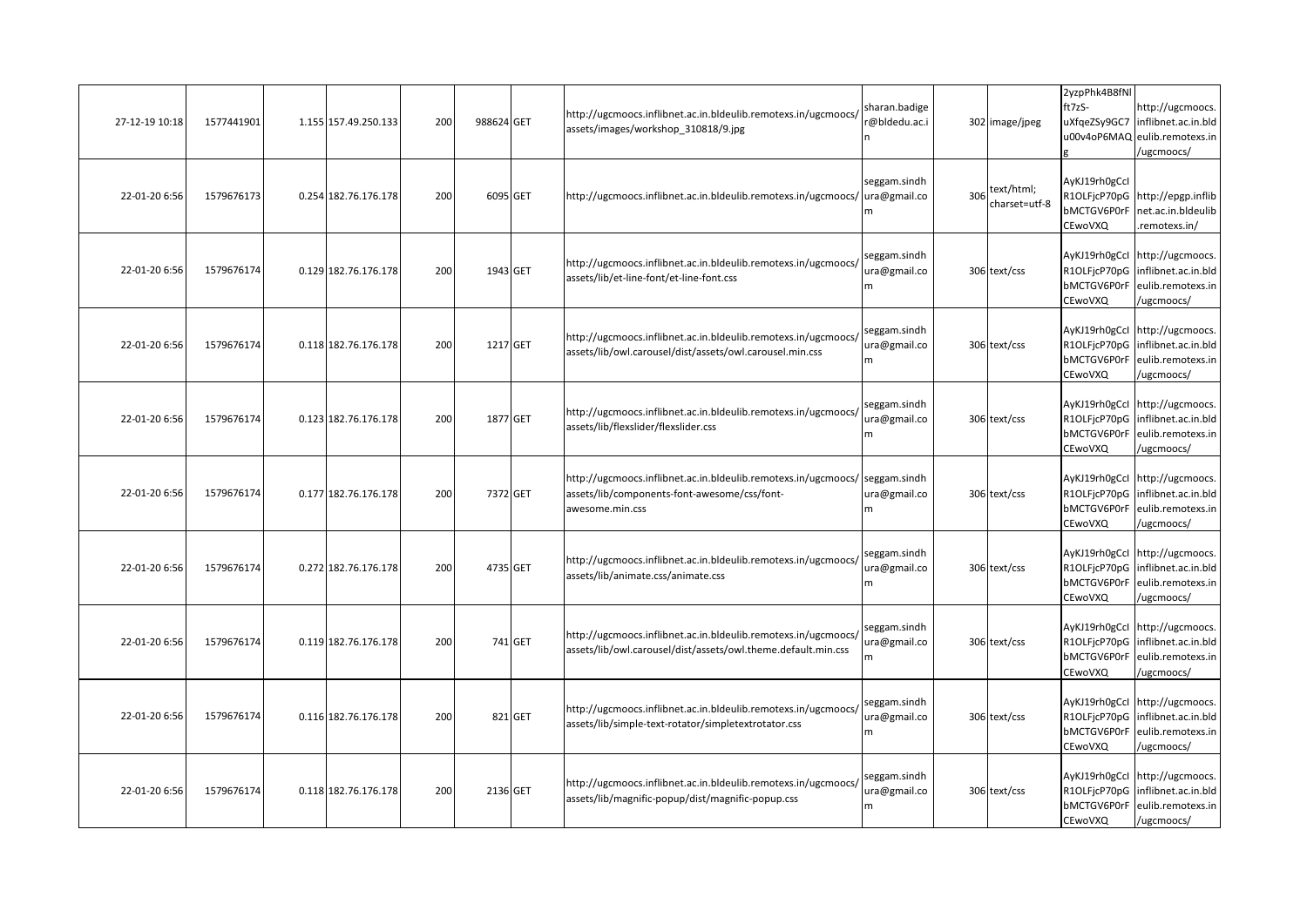| 22-01-20 6:56 | 1579676174 | 0.38 182.76.176.178  | 200 | 20054 GET |          | http://ugcmoocs.inflibnet.ac.in.bldeulib.remotexs.in/ugcmoocs/<br>assets/lib/bootstrap/dist/css/bootstrap.min.css | seggam.sindh<br>ura@gmail.co<br>m. | 306 text/css                     | R1OLFjcP70pG<br>bMCTGV6P0rF<br>CEwoVXQ | AyKJ19rh0gCcl http://ugcmoocs.<br>inflibnet.ac.in.bld<br>eulib.remotexs.in<br>/ugcmoocs/              |
|---------------|------------|----------------------|-----|-----------|----------|-------------------------------------------------------------------------------------------------------------------|------------------------------------|----------------------------------|----------------------------------------|-------------------------------------------------------------------------------------------------------|
| 22-01-20 6:56 | 1579676174 | 0.113 182.76.176.178 | 200 |           | 322 GET  | http://ugcmoocs.inflibnet.ac.in.bldeulib.remotexs.in/ugcmoocs/<br>assets/css/colors/default.css                   | seggam.sindh<br>ura@gmail.co<br>m  | 306 text/css                     | R1OLFjcP70pG<br>bMCTGV6P0rF<br>CEwoVXQ | AyKJ19rh0gCcl http://ugcmoocs.<br>inflibnet.ac.in.bld<br>eulib.remotexs.in<br>/ugcmoocs/              |
| 22-01-20 6:56 | 1579676174 | 0.216 182.76.176.178 | 200 |           | 9793 GET | http://ugcmoocs.inflibnet.ac.in.bldeulib.remotexs.in/ugcmoocs/<br>assets/css/style.css                            | seggam.sindh<br>ura@gmail.co<br>m  | 306 text/css                     | R1OLFjcP70pG<br>bMCTGV6P0rF<br>CEwoVXQ | AyKJ19rh0gCcl http://ugcmoocs.<br>inflibnet.ac.in.bld<br>eulib.remotexs.in<br>/ugcmoocs/              |
| 22-01-20 6:56 | 1579676174 | 0.113 182.76.176.178 | 200 |           | 763 GET  | http://ugcmoocs.inflibnet.ac.in.bldeulib.remotexs.in/ugcmoocs/<br>assets/css/responsive.css                       | seggam.sindh<br>ura@gmail.co<br>m  | 306 text/css                     | bMCTGV6P0rF<br>CEwoVXQ                 | AyKJ19rh0gCcl http://ugcmoocs.<br>R1OLFjcP70pG inflibnet.ac.in.bld<br>eulib.remotexs.in<br>/ugcmoocs/ |
| 22-01-20 6:56 | 1579676174 | 0.118 182.76.176.178 | 200 |           | 2415 GET | http://ugcmoocs.inflibnet.ac.in.bldeulib.remotexs.in/ugcmoocs/<br>assets/css/jquery.dataTables.min.css            | seggam.sindh<br>ura@gmail.co<br>m  | 306 text/css                     | R1OLFjcP70pG<br>bMCTGV6P0rF<br>CEwoVXQ | AyKJ19rh0gCcl http://ugcmoocs.<br>inflibnet.ac.in.bld<br>eulib.remotexs.in<br>/ugcmoocs/              |
| 22-01-20 6:56 | 1579676174 | 0.124 182.76.176.178 | 200 | 12619 GET |          | http://ugcmoocs.inflibnet.ac.in.bldeulib.remotexs.in/ugcmoocs/<br>assets/lib/imagesloaded/imagesloaded.pkgd.js    | seggam.sindh<br>ura@gmail.co       | 306 text/javascript R1OLFjcP70pG | bMCTGV6P0rF<br>CEwoVXQ                 | AyKJ19rh0gCcl http://ugcmoocs.<br>inflibnet.ac.in.bld<br>eulib.remotexs.in<br>ugcmoocs/               |
| 22-01-20 6:56 | 1579676174 | 0.236 182.76.176.178 | 200 | 37332 GET |          | http://ugcmoocs.inflibnet.ac.in.bldeulib.remotexs.in/ugcmoocs/<br>assets/lib/bootstrap/dist/js/bootstrap.min.js   | seggam.sindh<br>ura@gmail.co<br>m  | 306 text/javascript              | R1OLFjcP70pG<br>bMCTGV6P0rF<br>CEwoVXQ | AyKJ19rh0gCcl http://ugcmoocs.<br>inflibnet.ac.in.bld<br>eulib.remotexs.in<br>/ugcmoocs/              |
| 22-01-20 6:56 | 1579676174 | 0.179 182.76.176.178 | 200 | 16038 GET |          | http://ugcmoocs.inflibnet.ac.in.bldeulib.remotexs.in/ugcmoocs/<br>assets/lib/wow/dist/wow.js                      | seggam.sindh<br>ura@gmail.co<br>m  | 306 text/javascript              | R1OLFjcP70pG<br>bMCTGV6P0rF<br>CEwoVXQ | AyKJ19rh0gCcl http://ugcmoocs.<br>inflibnet.ac.in.bld<br>eulib.remotexs.in<br>/ugcmoocs/              |
| 22-01-20 6:56 | 1579676174 | 0.112 182.76.176.178 | 200 | 13127 GET |          | http://ugcmoocs.inflibnet.ac.in.bldeulib.remotexs.in/ugcmoocs/<br>assets/images/new blink.gif                     | seggam.sindh<br>ura@gmail.co<br>m  | 306 image/gif                    | R1OLFjcP70pG<br>bMCTGV6P0rF<br>CEwoVXQ | AyKJ19rh0gCcl http://ugcmoocs.<br>inflibnet.ac.in.bld<br>eulib.remotexs.in<br>/ugcmoocs/              |
| 22-01-20 6:56 | 1579676175 | 0.418 182.76.176.178 | 200 | 93590 GET |          | http://ugcmoocs.inflibnet.ac.in.bldeulib.remotexs.in/ugcmoocs/<br>assets/lib/isotope/dist/isotope.pkgd.js         | seggam.sindh<br>ura@gmail.co<br>m  | 306 text/javascript              | R1OLFjcP70pG<br>bMCTGV6P0rF<br>CEwoVXQ | AyKJ19rh0gCcl http://ugcmoocs.<br>inflibnet.ac.in.bld<br>eulib.remotexs.in<br>/ugcmoocs/              |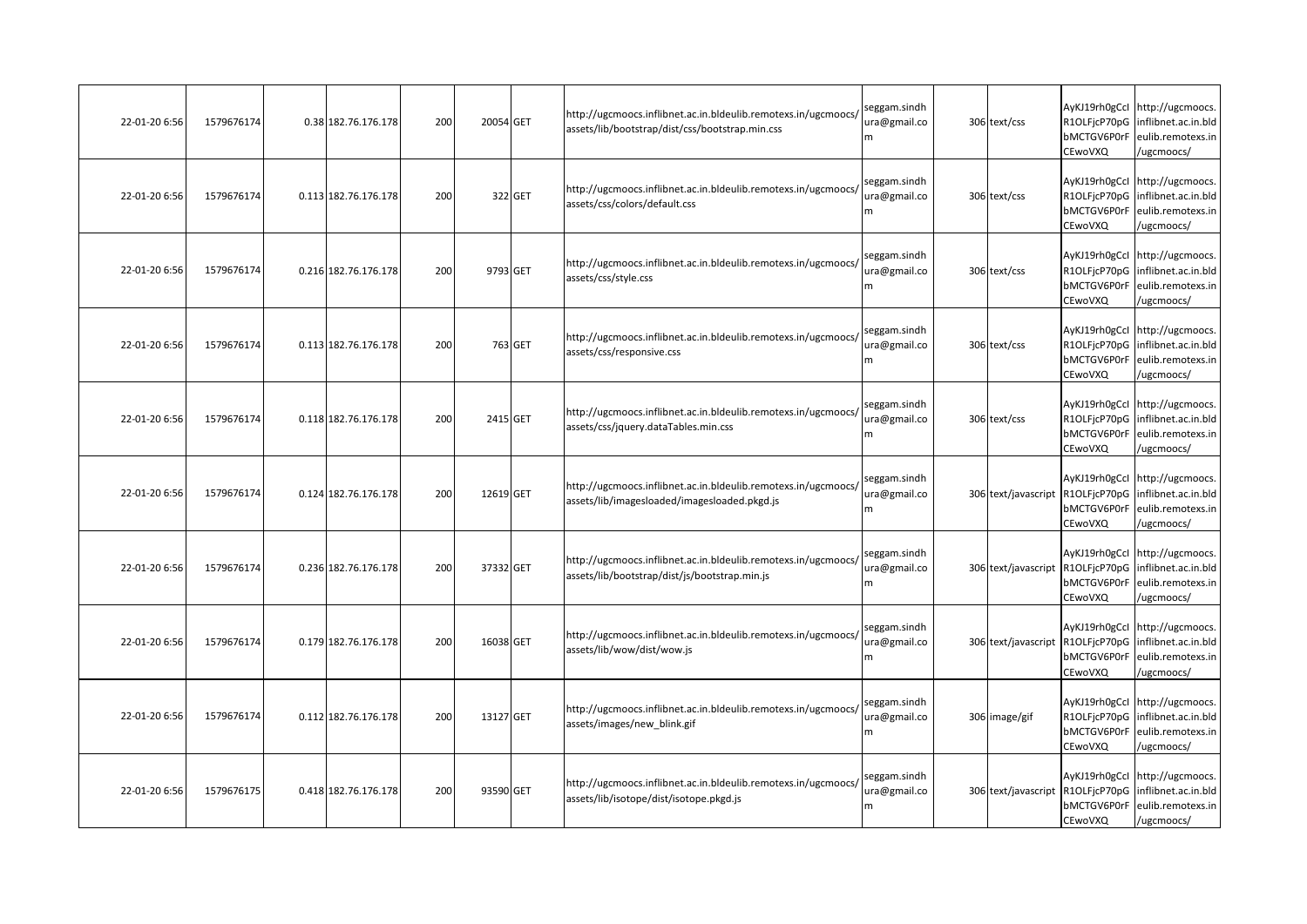| 22-01-20 6:56 | 1579676175 | 0.424 182.76.176.178 | 200 | 89891 GET  | http://ugcmoocs.inflibnet.ac.in.bldeulib.remotexs.in/ugcmoocs/<br>assets/lib/jquery.mb.ytplayer/dist/jquery.mb.YTPlayer.js                          | seggam.sindh<br>ura@gmail.co<br>m |     | 306 text/javascript R1OLFjcP70pG | bMCTGV6P0rF<br>CEwoVXQ                                        | AyKJ19rh0gCcl http://ugcmoocs.<br>inflibnet.ac.in.bld<br>eulib.remotexs.in<br>/ugcmoocs/                                                   |
|---------------|------------|----------------------|-----|------------|-----------------------------------------------------------------------------------------------------------------------------------------------------|-----------------------------------|-----|----------------------------------|---------------------------------------------------------------|--------------------------------------------------------------------------------------------------------------------------------------------|
| 22-01-20 6:56 | 1579676175 | 0.647 182.76.176.178 | 200 | 277719 GET | http://ugcmoocs.inflibnet.ac.in.bldeulib.remotexs.in/ugcmoocs/<br>assets/lib/jquery/dist/jquery.js                                                  | seggam.sindh<br>ura@gmail.co<br>m |     | 306 text/javascript              | R1OLFjcP70pG<br>bMCTGV6P0rF<br>CEwoVXQ                        | AyKJ19rh0gCcl http://ugcmoocs.<br>inflibnet.ac.in.bld<br>eulib.remotexs.in<br>/ugcmoocs/                                                   |
| 22-01-20 6:56 | 1579676175 | 0.218 182.76.176.178 | 200 | 35890 GET  | http://ugcmoocs.inflibnet.ac.in.bldeulib.remotexs.in/ugcmoocs/<br>assets/images/logo.png                                                            | seggam.sindh<br>ura@gmail.co<br>m |     | 306 image/png                    | R1OLFjcP70pG<br>bMCTGV6P0rF<br>CEwoVXQ                        | AyKJ19rh0gCcl http://ugcmoocs.<br>inflibnet.ac.in.bld<br>eulib.remotexs.in<br>/ugcmoocs/                                                   |
| 22-01-20 6:56 | 1579676175 | 0.116 182.76.176.178 | 200 | 7964 GET   | http://ugcmoocs.inflibnet.ac.in.bldeulib.remotexs.in/ugcmoocs/<br>assets/lib/smoothscroll.js                                                        | seggam.sindh<br>ura@gmail.co<br>m |     | 306 text/javascript              | R1OLFjcP70pG<br>bMCTGV6P0rF<br>CEwoVXQ                        | AyKJ19rh0gCcl http://ugcmoocs.<br>inflibnet.ac.in.bld<br>eulib.remotexs.in<br>/ugcmoocs/                                                   |
| 22-01-20 6:56 | 1579676175 | 0.244 182.76.176.178 | 200 | 55242 GET  | http://ugcmoocs.inflibnet.ac.in.bldeulib.remotexs.in/ugcmoocs/<br>assets/lib/flexslider/jquery.flexslider.js                                        | seggam.sindh<br>ura@gmail.co<br>m |     |                                  | bMCTGV6P0rF<br>CEwoVXQ                                        | AyKJ19rh0gCcl http://ugcmoocs.<br>306 text/javascript R1OLFjcP70pG inflibnet.ac.in.bld<br>eulib.remotexs.in<br>/ugcmoocs/                  |
| 22-01-20 6:56 | 1579676175 | 0.423 182.76.176.178 | 200 | 77519 GET  | http://ugcmoocs.inflibnet.ac.in.bldeulib.remotexs.in/ugcmoocs/<br>assets/lib/components-font-awesome/fonts/fontawesome-<br>webfont3e6e.html?v=4.7.0 | seggam.sindh<br>ura@gmail.co<br>m | 306 | text/html;<br>charset=UTF-8      | AyKJ19rh0gCcl font-<br>R1OLFjcP70pG<br>bMCTGV6P0rF<br>CEwoVXQ | http://ugcmoocs.<br>inflibnet.ac.in.bld<br>eulib.remotexs.in<br>/ugcmoocs/asset<br>s/lib/components-<br>awesome/css/fon<br>awesome.min.css |
| 22-01-20 6:56 | 1579676175 | 0.22 182.76.176.178  | 200 | 43053 GET  | http://ugcmoocs.inflibnet.ac.in.bldeulib.remotexs.in/ugcmoocs/<br>assets/lib/owl.carousel/dist/owl.carousel.min.js                                  | seggam.sindh<br>ura@gmail.co<br>m |     | 306 text/javascript              | bMCTGV6P0rF<br>CEwoVXQ                                        | AyKJ19rh0gCcl http://ugcmoocs.<br>R1OLFjcP70pG inflibnet.ac.in.bld<br>eulib.remotexs.in<br>/ugcmoocs/                                      |
| 22-01-20 6:56 | 1579676175 | 0.115 182.76.176.178 | 200 | 3397 GET   | http://ugcmoocs.inflibnet.ac.in.bldeulib.remotexs.in/ugcmoocs/<br>assets/lib/simple-text-rotator/jquery.simple-text-rotator.min.js                  | seggam.sindh<br>ura@gmail.co<br>m |     |                                  | bMCTGV6P0rF<br>CEwoVXQ                                        | AyKJ19rh0gCcl http://ugcmoocs.<br>306 text/javascript R1OLFjcP70pG inflibnet.ac.in.bld<br>eulib.remotexs.in<br>/ugcmoocs/                  |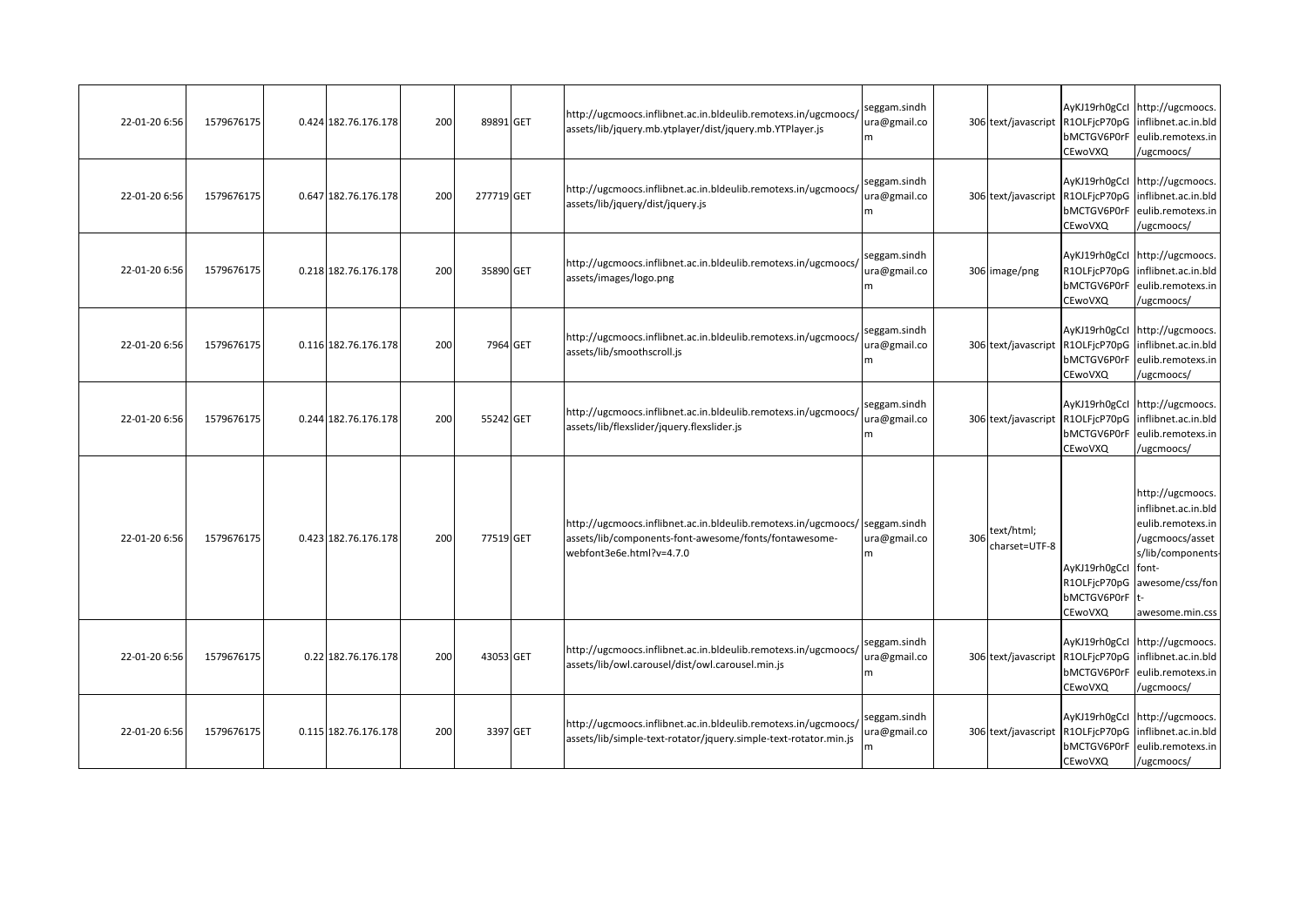| 22-01-20 6:56 | 1579676175 | 0.114 182.76.176.178 | 200 | 2113 GET  | http://ugcmoocs.inflibnet.ac.in.bldeulib.remotexs.in/ugcmoocs/<br>assets/js/plugins.js                                    | seggam.sindh<br>ura@gmail.co<br>m | 306 text/javascript              | AyKJ19rh0gCcl<br>R1OLFjcP70pG<br>bMCTGV6P0rF<br>CEwoVXQ | http://ugcmoocs.<br>inflibnet.ac.in.bld<br>eulib.remotexs.in<br>/ugcmoocs/                            |
|---------------|------------|----------------------|-----|-----------|---------------------------------------------------------------------------------------------------------------------------|-----------------------------------|----------------------------------|---------------------------------------------------------|-------------------------------------------------------------------------------------------------------|
| 22-01-20 6:56 | 1579676175 | 0.228 182.76.176.178 | 200 | 43876 GET | http://ugcmoocs.inflibnet.ac.in.bldeulib.remotexs.in/ugcmoocs/<br>assets/lib/magnific-popup/dist/jquery.magnific-popup.js | seggam.sindh<br>ura@gmail.co      | 306 text/javascript              | R1OLFjcP70pG<br>bMCTGV6P0rF<br>CEwoVXQ                  | AyKJ19rh0gCcl http://ugcmoocs.<br>inflibnet.ac.in.bld<br>eulib.remotexs.in<br>/ugcmoocs/              |
| 22-01-20 6:56 | 1579676175 | 0.117 182.76.176.178 | 200 | 10706 GET | http://ugcmoocs.inflibnet.ac.in.bldeulib.remotexs.in/ugcmoocs/<br>assets/js/main.js                                       | seggam.sindh<br>ura@gmail.co<br>m | 306 text/javascript              | R1OLFicP70pG<br>bMCTGV6P0rF<br>CEwoVXQ                  | AyKJ19rh0gCcl http://ugcmoocs.<br>inflibnet.ac.in.bld<br>eulib.remotexs.in<br>/ugcmoocs/              |
| 22-01-20 6:56 | 1579676175 | 0.163 182.76.176.178 | 200 | 31674 GET | http://ugcmoocs.inflibnet.ac.in.bldeulib.remotexs.in/ugcmoocs/<br>assets/images/coordinator1.jpg                          | seggam.sindh<br>ura@gmail.co<br>m | 306 image/jpeg                   | bMCTGV6P0rF<br>CEwoVXQ                                  | AyKJ19rh0gCcl http://ugcmoocs.<br>R1OLFjcP70pG inflibnet.ac.in.bld<br>eulib.remotexs.in<br>/ugcmoocs/ |
| 22-01-20 6:56 | 1579676175 | 0.165 182.76.176.178 | 200 | 28197 GET | http://ugcmoocs.inflibnet.ac.in.bldeulib.remotexs.in/ugcmoocs/<br>assets/images/coordinator2.jpg                          | seggam.sindh<br>ura@gmail.co<br>m | 306 image/jpeg                   | R1OLFjcP70pG<br>bMCTGV6P0rF<br>CEwoVXQ                  | AyKJ19rh0gCcl http://ugcmoocs.<br>inflibnet.ac.in.bld<br>eulib.remotexs.in<br>/ugcmoocs/              |
| 22-01-20 6:56 | 1579676175 | 0.37 182.76.176.178  | 200 | 82202 GET | http://ugcmoocs.inflibnet.ac.in.bldeulib.remotexs.in/ugcmoocs/<br>assets/js/jquery.dataTables.min.js                      | seggam.sindh<br>ura@gmail.co<br>m | 306 text/javascript R1OLFjcP70pG | bMCTGV6P0rF<br>CEwoVXQ                                  | AyKJ19rh0gCcl http://ugcmoocs.<br>inflibnet.ac.in.bld<br>eulib.remotexs.in<br>ugcmoocs/               |
| 22-01-20 6:56 | 1579676175 | 0.163 182.76.176.178 | 200 | 35395 GET | http://ugcmoocs.inflibnet.ac.in.bldeulib.remotexs.in/ugcmoocs/<br>assets/images/coordinator4.jpg                          | seggam.sindh<br>ura@gmail.co<br>m | 306 image/jpeg                   | R1OLFjcP70pG<br>bMCTGV6P0rF<br>CEwoVXQ                  | AyKJ19rh0gCcl http://ugcmoocs.<br>inflibnet.ac.in.bld<br>eulib.remotexs.in<br>/ugcmoocs/              |
| 22-01-20 6:56 | 1579676175 | 0.216 182.76.176.178 | 200 | 35045 GET | http://ugcmoocs.inflibnet.ac.in.bldeulib.remotexs.in/ugcmoocs/<br>assets/images/coordinator3.jpg                          | seggam.sindh<br>ura@gmail.co<br>m | 306 image/jpeg                   | R1OLFjcP70pG<br>bMCTGV6P0rF<br>CEwoVXQ                  | AyKJ19rh0gCcl http://ugcmoocs.<br>inflibnet.ac.in.bld<br>eulib.remotexs.in<br>/ugcmoocs/              |
| 22-01-20 6:56 | 1579676175 | 0.166 182.76.176.178 | 200 | 32501 GET | http://ugcmoocs.inflibnet.ac.in.bldeulib.remotexs.in/ugcmoocs/<br>assets/images/coordinator5.jpg                          | seggam.sindh<br>ura@gmail.co<br>m | 306 image/jpeg                   | R1OLFjcP70pG<br>bMCTGV6P0rF<br>CEwoVXQ                  | AyKJ19rh0gCcl http://ugcmoocs.<br>inflibnet.ac.in.bld<br>eulib.remotexs.in<br>/ugcmoocs/              |
| 22-01-20 6:56 | 1579676175 | 0.227 182.76.176.178 | 200 | 45482 GET | http://ugcmoocs.inflibnet.ac.in.bldeulib.remotexs.in/ugcmoocs/<br>assets/images/coordinator6.jpg                          | seggam.sindh<br>ura@gmail.co<br>m | 306 image/jpeg                   | R1OLFjcP70pG<br>bMCTGV6P0rF<br>CEwoVXQ                  | AyKJ19rh0gCcl http://ugcmoocs.<br>inflibnet.ac.in.bld<br>eulib.remotexs.in<br>/ugcmoocs/              |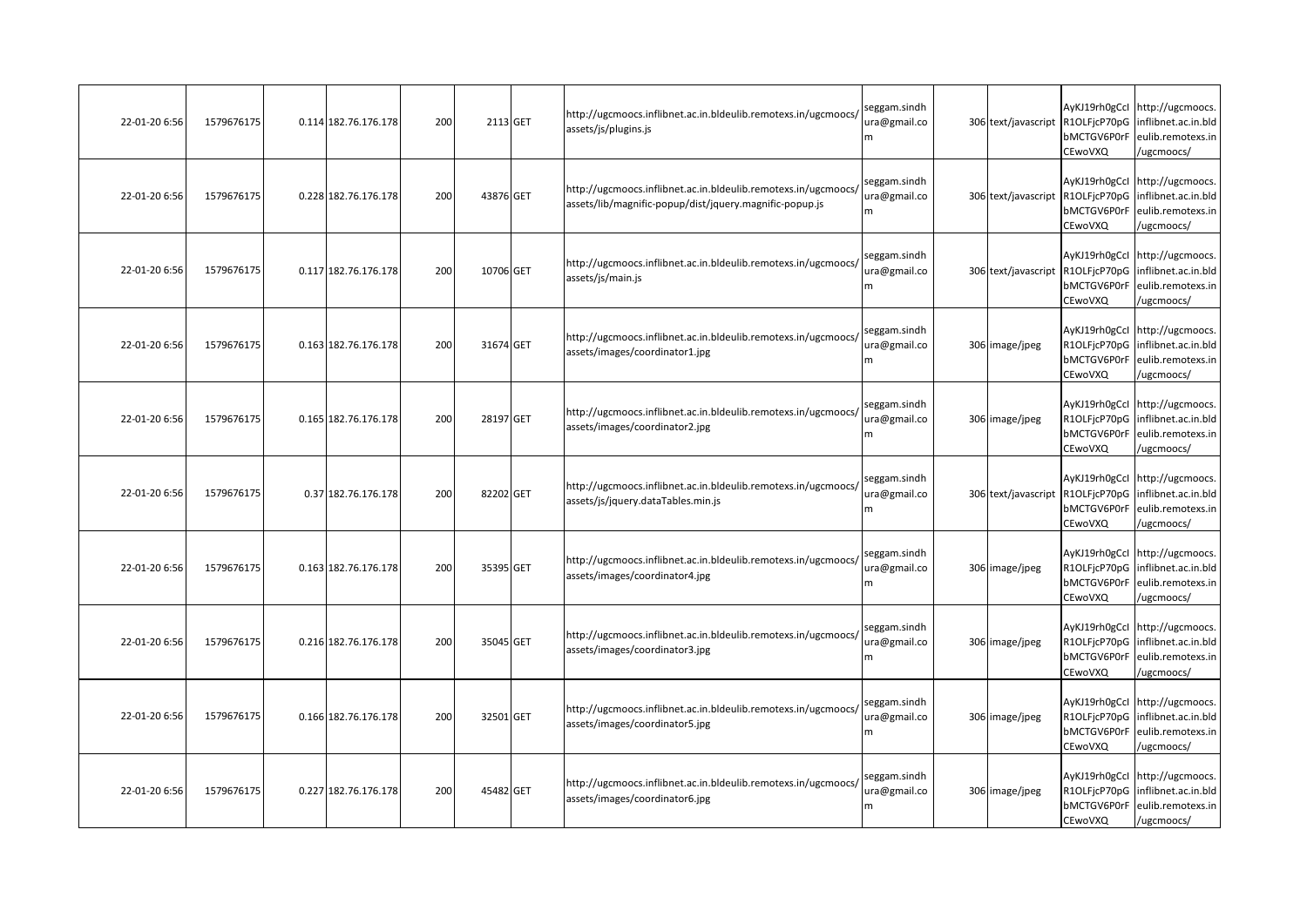| 22-01-20 6:56 | 1579676176 | 0.371 182.76.176.178 | 200 | 175136 GET | http://ugcmoocs.inflibnet.ac.in.bldeulib.remotexs.in/ugcmoocs/<br>assets/images/workshop/01.jpg | seggam.sindh<br>ura@gmail.co<br>m | 306 image/jpeg | AyKJ19rh0gCcl<br>R1OLFjcP70pG<br>bMCTGV6P0rF<br>CEwoVXQ | http://ugcmoocs.<br>inflibnet.ac.in.bld<br>eulib.remotexs.in<br>/ugcmoocs/                            |
|---------------|------------|----------------------|-----|------------|-------------------------------------------------------------------------------------------------|-----------------------------------|----------------|---------------------------------------------------------|-------------------------------------------------------------------------------------------------------|
| 22-01-20 6:56 | 1579676176 | 0.48 182.76.176.178  | 200 | 202427 GET | http://ugcmoocs.inflibnet.ac.in.bldeulib.remotexs.in/ugcmoocs/<br>assets/images/workshop/02.jpg | seggam.sindh<br>ura@gmail.co      | 306 image/jpeg | R1OLFjcP70pG<br>bMCTGV6P0rF<br>CEwoVXQ                  | AyKJ19rh0gCcl http://ugcmoocs.<br>inflibnet.ac.in.bld<br>eulib.remotexs.in<br>/ugcmoocs/              |
| 22-01-20 6:56 | 1579676176 | 0.516 182.76.176.178 | 200 | 168165 GET | http://ugcmoocs.inflibnet.ac.in.bldeulib.remotexs.in/ugcmoocs/<br>assets/images/workshop/03.jpg | seggam.sindh<br>ura@gmail.co<br>m | 306 image/jpeg | R1OLFjcP70pG<br>bMCTGV6P0rF<br>CEwoVXQ                  | AyKJ19rh0gCcl http://ugcmoocs.<br>inflibnet.ac.in.bld<br>eulib.remotexs.in<br>/ugcmoocs/              |
| 22-01-20 6:56 | 1579676176 | 0.598 182.76.176.178 | 200 | 212726 GET | http://ugcmoocs.inflibnet.ac.in.bldeulib.remotexs.in/ugcmoocs/<br>assets/images/bg.jpg          | seggam.sindh<br>ura@gmail.co<br>m | 306 image/jpeg | bMCTGV6P0rF<br>CEwoVXQ                                  | AyKJ19rh0gCcl http://ugcmoocs.<br>R1OLFjcP70pG inflibnet.ac.in.bld<br>eulib.remotexs.in<br>/ugcmoocs/ |
| 22-01-20 6:56 | 1579676176 | 0.463 182.76.176.178 | 200 | 196002 GET | http://ugcmoocs.inflibnet.ac.in.bldeulib.remotexs.in/ugcmoocs/<br>assets/images/workshop/05.jpg | seggam.sindh<br>ura@gmail.co<br>m | 306 image/jpeg | R1OLFjcP70pG<br>bMCTGV6P0rF<br>CEwoVXQ                  | AyKJ19rh0gCcl http://ugcmoocs.<br>inflibnet.ac.in.bld<br>eulib.remotexs.in<br>/ugcmoocs/              |
| 22-01-20 6:56 | 1579676176 | 0.571 182.76.176.178 | 200 | 208161 GET | http://ugcmoocs.inflibnet.ac.in.bldeulib.remotexs.in/ugcmoocs/<br>assets/images/workshop/04.jpg | seggam.sindh<br>ura@gmail.co<br>m | 306 image/jpeg | R1OLFjcP70pG<br>bMCTGV6P0rF<br>CEwoVXQ                  | AyKJ19rh0gCcl http://ugcmoocs.<br>inflibnet.ac.in.bld<br>eulib.remotexs.in<br>ugcmoocs/               |
| 22-01-20 6:56 | 1579676176 | 0.373 182.76.176.178 | 200 | 157539 GET | http://ugcmoocs.inflibnet.ac.in.bldeulib.remotexs.in/ugcmoocs/<br>assets/images/workshop/06.jpg | seggam.sindh<br>ura@gmail.co<br>m | 306 image/jpeg | R1OLFjcP70pG<br>bMCTGV6P0rF<br>CEwoVXQ                  | AyKJ19rh0gCcl http://ugcmoocs.<br>inflibnet.ac.in.bld<br>eulib.remotexs.in<br>/ugcmoocs/              |
| 22-01-20 6:56 | 1579676176 | 0.48 182.76.176.178  | 200 | 169618 GET | http://ugcmoocs.inflibnet.ac.in.bldeulib.remotexs.in/ugcmoocs/<br>assets/images/workshop/07.jpg | seggam.sindh<br>ura@gmail.co<br>m | 306 image/jpeg | bMCTGV6P0rF<br>CEwoVXQ                                  | AyKJ19rh0gCcl http://ugcmoocs.<br>R1OLFjcP70pG inflibnet.ac.in.bld<br>eulib.remotexs.in<br>/ugcmoocs/ |
| 22-01-20 6:56 | 1579676176 | 0.423 182.76.176.178 | 200 | 171034 GET | http://ugcmoocs.inflibnet.ac.in.bldeulib.remotexs.in/ugcmoocs/<br>assets/images/workshop/08.jpg | seggam.sindh<br>ura@gmail.co<br>m | 306 image/jpeg | R1OLFjcP70pG<br>bMCTGV6P0rF<br>CEwoVXQ                  | AyKJ19rh0gCcl http://ugcmoocs.<br>inflibnet.ac.in.bld<br>eulib.remotexs.in<br>/ugcmoocs/              |
| 22-01-20 6:56 | 1579676176 | 0.374 182.76.176.178 | 200 | 161281 GET | http://ugcmoocs.inflibnet.ac.in.bldeulib.remotexs.in/ugcmoocs/<br>assets/images/workshop/10.jpg | seggam.sindh<br>ura@gmail.co<br>m | 306 image/jpeg | R1OLFjcP70pG<br>bMCTGV6P0rF<br>CEwoVXQ                  | AyKJ19rh0gCcl http://ugcmoocs.<br>inflibnet.ac.in.bld<br>eulib.remotexs.in<br>/ugcmoocs/              |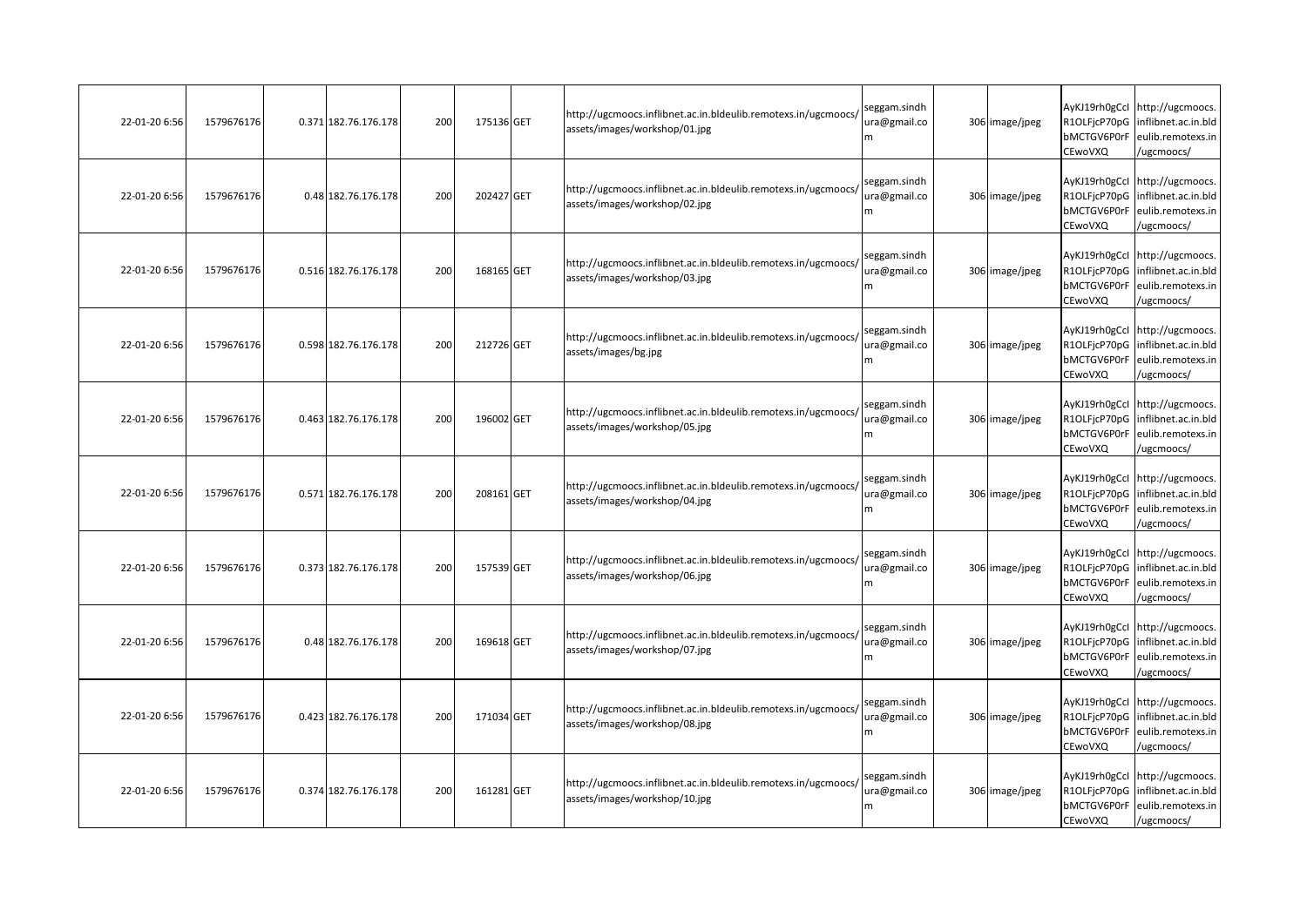| 22-01-20 6:56 | 1579676176 | 0.426 182.76.176.178 | 200 | 154481 GET  | http://ugcmoocs.inflibnet.ac.in.bldeulib.remotexs.in/ugcmoocs/<br>assets/images/workshop/09.jpg        | seggam.sindh<br>ura@gmail.co<br>m | 306 image/jpeg | AyKJ19rh0gCcl<br>R1OLFjcP70pG<br>bMCTGV6P0rF<br>CEwoVXQ | http://ugcmoocs.<br>inflibnet.ac.in.bld<br>eulib.remotexs.in<br>/ugcmoocs/                            |
|---------------|------------|----------------------|-----|-------------|--------------------------------------------------------------------------------------------------------|-----------------------------------|----------------|---------------------------------------------------------|-------------------------------------------------------------------------------------------------------|
| 22-01-20 6:56 | 1579676177 | 0.998 182.76.176.178 | 200 | 804050 GET  | http://ugcmoocs.inflibnet.ac.in.bldeulib.remotexs.in/ugcmoocs/<br>assets/images/workshop 310818/1.jpg  | seggam.sindh<br>ura@gmail.co      | 306 image/jpeg | R1OLFjcP70pG<br>bMCTGV6P0rF<br>CEwoVXQ                  | AyKJ19rh0gCcl http://ugcmoocs.<br>inflibnet.ac.in.bld<br>eulib.remotexs.in<br>/ugcmoocs/              |
| 22-01-20 6:56 | 1579676177 | 1.047 182.76.176.178 | 200 | 1101724 GET | http://ugcmoocs.inflibnet.ac.in.bldeulib.remotexs.in/ugcmoocs/<br>assets/images/workshop 310818/5.jpg  | seggam.sindh<br>ura@gmail.co<br>m | 306 image/jpeg | R1OLFjcP70pG<br>bMCTGV6P0rF<br>CEwoVXQ                  | AyKJ19rh0gCcl http://ugcmoocs.<br>inflibnet.ac.in.bld<br>eulib.remotexs.in<br>/ugcmoocs/              |
| 22-01-20 6:56 | 1579676177 | 1.361 182.76.176.178 | 200 | 1641652 GET | http://ugcmoocs.inflibnet.ac.in.bldeulib.remotexs.in/ugcmoocs/<br>assets/images/workshop_310818/2.jpg  | seggam.sindh<br>ura@gmail.co<br>m | 306 image/jpeg | bMCTGV6P0rF<br>CEwoVXQ                                  | AyKJ19rh0gCcl http://ugcmoocs.<br>R1OLFjcP70pG inflibnet.ac.in.bld<br>eulib.remotexs.in<br>/ugcmoocs/ |
| 22-01-20 6:56 | 1579676178 | 1.149 182.76.176.178 | 200 | 1067568 GET | http://ugcmoocs.inflibnet.ac.in.bldeulib.remotexs.in/ugcmoocs/<br>assets/images/workshop 310818/4.jpg  | seggam.sindh<br>ura@gmail.co<br>m | 306 image/jpeg | R1OLFjcP70pG<br>bMCTGV6P0rF<br>CEwoVXQ                  | AyKJ19rh0gCcl http://ugcmoocs.<br>inflibnet.ac.in.bld<br>eulib.remotexs.in<br>/ugcmoocs/              |
| 22-01-20 6:56 | 1579676178 | 1.292 182.76.176.178 | 200 | 1291489 GET | http://ugcmoocs.inflibnet.ac.in.bldeulib.remotexs.in/ugcmoocs/<br>assets/images/workshop 310818/3.jpg  | seggam.sindh<br>ura@gmail.co      | 306 image/jpeg | R1OLFjcP70pG<br>bMCTGV6P0rF<br>CEwoVXQ                  | AyKJ19rh0gCcl http://ugcmoocs.<br>inflibnet.ac.in.bld<br>eulib.remotexs.in<br>ugcmoocs/               |
| 22-01-20 6:56 | 1579676178 | 1.754 182.76.176.178 | 200 | 1371919 GET | http://ugcmoocs.inflibnet.ac.in.bldeulib.remotexs.in/ugcmoocs/<br>assets/images/workshop 310818/6.jpg  | seggam.sindh<br>ura@gmail.co<br>m | 306 image/jpeg | R1OLFjcP70pG<br>bMCTGV6P0rF<br>CEwoVXQ                  | AyKJ19rh0gCcl http://ugcmoocs.<br>inflibnet.ac.in.bld<br>eulib.remotexs.in<br>/ugcmoocs/              |
| 22-01-20 6:56 | 1579676179 | 0.37 182.76.176.178  | 200 | 122004 GET  | http://ugcmoocs.inflibnet.ac.in.bldeulib.remotexs.in/ugcmoocs/<br>assets/images/section-14.jpg         | seggam.sindh<br>ura@gmail.co<br>m | 306 image/jpeg | R1OLFjcP70pG<br>bMCTGV6P0rF<br>CEwoVXQ                  | AyKJ19rh0gCcl http://ugcmoocs.<br>inflibnet.ac.in.bld<br>eulib.remotexs.in<br>/ugcmoocs/              |
| 22-01-20 6:56 | 1579676179 | 1.8 182.76.176.178   | 200 | 1307013 GET | http://ugcmoocs.inflibnet.ac.in.bldeulib.remotexs.in/ugcmoocs/<br>assets/images/workshop 310818/9.jpg  | seggam.sindh<br>ura@gmail.co<br>m | 306 image/jpeg | R1OLFjcP70pG<br>bMCTGV6P0rF<br>CEwoVXQ                  | AyKJ19rh0gCcl http://ugcmoocs.<br>inflibnet.ac.in.bld<br>eulib.remotexs.in<br>/ugcmoocs/              |
| 22-01-20 6:56 | 1579676179 | 1.789 182.76.176.178 | 200 | 1240808 GET | http://ugcmoocs.inflibnet.ac.in.bldeulib.remotexs.in/ugcmoocs/<br>assets/images/workshop_310818/10.jpg | seggam.sindh<br>ura@gmail.co<br>m | 306 image/jpeg | R1OLFjcP70pG<br>bMCTGV6P0rF<br>CEwoVXQ                  | AyKJ19rh0gCcl http://ugcmoocs.<br>inflibnet.ac.in.bld<br>eulib.remotexs.in<br>/ugcmoocs/              |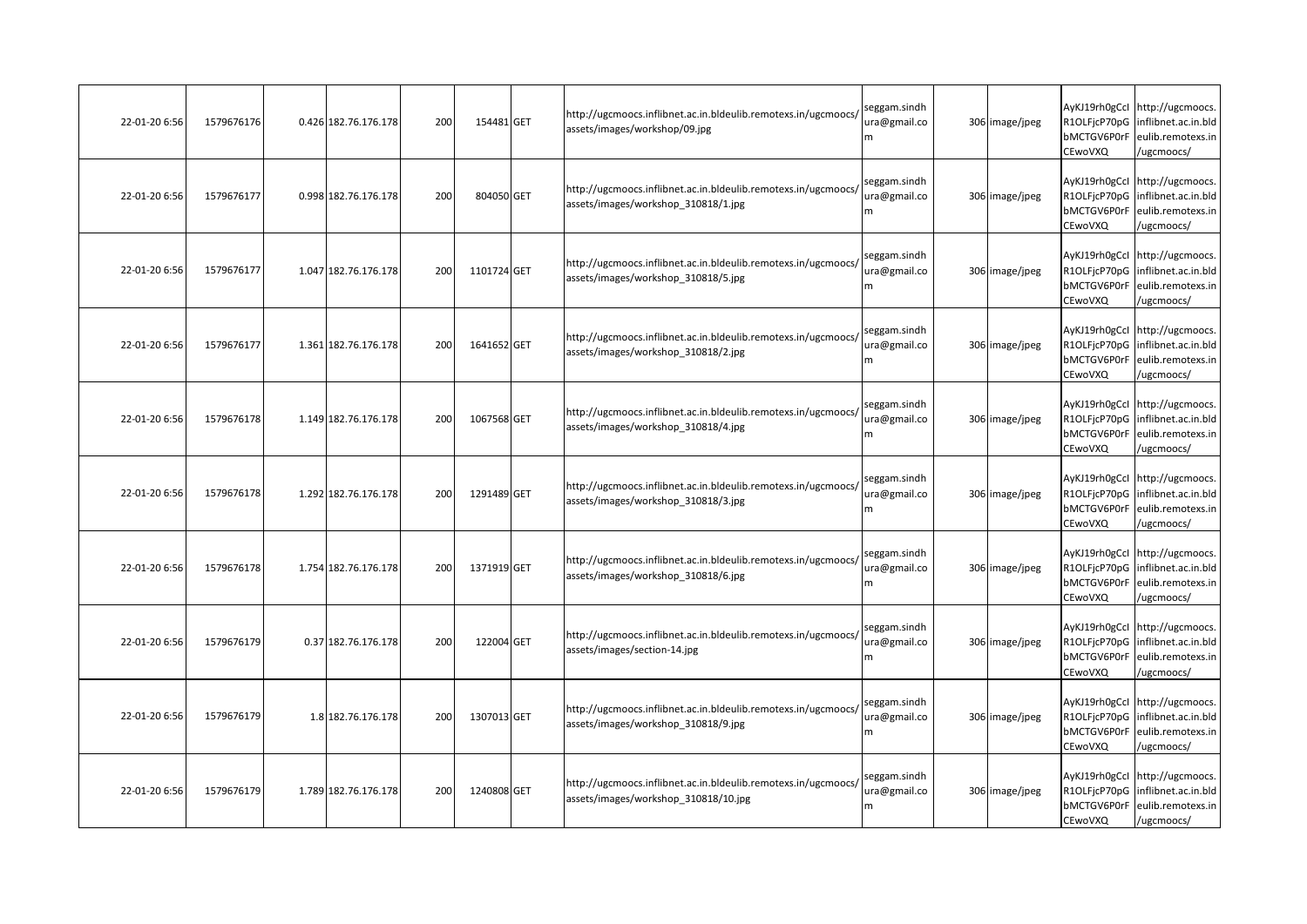| 22-01-20 6:56 | 1579676180 | 1.936 182.76.176.178 | 200 | 1497766 GET |         | http://ugcmoocs.inflibnet.ac.in.bldeulib.remotexs.in/ugcmoocs/<br>assets/images/workshop 310818/8.jpg      | seggam.sindh<br>ura@gmail.co<br>m |     | 306 image/jpeg                                                       | R1OLFjcP70pG<br>bMCTGV6P0rF<br>CEwoVXQ                                | AyKJ19rh0gCcl http://ugcmoocs.<br>inflibnet.ac.in.bld<br>eulib.remotexs.in<br>/ugcmoocs/                          |
|---------------|------------|----------------------|-----|-------------|---------|------------------------------------------------------------------------------------------------------------|-----------------------------------|-----|----------------------------------------------------------------------|-----------------------------------------------------------------------|-------------------------------------------------------------------------------------------------------------------|
| 22-01-20 6:56 | 1579676180 | 2.544 182.76.176.178 | 200 | 2198845 GET |         | http://ugcmoocs.inflibnet.ac.in.bldeulib.remotexs.in/ugcmoocs/<br>assets/images/workshop_310818/7.jpg      | seggam.sindh<br>ura@gmail.co<br>m |     | 306 image/jpeg                                                       | bMCTGV6P0rF<br>CEwoVXQ                                                | AyKJ19rh0gCcl http://ugcmoocs.<br>R1OLFjcP70pG inflibnet.ac.in.bld<br>eulib.remotexs.in<br>/ugcmoocs/             |
| 22-01-20 6:56 | 1579676180 | 0.114 182.76.176.178 | 404 |             | 466 GET | http://ugcmoocs.inflibnet.ac.in.bldeulib.remotexs.in/favicon.ico                                           | seggam.sindh<br>ura@gmail.co<br>m |     | text/html;<br>306 charset=iso-<br>8859-1                             | CEwoVXQ                                                               | AyKJ19rh0gCcl http://ugcmoocs.<br>R1OLFicP70pG inflibnet.ac.in.bld<br>bMCTGV6P0rF eulib.remotexs.in<br>/ugcmoocs/ |
| 22-01-20 6:56 | 1579676180 | 2.473 182.76.176.178 | 206 | 2153500 GET |         | http://ugcmoocs.inflibnet.ac.in.bldeulib.remotexs.in/ugcmoocs/<br>download/video/SWAYAM%201.mp4            | seggam.sindh<br>ura@gmail.co<br>m |     | 306 video/mp4                                                        | bMCTGV6P0rF<br>CEwoVXQ                                                | AyKJ19rh0gCcl http://ugcmoocs.<br>R1OLFjcP70pG inflibnet.ac.in.bld<br>eulib.remotexs.in<br>/ugcmoocs/             |
| 22-01-20 6:56 | 1579676189 | 0.118 182.76.176.178 | 200 | 3815 GET    |         | http://ugcmoocs.inflibnet.ac.in.bldeulib.remotexs.in/ugcmoocs/<br>courses.php                              | seggam.sindh<br>ura@gmail.co<br>m | 306 | text/html;<br>charset=utf-8                                          | bMCTGV6P0rF<br>CEwoVXQ                                                | AyKJ19rh0gCcl http://ugcmoocs.<br>R1OLFjcP70pG inflibnet.ac.in.bld<br>eulib.remotexs.in<br>/ugcmoocs/             |
| 22-01-20 6:56 | 1579676189 | 0.489 182.76.176.178 | 200 | 147669 GET  |         | http://ugcmoocs.inflibnet.ac.in.bldeulib.remotexs.in/ugcmoocs/<br>assets/images/faq bg.jpg                 | seggam.sindh<br>ura@gmail.co<br>m |     | 306 image/jpeg                                                       | R1OLFjcP70pG<br>bMCTGV6P0rF<br>CEwoVXQ                                | http://ugcmoocs.<br>AyKJ19rh0gCcl inflibnet.ac.in.bld<br>eulib.remotexs.in<br>/ugcmoocs/cours<br>es.php           |
| 22-01-20 6:56 | 1579676203 | 0.218 182.76.176.178 | 200 | 52610 GET   |         | http://ugcmoocs.inflibnet.ac.in.bldeulib.remotexs.in/ugcmoocs/<br>download/course/course sheets/ugc.xlsx   | seggam.sindh<br>ura@gmail.co<br>m | 306 | application/vn<br>d.openxmlfor<br>mats-<br>t.spreadsheet<br>ml.sheet | AyKJ19rh0gCcl<br>officedocumen R1OLFjcP70pG<br>bMCTGV6P0rF<br>CEwoVXQ | http://ugcmoocs.<br>inflibnet.ac.in.bld<br>eulib.remotexs.in<br>/ugcmoocs/cours<br>es.php                         |
| 10-03-20 6:31 | 1583821919 | 0.265 157.45.14.199  | 200 | 6165 GET    |         | http://ugcmoocs.inflibnet.ac.in.bldeulib.remotexs.in/ugcmoocs/                                             | sharan.badige<br>r@bldedu.ac.i    | 302 | text/html;<br>charset=utf-8                                          | FW8hBRvYEsRi<br>3pW3MTmo2j-<br>rM0x0q94w                              | ayxHVb3NmtA http://epgp.inflib<br>net.ac.in.bldeulib<br>remotexs.in/Ho<br>me                                      |
| 10-03-20 6:32 | 1583821920 | 0.127 157.45.14.199  | 200 | 1943 GET    |         | http://ugcmoocs.inflibnet.ac.in.bldeulib.remotexs.in/ugcmoocs/<br>assets/lib/et-line-font/et-line-font.css | sharan.badige<br>@bldedu.ac.i     |     | 302 text/css                                                         | FW8hBRvYEsRi<br>3pW3MTmo2j-<br>rM0x0q94w                              | ayxHVb3NmtA http://ugcmoocs.<br>inflibnet.ac.in.bld<br>eulib.remotexs.in<br>/ugcmoocs/                            |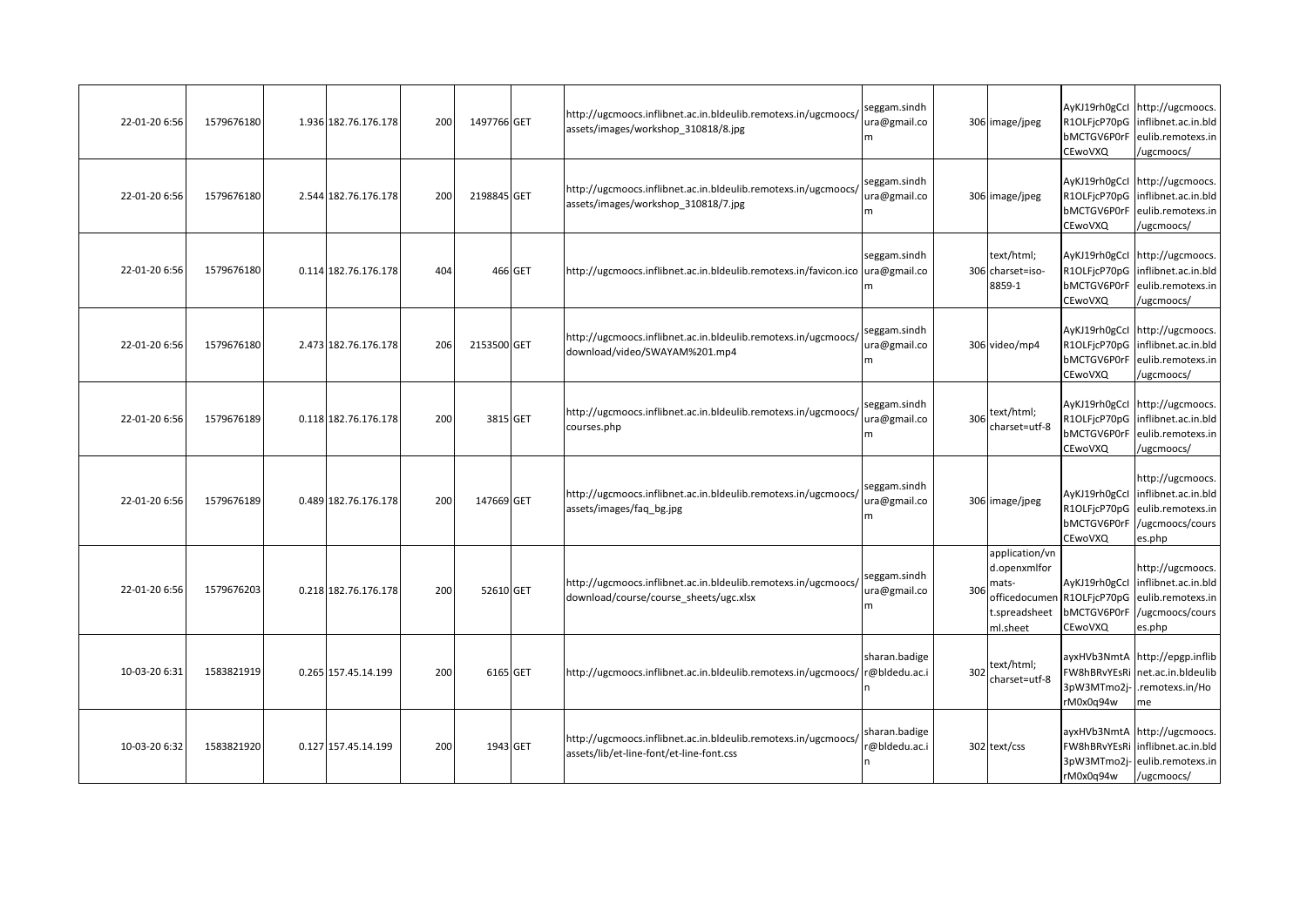| 10-03-20 6:32 | 1583821920 | 0.122 157.45.14.199 | 200 |           | 1877 GET | http://ugcmoocs.inflibnet.ac.in.bldeulib.remotexs.in/ugcmoocs/<br>assets/lib/flexslider/flexslider.css                                          | sharan.badige<br>@bldedu.ac.i | 302 text/css | ayxHVb3NmtA<br>FW8hBRvYEsRi<br>3pW3MTmo2j-<br>rM0x0q94w | http://ugcmoocs.<br>inflibnet.ac.in.bld<br>eulib.remotexs.in<br>ugcmoocs/              |
|---------------|------------|---------------------|-----|-----------|----------|-------------------------------------------------------------------------------------------------------------------------------------------------|-------------------------------|--------------|---------------------------------------------------------|----------------------------------------------------------------------------------------|
| 10-03-20 6:32 | 1583821920 | 0.118 157.45.14.199 | 200 |           | 1217 GET | http://ugcmoocs.inflibnet.ac.in.bldeulib.remotexs.in/ugcmoocs/<br>assets/lib/owl.carousel/dist/assets/owl.carousel.min.css                      | sharan.badige<br>@bldedu.ac.i | 302 text/css | FW8hBRvYEsRi<br>3pW3MTmo2j-<br>rM0x0q94w                | ayxHVb3NmtA http://ugcmoocs.<br>inflibnet.ac.in.bld<br>eulib.remotexs.in<br>ugcmoocs/  |
| 10-03-20 6:32 | 1583821920 | 0.183 157.45.14.199 | 200 |           | 7372 GET | http://ugcmoocs.inflibnet.ac.in.bldeulib.remotexs.in/ugcmoocs/ sharan.badige<br>assets/lib/components-font-awesome/css/font-<br>awesome.min.css | @bldedu.ac.i                  | 302 text/css | ayxHVb3NmtA<br>FW8hBRvYEsRi<br>3pW3MTmo2j-<br>rM0x0q94w | http://ugcmoocs.<br>inflibnet.ac.in.bld<br>eulib.remotexs.in<br>/ugcmoocs/             |
| 10-03-20 6:32 | 1583821920 | 0.321 157.45.14.199 | 200 | 20054 GET |          | http://ugcmoocs.inflibnet.ac.in.bldeulib.remotexs.in/ugcmoocs/<br>assets/lib/bootstrap/dist/css/bootstrap.min.css                               | sharan.badige<br>@bldedu.ac.i | 302 text/css | FW8hBRvYEsRi<br>3pW3MTmo2j-<br>rM0x0q94w                | ayxHVb3NmtA http://ugcmoocs.<br>inflibnet.ac.in.bld<br>eulib.remotexs.in<br>ugcmoocs/  |
| 10-03-20 6:32 | 1583821920 | 0.281 157.45.14.199 | 200 |           | 4735 GET | http://ugcmoocs.inflibnet.ac.in.bldeulib.remotexs.in/ugcmoocs/<br>assets/lib/animate.css/animate.css                                            | sharan.badige<br>@bldedu.ac.i | 302 text/css | ayxHVb3NmtA<br>FW8hBRvYEsRi<br>3pW3MTmo2j-<br>rM0x0q94w | http://ugcmoocs.<br>inflibnet.ac.in.bld<br>eulib.remotexs.in<br>/ugcmoocs/             |
| 10-03-20 6:32 | 1583821920 | 0.119 157.45.14.199 | 200 |           | 2136 GET | http://ugcmoocs.inflibnet.ac.in.bldeulib.remotexs.in/ugcmoocs/<br>assets/lib/magnific-popup/dist/magnific-popup.css                             | sharan.badige<br>@bldedu.ac.i | 302 text/css | FW8hBRvYEsRi<br>3pW3MTmo2j-<br>rM0x0q94w                | ayxHVb3NmtA http://ugcmoocs.<br>inflibnet.ac.in.bld<br>eulib.remotexs.in<br>/ugcmoocs/ |
| 10-03-20 6:32 | 1583821920 | 0.126 157.45.14.199 | 200 |           | 741 GET  | http://ugcmoocs.inflibnet.ac.in.bldeulib.remotexs.in/ugcmoocs/<br>assets/lib/owl.carousel/dist/assets/owl.theme.default.min.css                 | sharan.badige<br>@bldedu.ac.i | 302 text/css | FW8hBRvYEsRi<br>3pW3MTmo2j-<br>rM0x0q94w                | ayxHVb3NmtA http://ugcmoocs.<br>inflibnet.ac.in.bld<br>eulib.remotexs.in<br>/ugcmoocs/ |
| 10-03-20 6:32 | 1583821920 | 0.13 157.45.14.199  | 200 |           | 821 GET  | http://ugcmoocs.inflibnet.ac.in.bldeulib.remotexs.in/ugcmoocs/<br>assets/lib/simple-text-rotator/simpletextrotator.css                          | sharan.badige<br>@bldedu.ac.i | 302 text/css | FW8hBRvYEsRi<br>3pW3MTmo2j-<br>rM0x0q94w                | ayxHVb3NmtA http://ugcmoocs.<br>inflibnet.ac.in.bld<br>eulib.remotexs.in<br>ugcmoocs/  |
| 10-03-20 6:32 | 1583821920 | 0.118 157.45.14.199 | 200 |           | 322 GET  | http://ugcmoocs.inflibnet.ac.in.bldeulib.remotexs.in/ugcmoocs/<br>assets/css/colors/default.css                                                 | sharan.badige<br>@bldedu.ac.i | 302 text/css | FW8hBRvYEsRi<br>3pW3MTmo2j-<br>rM0x0q94w                | ayxHVb3NmtA http://ugcmoocs.<br>inflibnet.ac.in.bld<br>eulib.remotexs.in<br>/ugcmoocs/ |
| 10-03-20 6:32 | 1583821920 | 0.128 157.45.14.199 | 200 |           | 763 GET  | http://ugcmoocs.inflibnet.ac.in.bldeulib.remotexs.in/ugcmoocs/<br>assets/css/responsive.css                                                     | sharan.badige<br>@bldedu.ac.i | 302 text/css | FW8hBRvYEsRi<br>3pW3MTmo2j-<br>rM0x0q94w                | ayxHVb3NmtA http://ugcmoocs.<br>inflibnet.ac.in.bld<br>eulib.remotexs.in<br>/ugcmoocs/ |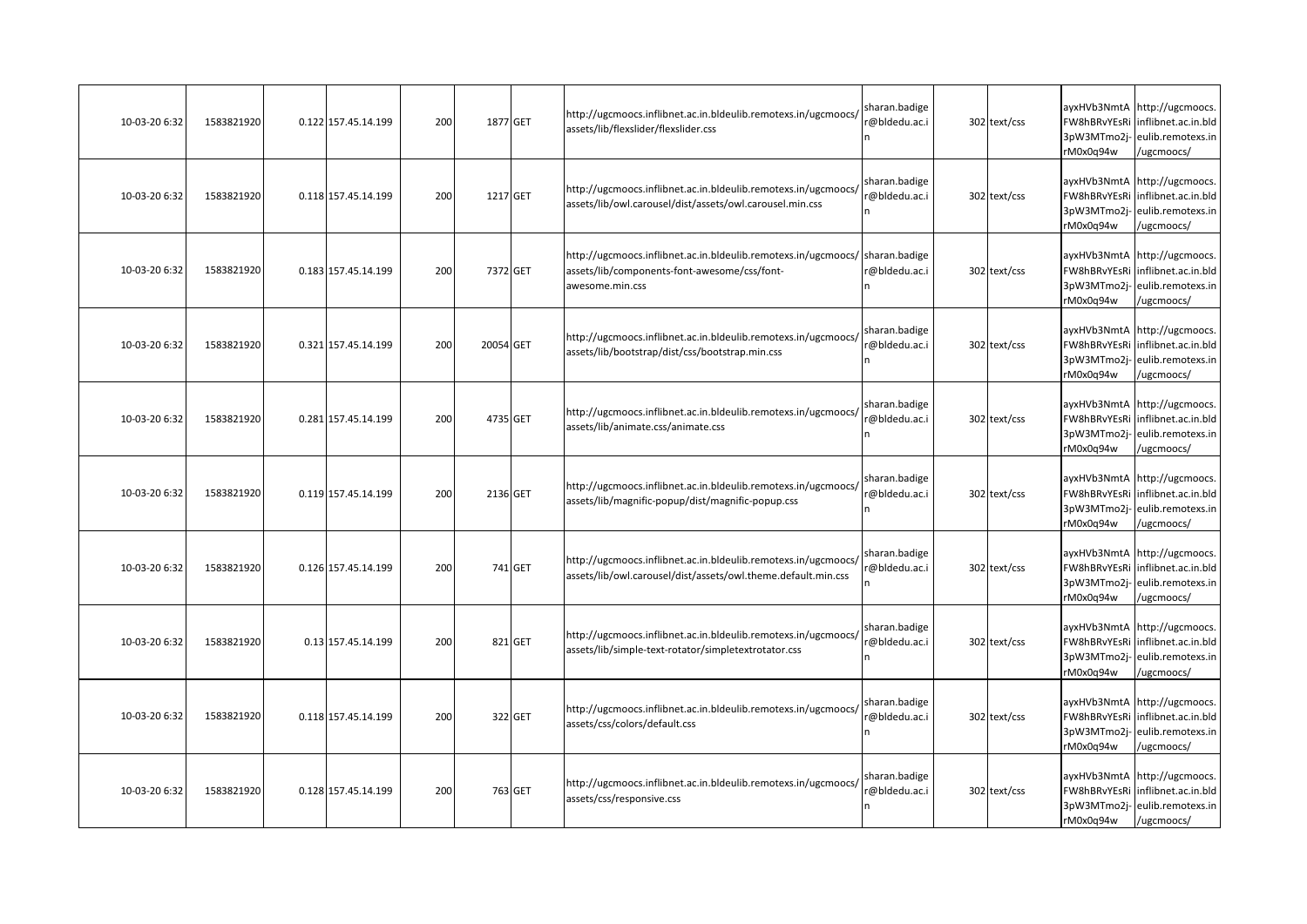| 10-03-20 6:32 | 1583821920 | 0.227 157.45.14.199 | 200 | 9793 GET   | http://ugcmoocs.inflibnet.ac.in.bldeulib.remotexs.in/ugcmoocs/<br>assets/css/style.css                                     | sharan.badige<br>@bldedu.ac.i  | 302 text/css        | ayxHVb3NmtA<br>FW8hBRvYEsRi<br>3pW3MTmo2i-<br>rM0x0q94w | http://ugcmoocs.<br>inflibnet.ac.in.bld<br>eulib.remotexs.in<br>/ugcmoocs/             |
|---------------|------------|---------------------|-----|------------|----------------------------------------------------------------------------------------------------------------------------|--------------------------------|---------------------|---------------------------------------------------------|----------------------------------------------------------------------------------------|
| 10-03-20 6:32 | 1583821921 | 0.129 157.45.14.199 | 200 | 2415 GET   | http://ugcmoocs.inflibnet.ac.in.bldeulib.remotexs.in/ugcmoocs/<br>assets/css/jquery.dataTables.min.css                     | sharan.badige<br>r@bldedu.ac.i | 302 text/css        | FW8hBRvYEsRi<br>3pW3MTmo2j-<br>rM0x0q94w                | ayxHVb3NmtA http://ugcmoocs.<br>inflibnet.ac.in.bld<br>eulib.remotexs.in<br>ugcmoocs/  |
| 10-03-20 6:32 | 1583821921 | 0.255 157.45.14.199 | 200 | 37332 GET  | http://ugcmoocs.inflibnet.ac.in.bldeulib.remotexs.in/ugcmoocs/<br>assets/lib/bootstrap/dist/js/bootstrap.min.js            | sharan.badige<br>@bldedu.ac.i  | 302 text/javascript | FW8hBRvYEsRi<br>3pW3MTmo2j-<br>rM0x0q94w                | ayxHVb3NmtA http://ugcmoocs.<br>inflibnet.ac.in.bld<br>eulib.remotexs.in<br>/ugcmoocs/ |
| 10-03-20 6:32 | 1583821921 | 0.182 157.45.14.199 | 200 | 16038 GET  | http://ugcmoocs.inflibnet.ac.in.bldeulib.remotexs.in/ugcmoocs/<br>assets/lib/wow/dist/wow.js                               | sharan.badige<br>@bldedu.ac.i  | 302 text/javascript | FW8hBRvYEsRi<br>3pW3MTmo2j-<br>rM0x0q94w                | ayxHVb3NmtA http://ugcmoocs.<br>inflibnet.ac.in.bld<br>eulib.remotexs.in<br>/ugcmoocs/ |
| 10-03-20 6:32 | 1583821921 | 0.122 157.45.14.199 | 200 | 12619 GET  | http://ugcmoocs.inflibnet.ac.in.bldeulib.remotexs.in/ugcmoocs/<br>assets/lib/imagesloaded/imagesloaded.pkgd.js             | sharan.badige<br>@bldedu.ac.i  | 302 text/javascript | ayxHVb3NmtA<br>FW8hBRvYEsRi<br>3pW3MTmo2j-<br>rM0x0q94w | http://ugcmoocs.<br>inflibnet.ac.in.bld<br>eulib.remotexs.in<br>ugcmoocs/              |
| 10-03-20 6:32 | 1583821921 | 0.467 157.45.14.199 | 200 | 277711 GET | http://ugcmoocs.inflibnet.ac.in.bldeulib.remotexs.in/ugcmoocs/<br>assets/lib/jquery/dist/jquery.js                         | sharan.badige<br>r@bldedu.ac.i | 302 text/javascript | FW8hBRvYEsRi<br>3pW3MTmo2j-<br>rM0x0q94w                | ayxHVb3NmtA http://ugcmoocs.<br>inflibnet.ac.in.bld<br>eulib.remotexs.in<br>ugcmoocs/  |
| 10-03-20 6:32 | 1583821921 | 0.321 157.45.14.199 | 200 | 89891 GET  | http://ugcmoocs.inflibnet.ac.in.bldeulib.remotexs.in/ugcmoocs/<br>assets/lib/jquery.mb.ytplayer/dist/jquery.mb.YTPlayer.js | sharan.badige<br>@bldedu.ac.i  | 302 text/javascript | FW8hBRvYEsRi<br>3pW3MTmo2j-<br>rM0x0q94w                | ayxHVb3NmtA http://ugcmoocs.<br>inflibnet.ac.in.bld<br>eulib.remotexs.in<br>/ugcmoocs/ |
| 10-03-20 6:32 | 1583821921 | 0.32 157.45.14.199  | 200 | 93590 GET  | http://ugcmoocs.inflibnet.ac.in.bldeulib.remotexs.in/ugcmoocs/<br>assets/lib/isotope/dist/isotope.pkgd.js                  | sharan.badige<br>@bldedu.ac.i  | 302 text/javascript | FW8hBRvYEsRi<br>3pW3MTmo2j-<br>rM0x0q94w                | ayxHVb3NmtA http://ugcmoocs.<br>inflibnet.ac.in.bld<br>eulib.remotexs.in<br>ugcmoocs/  |
| 10-03-20 6:32 | 1583821921 | 0.231 157.45.14.199 | 200 | 55242 GET  | http://ugcmoocs.inflibnet.ac.in.bldeulib.remotexs.in/ugcmoocs/<br>assets/lib/flexslider/jquery.flexslider.js               | sharan.badige<br>@bldedu.ac.i  | 302 text/javascript | FW8hBRvYEsRi<br>3pW3MTmo2j-<br>rM0x0q94w                | ayxHVb3NmtA http://ugcmoocs.<br>inflibnet.ac.in.bld<br>eulib.remotexs.in<br>/ugcmoocs/ |
| 10-03-20 6:32 | 1583821921 | 0.126 157.45.14.199 | 200 | 7964 GET   | http://ugcmoocs.inflibnet.ac.in.bldeulib.remotexs.in/ugcmoocs/<br>assets/lib/smoothscroll.js                               | sharan.badige<br>r@bldedu.ac.i | 302 text/javascript | ayxHVb3NmtA<br>FW8hBRvYEsRi<br>3pW3MTmo2j-<br>rM0x0q94w | http://ugcmoocs.<br>inflibnet.ac.in.bld<br>eulib.remotexs.in<br>/ugcmoocs/             |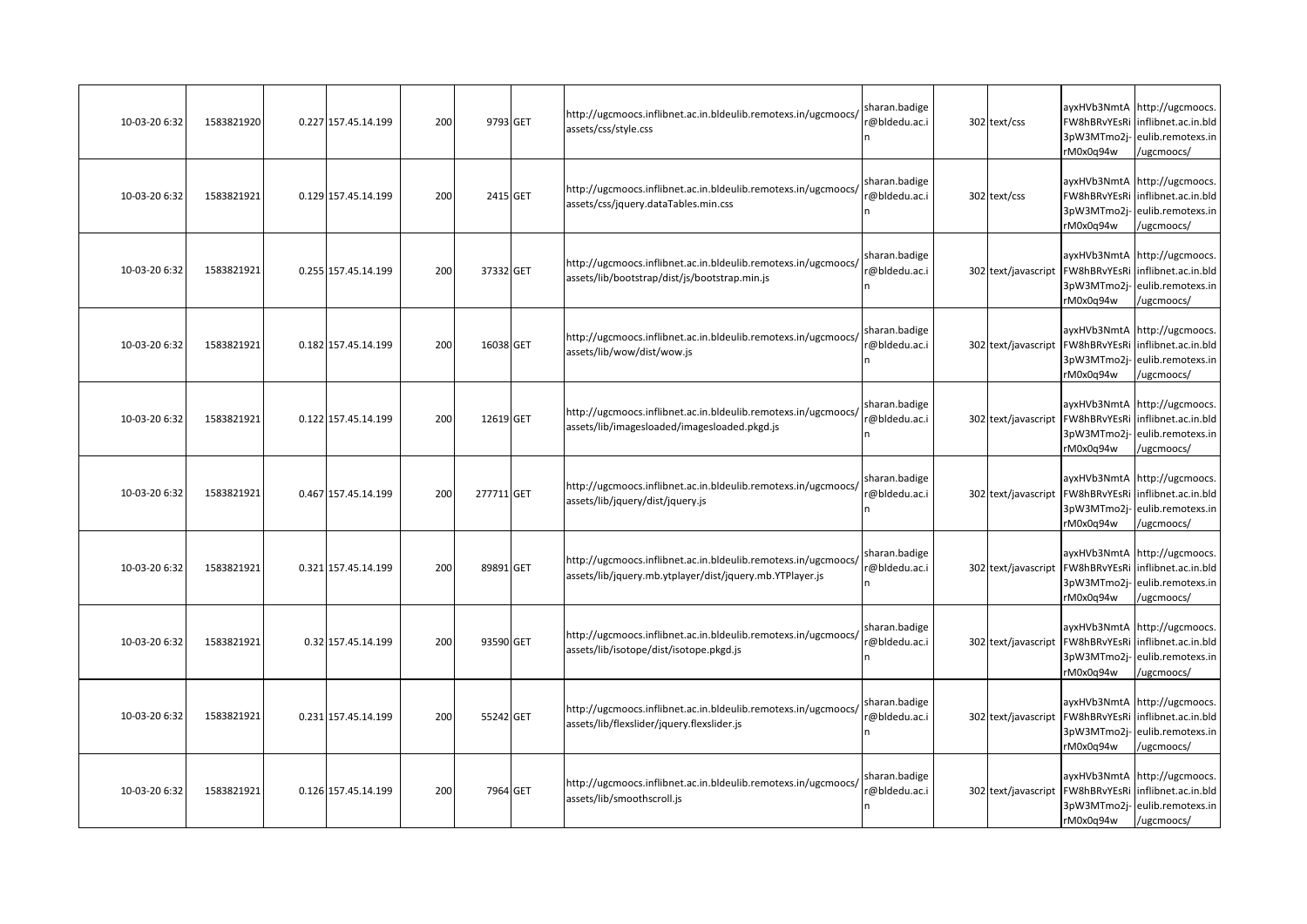| 10-03-20 6:32 | 1583821921 | 0.242 157.45.14.199 | 200 | 43053 GET |          | http://ugcmoocs.inflibnet.ac.in.bldeulib.remotexs.in/ugcmoocs/<br>assets/lib/owl.carousel/dist/owl.carousel.min.js                 | sharan.badige<br>@bldedu.ac.i  | 302 text/javascript | ayxHVb3NmtA<br>FW8hBRvYEsRi<br>3pW3MTmo2i-<br>rM0x0q94w | http://ugcmoocs.<br>inflibnet.ac.in.bld<br>eulib.remotexs.in<br>/ugcmoocs/                                                              |
|---------------|------------|---------------------|-----|-----------|----------|------------------------------------------------------------------------------------------------------------------------------------|--------------------------------|---------------------|---------------------------------------------------------|-----------------------------------------------------------------------------------------------------------------------------------------|
| 10-03-20 6:32 | 1583821922 | 0.261 157.45.14.199 | 200 | 43876 GET |          | http://ugcmoocs.inflibnet.ac.in.bldeulib.remotexs.in/ugcmoocs/<br>assets/lib/magnific-popup/dist/jquery.magnific-popup.js          | sharan.badige<br>r@bldedu.ac.i | 302 text/javascript | FW8hBRvYEsRi<br>3pW3MTmo2j-<br>rM0x0q94w                | ayxHVb3NmtA http://ugcmoocs.<br>inflibnet.ac.in.bld<br>eulib.remotexs.in<br>/ugcmoocs/                                                  |
| 10-03-20 6:32 | 1583821922 | 0.127 157.45.14.199 | 200 |           | 3397 GET | http://ugcmoocs.inflibnet.ac.in.bldeulib.remotexs.in/ugcmoocs/<br>assets/lib/simple-text-rotator/jquery.simple-text-rotator.min.js | sharan.badige<br>@bldedu.ac.i  | 302 text/javascript | FW8hBRvYEsRi<br>3pW3MTmo2j-<br>rM0x0q94w                | ayxHVb3NmtA http://ugcmoocs.<br>inflibnet.ac.in.bld<br>eulib.remotexs.in<br>/ugcmoocs/                                                  |
| 10-03-20 6:32 | 1583821923 | 0.336 157.45.14.199 | 200 | 82202 GET |          | http://ugcmoocs.inflibnet.ac.in.bldeulib.remotexs.in/ugcmoocs/<br>assets/js/jquery.dataTables.min.js                               | sharan.badige<br>r@bldedu.ac.i |                     | rM0x0q94w                                               | ayxHVb3NmtA http://ugcmoocs.<br>302 text/javascript FW8hBRvYEsRi inflibnet.ac.in.bld<br>3pW3MTmo2j- eulib.remotexs.in<br>/ugcmoocs/     |
| 10-03-20 6:32 | 1583821923 | 0.118 157.45.14.199 | 200 | 10706 GET |          | http://ugcmoocs.inflibnet.ac.in.bldeulib.remotexs.in/ugcmoocs/<br>assets/js/main.js                                                | sharan.badige<br>@bldedu.ac.i  |                     | 3pW3MTmo2j-<br>rM0x0q94w                                | ayxHVb3NmtA http://ugcmoocs.<br>302 text/javascript FW8hBRvYEsRi inflibnet.ac.in.bld<br>eulib.remotexs.in<br>/ugcmoocs/                 |
| 10-03-20 6:32 | 1583821923 | 0.122 157.45.14.199 | 200 |           | 2113 GET | http://ugcmoocs.inflibnet.ac.in.bldeulib.remotexs.in/ugcmoocs/<br>assets/js/plugins.js                                             | sharan.badige<br>r@bldedu.ac.i |                     | rM0x0q94w                                               | ayxHVb3NmtA http://ugcmoocs.<br>302 text/javascript   FW8hBRvYEsRi   inflibnet.ac.in.bld<br>3pW3MTmo2j- eulib.remotexs.in<br>/ugcmoocs/ |
| 10-03-20 6:32 | 1583821924 | 0.217 157.45.14.199 | 200 | 35890 GET |          | http://ugcmoocs.inflibnet.ac.in.bldeulib.remotexs.in/ugcmoocs/<br>assets/images/logo.png                                           | sharan.badige<br>r@bldedu.ac.i | 302 image/png       | 3pW3MTmo2j-<br>rM0x0q94w                                | ayxHVb3NmtA http://ugcmoocs.<br>FW8hBRvYEsRi inflibnet.ac.in.bld<br>eulib.remotexs.in<br>/ugcmoocs/                                     |
| 10-03-20 6:32 | 1583821924 | 0.115 157.45.14.199 | 200 | 13127 GET |          | http://ugcmoocs.inflibnet.ac.in.bldeulib.remotexs.in/ugcmoocs/<br>assets/images/new_blink.gif                                      | sharan.badige<br>r@bldedu.ac.i | 302 image/gif       | 3pW3MTmo2j-<br>rM0x0q94w                                | ayxHVb3NmtA http://ugcmoocs.<br>FW8hBRvYEsRi inflibnet.ac.in.bld<br>eulib.remotexs.in<br>/ugcmoocs/                                     |
| 10-03-20 6:32 | 1583821924 | 0.171 157.45.14.199 | 200 | 31674 GET |          | http://ugcmoocs.inflibnet.ac.in.bldeulib.remotexs.in/ugcmoocs/<br>assets/images/coordinator1.jpg                                   | sharan.badige<br>r@bldedu.ac.i | 302 image/jpeg      | 3pW3MTmo2j-<br>rM0x0q94w                                | ayxHVb3NmtA http://ugcmoocs.<br>FW8hBRvYEsRi inflibnet.ac.in.bld<br>eulib.remotexs.in<br>/ugcmoocs/                                     |
| 10-03-20 6:32 | 1583821924 | 0.171 157.45.14.199 | 200 | 28197 GET |          | http://ugcmoocs.inflibnet.ac.in.bldeulib.remotexs.in/ugcmoocs/<br>assets/images/coordinator2.jpg                                   | sharan.badige<br>r@bldedu.ac.i | 302 image/jpeg      | rM0x0q94w                                               | ayxHVb3NmtA http://ugcmoocs.<br>FW8hBRvYEsRi inflibnet.ac.in.bld<br>3pW3MTmo2j-eulib.remotexs.in<br>/ugcmoocs/                          |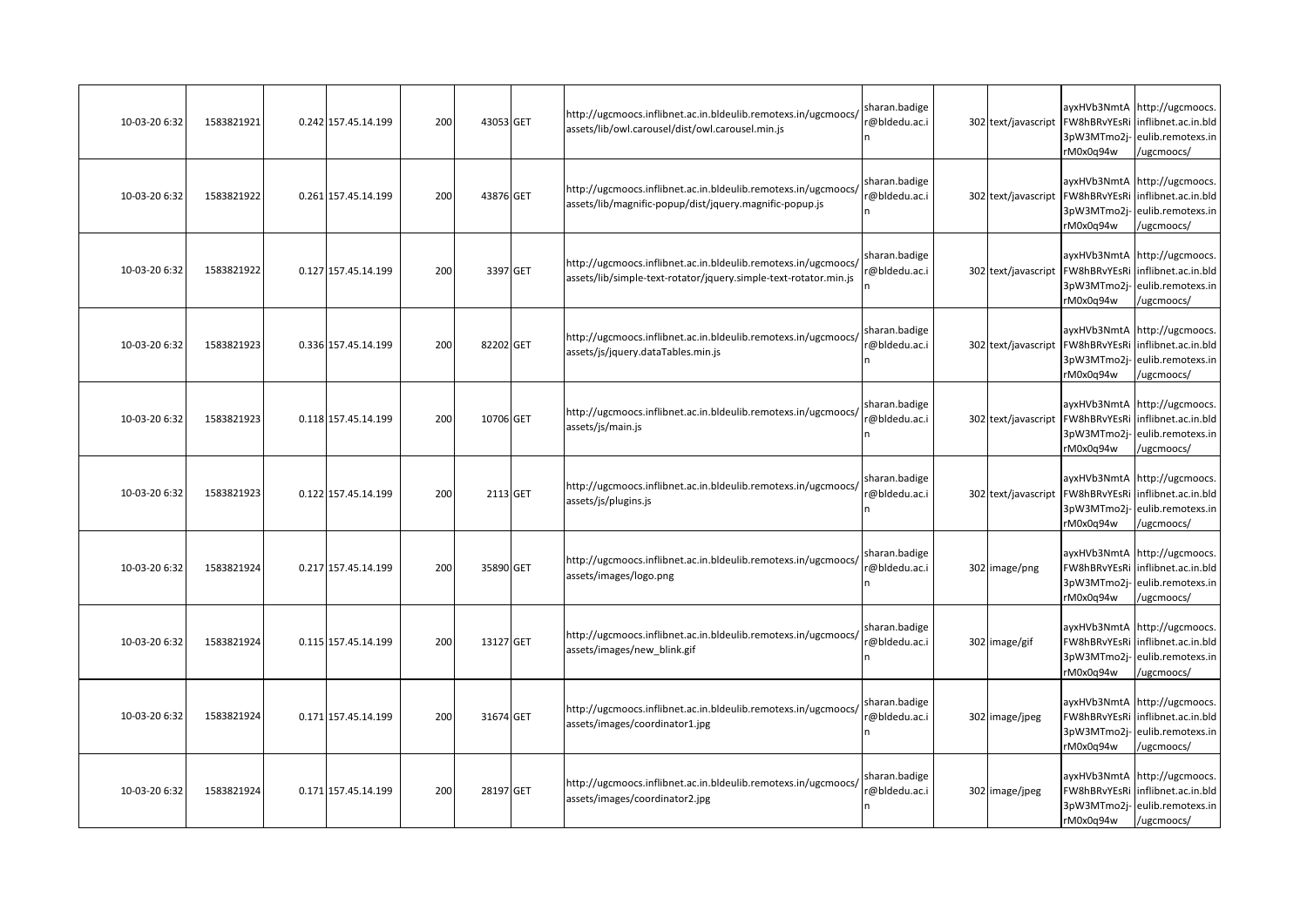| 10-03-20 6:32 | 1583821925 | 0.174 157.45.14.199 | 200 | 35045 GET  | http://ugcmoocs.inflibnet.ac.in.bldeulib.remotexs.in/ugcmoocs/<br>assets/images/coordinator3.jpg | sharan.badige<br>@bldedu.ac.i | 302 image/jpeg | ayxHVb3NmtA<br>FW8hBRvYEsRi<br>3pW3MTmo2i-<br>rM0x0q94w | http://ugcmoocs.<br>nflibnet.ac.in.bld<br>eulib.remotexs.in<br>/ugcmoocs/              |
|---------------|------------|---------------------|-----|------------|--------------------------------------------------------------------------------------------------|-------------------------------|----------------|---------------------------------------------------------|----------------------------------------------------------------------------------------|
| 10-03-20 6:32 | 1583821925 | 0.172 157.45.14.199 | 200 | 35395 GET  | http://ugcmoocs.inflibnet.ac.in.bldeulib.remotexs.in/ugcmoocs/<br>assets/images/coordinator4.jpg | sharan.badige<br>@bldedu.ac.i | 302 image/jpeg | ayxHVb3NmtA<br>FW8hBRvYEsRi<br>3pW3MTmo2j-<br>rM0x0q94w | http://ugcmoocs.<br>inflibnet.ac.in.bld<br>eulib.remotexs.in<br>/ugcmoocs/             |
| 10-03-20 6:32 | 1583821925 | 0.171 157.45.14.199 | 200 | 32501 GET  | http://ugcmoocs.inflibnet.ac.in.bldeulib.remotexs.in/ugcmoocs/<br>assets/images/coordinator5.jpg | sharan.badige<br>@bldedu.ac.i | 302 image/jpeg | ayxHVb3NmtA<br>FW8hBRvYEsRi<br>3pW3MTmo2j-<br>rM0x0q94w | http://ugcmoocs.<br>inflibnet.ac.in.bld<br>eulib.remotexs.in<br>/ugcmoocs/             |
| 10-03-20 6:32 | 1583821925 | 0.227 157.45.14.199 | 200 | 45482 GET  | http://ugcmoocs.inflibnet.ac.in.bldeulib.remotexs.in/ugcmoocs/<br>assets/images/coordinator6.jpg | sharan.badige<br>@bldedu.ac.i | 302 image/jpeg | FW8hBRvYEsRi<br>3pW3MTmo2j-<br>rM0x0q94w                | ayxHVb3NmtA http://ugcmoocs.<br>inflibnet.ac.in.bld<br>eulib.remotexs.in<br>/ugcmoocs/ |
| 10-03-20 6:32 | 1583821926 | 0.403 157.45.14.199 | 200 | 175136 GET | http://ugcmoocs.inflibnet.ac.in.bldeulib.remotexs.in/ugcmoocs/<br>assets/images/workshop/01.jpg  | sharan.badige<br>@bldedu.ac.i | 302 image/jpeg | FW8hBRvYEsRi<br>3pW3MTmo2j-<br>rM0x0q94w                | ayxHVb3NmtA http://ugcmoocs.<br>inflibnet.ac.in.bld<br>eulib.remotexs.in<br>ugcmoocs/  |
| 10-03-20 6:32 | 1583821926 | 0.453 157.45.14.199 | 200 | 202427 GET | http://ugcmoocs.inflibnet.ac.in.bldeulib.remotexs.in/ugcmoocs/<br>assets/images/workshop/02.jpg  | sharan.badige<br>@bldedu.ac.i | 302 image/jpeg | FW8hBRvYEsRi<br>3pW3MTmo2j-<br>rM0x0q94w                | ayxHVb3NmtA http://ugcmoocs.<br>inflibnet.ac.in.bld<br>eulib.remotexs.in<br>/ugcmoocs/ |
| 10-03-20 6:32 | 1583821926 | 0.395 157.45.14.199 | 200 | 168165 GET | http://ugcmoocs.inflibnet.ac.in.bldeulib.remotexs.in/ugcmoocs/<br>assets/images/workshop/03.jpg  | sharan.badige<br>@bldedu.ac.i | 302 image/jpeg | FW8hBRvYEsRi<br>3pW3MTmo2j-<br>rM0x0q94w                | ayxHVb3NmtA http://ugcmoocs.<br>inflibnet.ac.in.bld<br>eulib.remotexs.in<br>/ugcmoocs/ |
| 10-03-20 6:32 | 1583821927 | 0.458 157.45.14.199 | 200 | 208161 GET | http://ugcmoocs.inflibnet.ac.in.bldeulib.remotexs.in/ugcmoocs/<br>assets/images/workshop/04.jpg  | sharan.badige<br>@bldedu.ac.i | 302 image/jpeg | ayxHVb3NmtA<br>FW8hBRvYEsRi<br>3pW3MTmo2j-<br>rM0x0q94w | http://ugcmoocs.<br>inflibnet.ac.in.bld<br>eulib.remotexs.in<br>/ugcmoocs/             |
| 10-03-20 6:32 | 1583821927 | 0.397 157.45.14.199 | 200 | 196002 GET | http://ugcmoocs.inflibnet.ac.in.bldeulib.remotexs.in/ugcmoocs/<br>assets/images/workshop/05.jpg  | sharan.badige<br>@bldedu.ac.i | 302 image/jpeg | FW8hBRvYEsRi<br>3pW3MTmo2j-<br>rM0x0q94w                | ayxHVb3NmtA http://ugcmoocs.<br>inflibnet.ac.in.bld<br>eulib.remotexs.in<br>/ugcmoocs/ |
| 10-03-20 6:32 | 1583821927 | 0.338 157.45.14.199 | 200 | 157539 GET | http://ugcmoocs.inflibnet.ac.in.bldeulib.remotexs.in/ugcmoocs/<br>assets/images/workshop/06.jpg  | sharan.badige<br>@bldedu.ac.i | 302 image/jpeg | ayxHVb3NmtA<br>FW8hBRvYEsRi<br>3pW3MTmo2j-<br>rM0x0q94w | http://ugcmoocs.<br>inflibnet.ac.in.bld<br>eulib.remotexs.in<br>/ugcmoocs/             |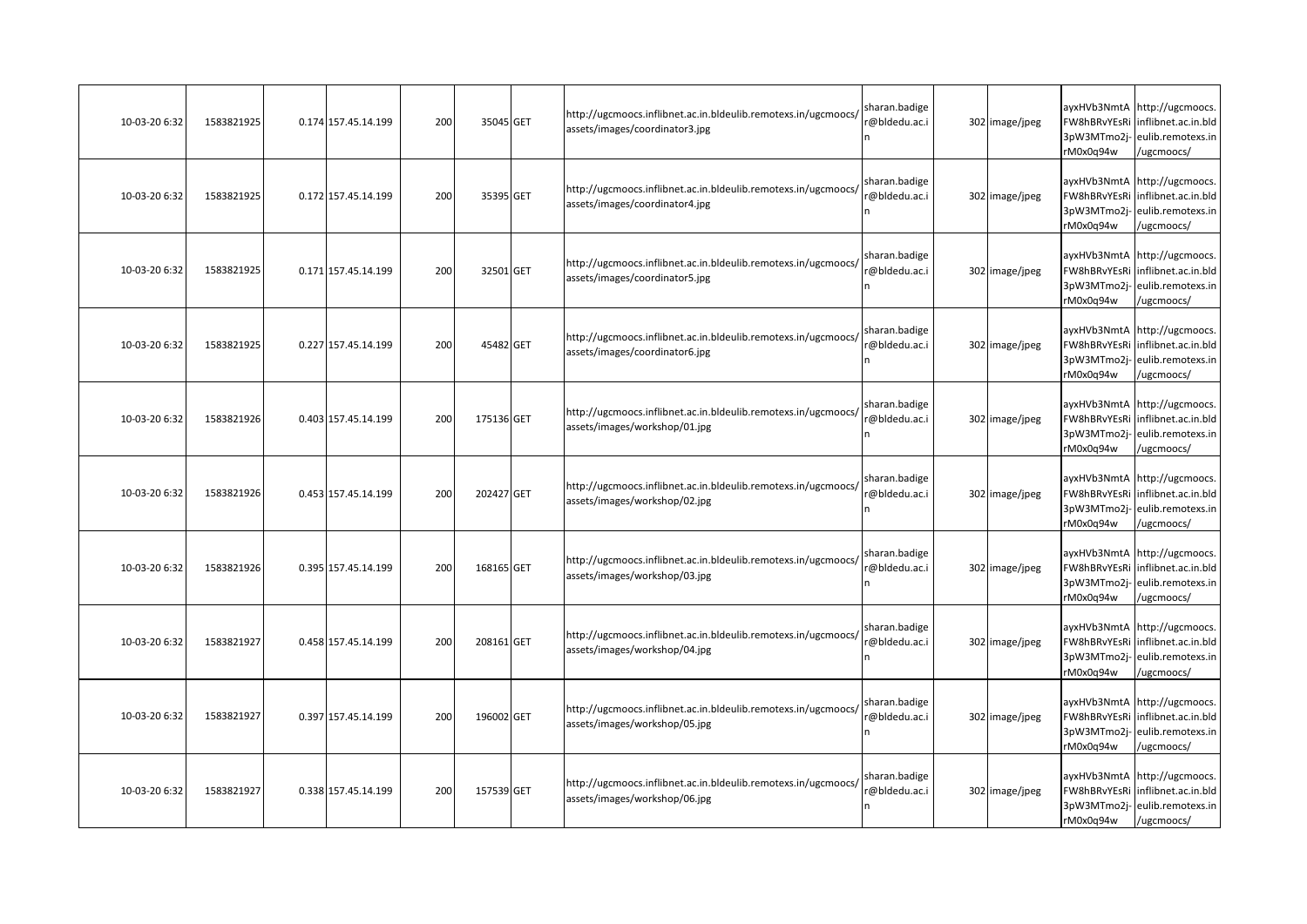| 10-03-20 6:32 | 1583821929 | 0.447 157.45.14.199 | 200 | 212726 GET  | http://ugcmoocs.inflibnet.ac.in.bldeulib.remotexs.in/ugcmoocs/<br>assets/images/bg.jpg                | sharan.badige<br>@bldedu.ac.i | 302 image/jpeg | ayxHVb3NmtA<br>FW8hBRvYEsRi<br>3pW3MTmo2i-<br>rM0x0q94w | http://ugcmoocs.<br>nflibnet.ac.in.bld<br>eulib.remotexs.in<br>/ugcmoocs/              |
|---------------|------------|---------------------|-----|-------------|-------------------------------------------------------------------------------------------------------|-------------------------------|----------------|---------------------------------------------------------|----------------------------------------------------------------------------------------|
| 10-03-20 6:32 | 1583821929 | 0.336 157.45.14.199 | 200 | 169618 GET  | http://ugcmoocs.inflibnet.ac.in.bldeulib.remotexs.in/ugcmoocs/<br>assets/images/workshop/07.jpg       | sharan.badige<br>@bldedu.ac.i | 302 image/jpeg | ayxHVb3NmtA<br>FW8hBRvYEsRi<br>3pW3MTmo2j-<br>rM0x0q94w | http://ugcmoocs.<br>inflibnet.ac.in.bld<br>eulib.remotexs.in<br>/ugcmoocs/             |
| 10-03-20 6:32 | 1583821929 | 0.386 157.45.14.199 | 200 | 171034 GET  | http://ugcmoocs.inflibnet.ac.in.bldeulib.remotexs.in/ugcmoocs/<br>assets/images/workshop/08.jpg       | sharan.badige<br>@bldedu.ac.i | 302 image/jpeg | ayxHVb3NmtA<br>FW8hBRvYEsRi<br>3pW3MTmo2j-<br>rM0x0q94w | http://ugcmoocs.<br>inflibnet.ac.in.bld<br>eulib.remotexs.in<br>/ugcmoocs/             |
| 10-03-20 6:32 | 1583821930 | 0.328 157.45.14.199 | 200 | 154481 GET  | http://ugcmoocs.inflibnet.ac.in.bldeulib.remotexs.in/ugcmoocs/<br>assets/images/workshop/09.jpg       | sharan.badige<br>@bldedu.ac.i | 302 image/jpeg | FW8hBRvYEsRi<br>3pW3MTmo2j-<br>rM0x0q94w                | ayxHVb3NmtA http://ugcmoocs.<br>inflibnet.ac.in.bld<br>eulib.remotexs.in<br>/ugcmoocs/ |
| 10-03-20 6:32 | 1583821930 | 0.335 157.45.14.199 | 200 | 161281 GET  | http://ugcmoocs.inflibnet.ac.in.bldeulib.remotexs.in/ugcmoocs/<br>assets/images/workshop/10.jpg       | sharan.badige<br>@bldedu.ac.i | 302 image/jpeg | FW8hBRvYEsRi<br>3pW3MTmo2j-<br>rM0x0q94w                | ayxHVb3NmtA http://ugcmoocs.<br>inflibnet.ac.in.bld<br>eulib.remotexs.in<br>ugcmoocs/  |
| 10-03-20 6:32 | 1583821931 | 0.656 157.45.14.199 | 200 | 804050 GET  | http://ugcmoocs.inflibnet.ac.in.bldeulib.remotexs.in/ugcmoocs/<br>assets/images/workshop 310818/1.jpg | sharan.badige<br>@bldedu.ac.i | 302 image/jpeg | FW8hBRvYEsRi<br>3pW3MTmo2j-<br>rM0x0q94w                | ayxHVb3NmtA http://ugcmoocs.<br>inflibnet.ac.in.bld<br>eulib.remotexs.in<br>/ugcmoocs/ |
| 10-03-20 6:32 | 1583821931 | 0.804 157.45.14.199 | 200 | 1641652 GET | http://ugcmoocs.inflibnet.ac.in.bldeulib.remotexs.in/ugcmoocs/<br>assets/images/workshop_310818/2.jpg | sharan.badige<br>@bldedu.ac.i | 302 image/jpeg | FW8hBRvYEsRi<br>3pW3MTmo2j-<br>rM0x0q94w                | ayxHVb3NmtA http://ugcmoocs.<br>inflibnet.ac.in.bld<br>eulib.remotexs.in<br>/ugcmoocs/ |
| 10-03-20 6:32 | 1583821931 | 0.988 157.45.14.199 | 200 | 1291489 GET | http://ugcmoocs.inflibnet.ac.in.bldeulib.remotexs.in/ugcmoocs/<br>assets/images/workshop 310818/3.jpg | sharan.badige<br>@bldedu.ac.i | 302 image/jpeg | ayxHVb3NmtA<br>FW8hBRvYEsRi<br>3pW3MTmo2j-<br>rM0x0q94w | http://ugcmoocs.<br>inflibnet.ac.in.bld<br>eulib.remotexs.in<br>/ugcmoocs/             |
| 10-03-20 6:32 | 1583821932 | 0.643 157.45.14.199 | 200 | 1067568 GET | http://ugcmoocs.inflibnet.ac.in.bldeulib.remotexs.in/ugcmoocs/<br>assets/images/workshop 310818/4.jpg | sharan.badige<br>@bldedu.ac.i | 302 image/jpeg | FW8hBRvYEsRi<br>3pW3MTmo2j-<br>rM0x0q94w                | ayxHVb3NmtA http://ugcmoocs.<br>inflibnet.ac.in.bld<br>eulib.remotexs.in<br>/ugcmoocs/ |
| 10-03-20 6:32 | 1583821932 | 0.777 157.45.14.199 | 200 | 1101724 GET | http://ugcmoocs.inflibnet.ac.in.bldeulib.remotexs.in/ugcmoocs/<br>assets/images/workshop 310818/5.jpg | sharan.badige<br>@bldedu.ac.i | 302 image/jpeg | ayxHVb3NmtA<br>FW8hBRvYEsRi<br>3pW3MTmo2j-<br>rM0x0q94w | http://ugcmoocs.<br>inflibnet.ac.in.bld<br>eulib.remotexs.in<br>/ugcmoocs/             |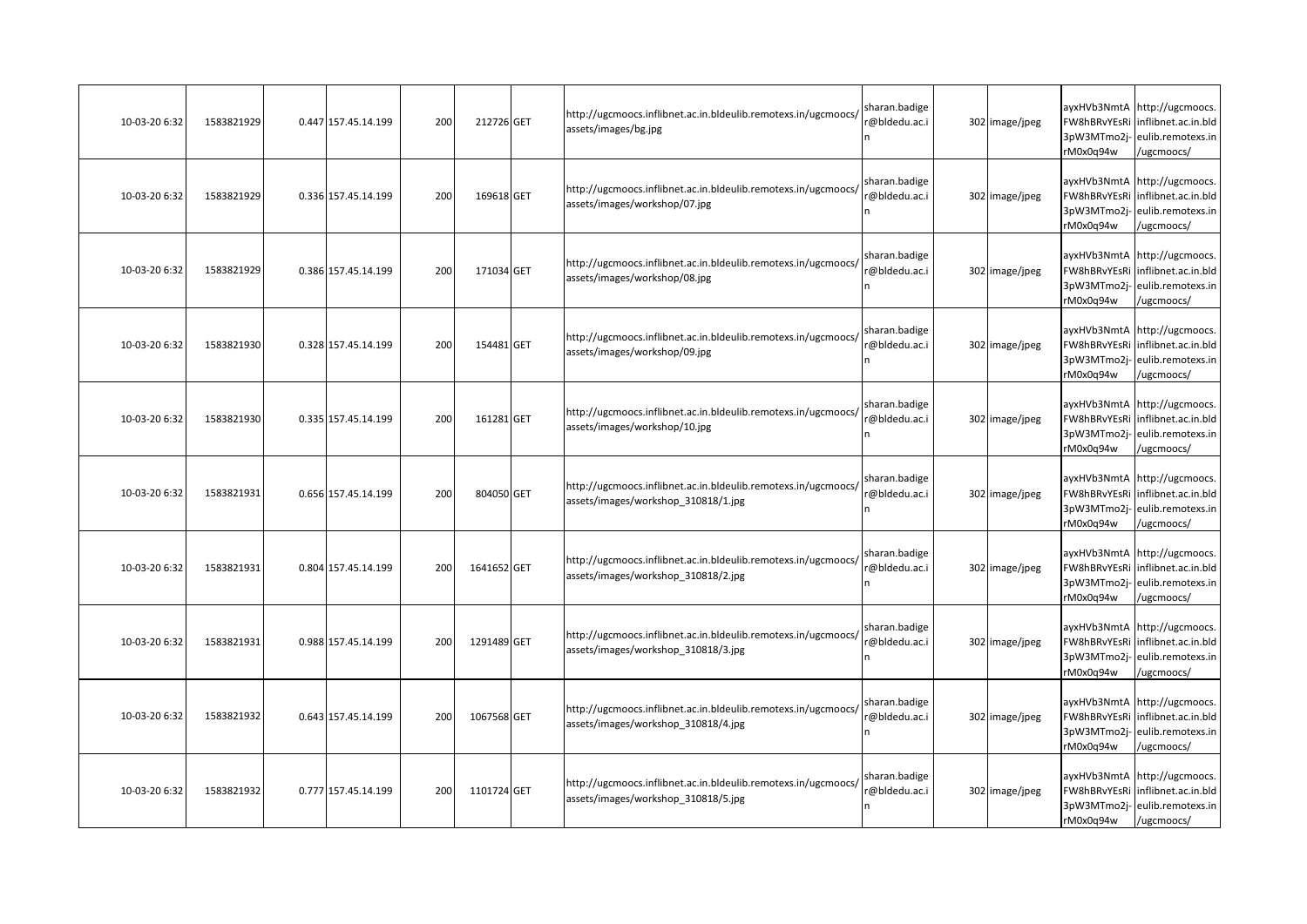| 10-03-20 6:32 | 1583821933 | 0.855 157.45.14.199 | 200 | 1371919 GET |       | http://ugcmoocs.inflibnet.ac.in.bldeulib.remotexs.in/ugcmoocs/<br>assets/images/workshop 310818/6.jpg                                                             | sharan.badige<br>r@bldedu.ac.i |         | 302 image/jpeg                  | FW8hBRvYEsRi<br>rM0x0q94w                       | ayxHVb3NmtA http://ugcmoocs.<br>inflibnet.ac.in.bld<br>3pW3MTmo2j-eulib.remotexs.in<br>/ugcmoocs/                                                       |
|---------------|------------|---------------------|-----|-------------|-------|-------------------------------------------------------------------------------------------------------------------------------------------------------------------|--------------------------------|---------|---------------------------------|-------------------------------------------------|---------------------------------------------------------------------------------------------------------------------------------------------------------|
| 10-03-20 6:32 | 1583821946 | 0.933 157.45.14.199 | 200 | 1497766 GET |       | http://ugcmoocs.inflibnet.ac.in.bldeulib.remotexs.in/ugcmoocs/<br>assets/images/workshop 310818/8.jpg                                                             | sharan.badige<br>r@bldedu.ac.i |         | 302 image/jpeg                  | FW8hBRvYEsRi<br>3pW3MTmo2j-<br>rM0x0q94w        | ayxHVb3NmtA http://ugcmoocs.<br>inflibnet.ac.in.bld<br>eulib.remotexs.in<br>/ugcmoocs/                                                                  |
| 10-03-20 6:32 | 1583821946 | 1.823 157.45.14.199 | 200 | 2198845 GET |       | http://ugcmoocs.inflibnet.ac.in.bldeulib.remotexs.in/ugcmoocs/<br>assets/images/workshop 310818/7.jpg                                                             | sharan.badige<br>@bldedu.ac.i  |         | 302 image/jpeg                  | FW8hBRvYEsRi<br>3pW3MTmo2j-<br>rM0x0q94w        | ayxHVb3NmtA http://ugcmoocs.<br>inflibnet.ac.in.bld<br>eulib.remotexs.in<br>/ugcmoocs/                                                                  |
| 10-03-20 6:32 | 1583821947 | 0.923 157.45.14.199 | 200 | 1307013 GET |       | http://ugcmoocs.inflibnet.ac.in.bldeulib.remotexs.in/ugcmoocs/<br>assets/images/workshop 310818/9.jpg                                                             | sharan.badige<br>@bldedu.ac.i  |         | 302 image/jpeg                  | FW8hBRvYEsRi<br>3pW3MTmo2j-<br>rM0x0q94w        | ayxHVb3NmtA http://ugcmoocs.<br>inflibnet.ac.in.bld<br>eulib.remotexs.in<br>/ugcmoocs/                                                                  |
| 10-03-20 6:32 | 1583821953 | 0.827 157.45.14.199 | 200 | 1240808 GET |       | http://ugcmoocs.inflibnet.ac.in.bldeulib.remotexs.in/ugcmoocs/<br>assets/images/workshop 310818/10.jpg                                                            | sharan.badige<br>@bldedu.ac.i  |         | 302 image/jpeg                  | 3pW3MTmo2j-<br>rM0x0q94w                        | ayxHVb3NmtA http://ugcmoocs.<br>FW8hBRvYEsRi inflibnet.ac.in.bld<br>eulib.remotexs.in<br>/ugcmoocs/                                                     |
| 10-03-20 6:32 | 1583821954 | 0.415 157.45.14.199 | 499 |             | 0 GET | http://ugcmoocs.inflibnet.ac.in.bldeulib.remotexs.in/ugcmoocs/<br>download/video/SWAYAM%201.mp4                                                                   | sharan.badige<br>@bldedu.ac.i  | $302 -$ |                                 | FW8hBRvYEsRi<br>3pW3MTmo2j-<br>rM0x0q94w        | ayxHVb3NmtA http://ugcmoocs.<br>inflibnet.ac.in.bld<br>eulib.remotexs.in<br>/ugcmoocs/                                                                  |
| 10-03-20 6:32 | 1583821964 | 0.188 157.45.14.199 | 200 | 6107 GET    |       | http://ugcmoocs.inflibnet.ac.in.bldeulib.remotexs.in/ugcmoocs/ r@bldedu.ac.i                                                                                      | sharan.badige                  |         | 302 text/html;<br>charset=utf-8 | FW8hBRvYEsRi<br>3pW3MTmo2j-<br>rM0x0q94w        | ayxHVb3NmtA http://epgp.inflib<br>net.ac.in.bldeulib<br>remotexs.in/Ho<br>me                                                                            |
| 10-03-20 6:32 | 1583821965 | 0.309 157.45.14.199 | 200 | 77519 GET   |       | http://ugcmoocs.inflibnet.ac.in.bldeulib.remotexs.in/ugcmoocs/ sharan.badige<br>assets/lib/components-font-awesome/fonts/fontawesome-<br>webfont3e6e.html?v=4.7.0 | @bldedu.ac.i                   |         | 302 text/html;<br>charset=UTF-8 | ayxHVb3NmtA font-<br>3pW3MTmo2j-t-<br>rM0x0q94w | http://ugcmoocs.<br>inflibnet.ac.in.bld<br>eulib.remotexs.in<br>/ugcmoocs/asset<br>s/lib/components-<br>FW8hBRvYEsRi awesome/css/fon<br>awesome.min.css |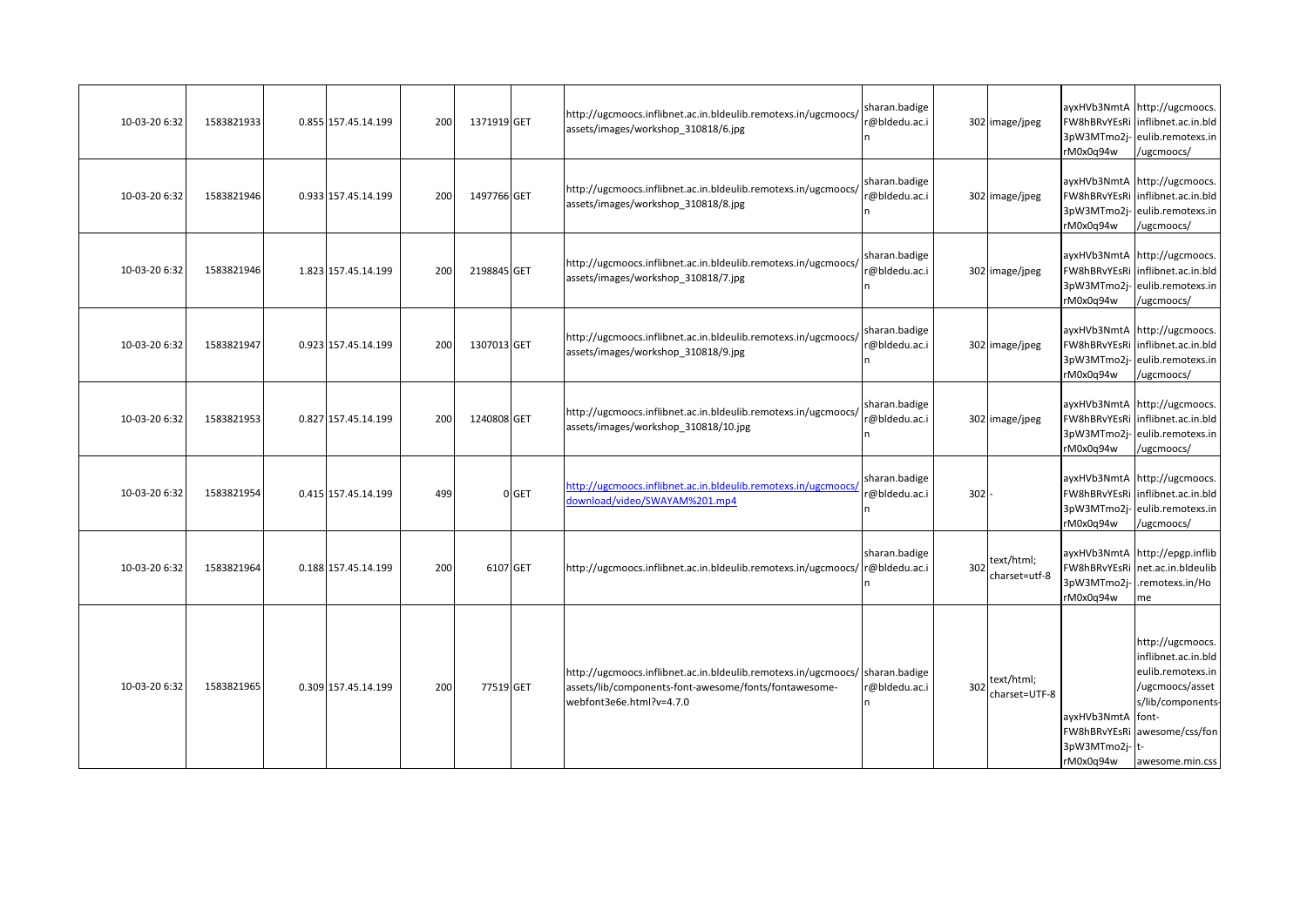| 10-03-20 6:32 | 1583821965 | 0.121 157.45.14.199 | 206 |             | 322 GET | http://ugcmoocs.inflibnet.ac.in.bldeulib.remotexs.in/ugcmoocs/<br>assets/images/workshop_310818/6.jpg  | sharan.badige<br>@bldedu.ac.i | 302 image/jpeg | ayxHVb3NmtA<br>FW8hBRvYEsRi<br>3pW3MTmo2i-<br>rM0x0q94w | http://ugcmoocs.<br>nflibnet.ac.in.bld<br>eulib.remotexs.in<br>/ugcmoocs/              |
|---------------|------------|---------------------|-----|-------------|---------|--------------------------------------------------------------------------------------------------------|-------------------------------|----------------|---------------------------------------------------------|----------------------------------------------------------------------------------------|
| 10-03-20 6:32 | 1583821966 | 0.12 157.45.14.199  | 206 |             | 322 GET | http://ugcmoocs.inflibnet.ac.in.bldeulib.remotexs.in/ugcmoocs/<br>assets/images/workshop 310818/7.jpg  | sharan.badige<br>@bldedu.ac.i | 302 image/jpeg | ayxHVb3NmtA<br>FW8hBRvYEsRi<br>3pW3MTmo2j-<br>rM0x0q94w | http://ugcmoocs.<br>inflibnet.ac.in.bld<br>eulib.remotexs.in<br>/ugcmoocs/             |
| 10-03-20 6:32 | 1583821966 | 0.123 157.45.14.199 | 206 |             | 322 GET | http://ugcmoocs.inflibnet.ac.in.bldeulib.remotexs.in/ugcmoocs/<br>assets/images/workshop_310818/8.jpg  | sharan.badige<br>@bldedu.ac.i | 302 image/jpeg | ayxHVb3NmtA<br>FW8hBRvYEsRi<br>3pW3MTmo2j-<br>rM0x0q94w | http://ugcmoocs.<br>inflibnet.ac.in.bld<br>eulib.remotexs.in<br>/ugcmoocs/             |
| 10-03-20 6:32 | 1583821966 | 0.119 157.45.14.199 | 206 |             | 320 GET | http://ugcmoocs.inflibnet.ac.in.bldeulib.remotexs.in/ugcmoocs/<br>assets/images/workshop 310818/9.jpg  | sharan.badige<br>@bldedu.ac.i | 302 image/jpeg | FW8hBRvYEsRi<br>3pW3MTmo2j-<br>rM0x0q94w                | ayxHVb3NmtA http://ugcmoocs.<br>inflibnet.ac.in.bld<br>eulib.remotexs.in<br>/ugcmoocs/ |
| 10-03-20 6:32 | 1583821967 | 0.632 157.45.14.199 | 206 | 46463 GET   |         | http://ugcmoocs.inflibnet.ac.in.bldeulib.remotexs.in/ugcmoocs/<br>assets/images/workshop_310818/6.jpg  | sharan.badige<br>@bldedu.ac.i | 302 image/jpeg | FW8hBRvYEsRi<br>3pW3MTmo2j-<br>rM0x0q94w                | ayxHVb3NmtA http://ugcmoocs.<br>inflibnet.ac.in.bld<br>eulib.remotexs.in<br>ugcmoocs/  |
| 10-03-20 6:32 | 1583821967 | 0.758 157.45.14.199 | 200 | 1240808 GET |         | http://ugcmoocs.inflibnet.ac.in.bldeulib.remotexs.in/ugcmoocs/<br>assets/images/workshop 310818/10.jpg | sharan.badige<br>@bldedu.ac.i | 302 image/jpeg | FW8hBRvYEsRi<br>3pW3MTmo2j-<br>rM0x0q94w                | ayxHVb3NmtA http://ugcmoocs.<br>inflibnet.ac.in.bld<br>eulib.remotexs.in<br>/ugcmoocs/ |
| 10-03-20 6:32 | 1583821967 | 0.783 157.45.14.199 | 206 | 948453 GET  |         | http://ugcmoocs.inflibnet.ac.in.bldeulib.remotexs.in/ugcmoocs/<br>assets/images/workshop_310818/9.jpg  | sharan.badige<br>@bldedu.ac.i | 302 image/jpeg | FW8hBRvYEsRi<br>3pW3MTmo2j-<br>rM0x0q94w                | ayxHVb3NmtA http://ugcmoocs.<br>inflibnet.ac.in.bld<br>eulib.remotexs.in<br>/ugcmoocs/ |
| 10-03-20 6:32 | 1583821967 | 0.834 157.45.14.199 | 206 | 862526 GET  |         | http://ugcmoocs.inflibnet.ac.in.bldeulib.remotexs.in/ugcmoocs/<br>assets/images/workshop 310818/7.jpg  | sharan.badige<br>@bldedu.ac.i | 302 image/jpeg | ayxHVb3NmtA<br>FW8hBRvYEsRi<br>3pW3MTmo2j-<br>rM0x0q94w | http://ugcmoocs.<br>nflibnet.ac.in.bld<br>eulib.remotexs.in<br>/ugcmoocs/              |
| 10-03-20 6:32 | 1583821968 | 0.341 157.45.14.199 | 200 | 122004 GET  |         | http://ugcmoocs.inflibnet.ac.in.bldeulib.remotexs.in/ugcmoocs/<br>assets/images/section-14.jpg         | sharan.badige<br>@bldedu.ac.i | 302 image/jpeg | FW8hBRvYEsRi<br>3pW3MTmo2j-<br>rM0x0q94w                | ayxHVb3NmtA http://ugcmoocs.<br>inflibnet.ac.in.bld<br>eulib.remotexs.in<br>/ugcmoocs/ |
| 10-03-20 6:32 | 1583821968 | 1.36 157.45.14.199  | 206 | 449226 GET  |         | http://ugcmoocs.inflibnet.ac.in.bldeulib.remotexs.in/ugcmoocs/<br>assets/images/workshop 310818/8.jpg  | sharan.badige<br>@bldedu.ac.i | 302 image/jpeg | ayxHVb3NmtA<br>FW8hBRvYEsRi<br>3pW3MTmo2j-<br>rM0x0q94w | http://ugcmoocs.<br>inflibnet.ac.in.bld<br>eulib.remotexs.in<br>/ugcmoocs/             |